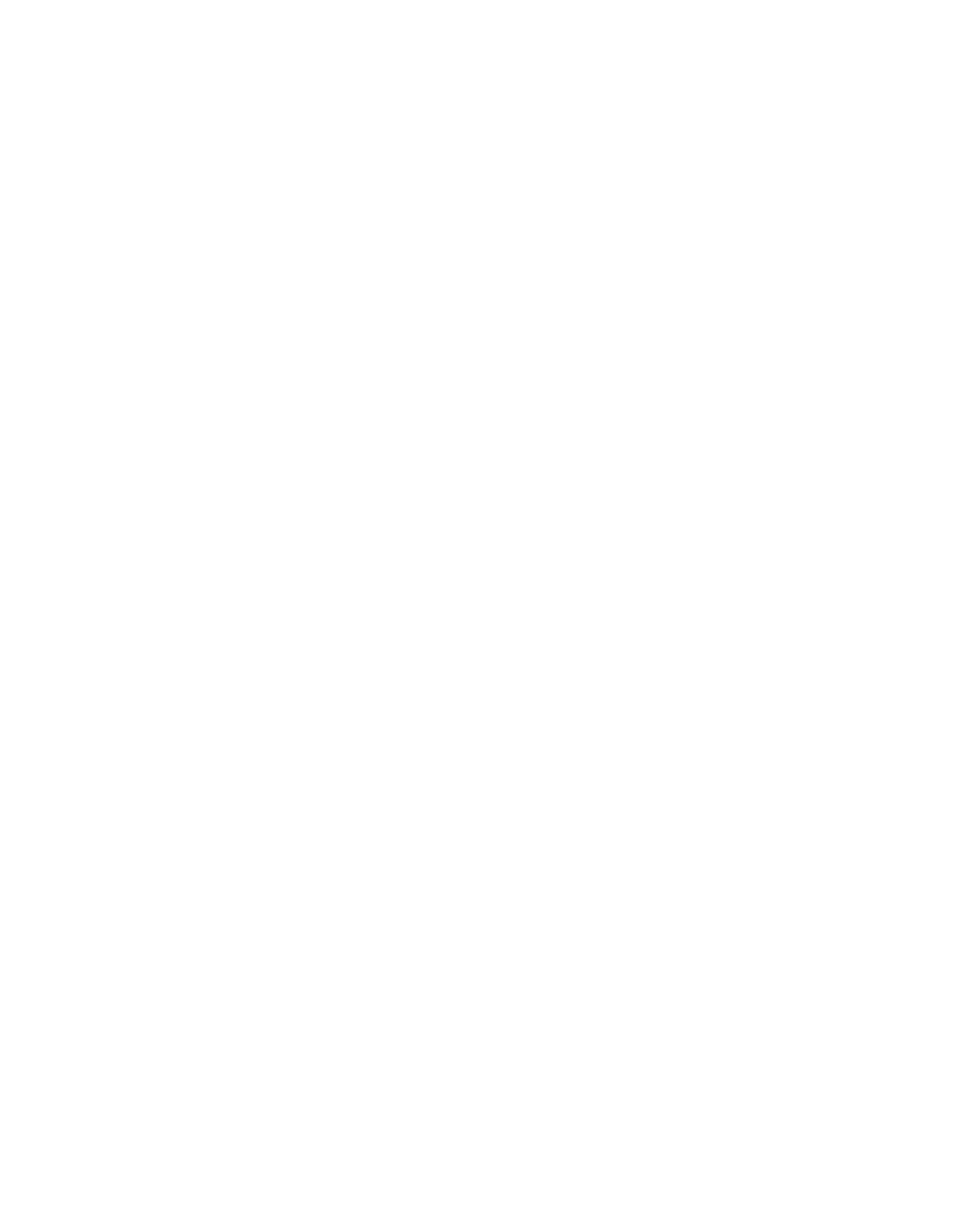

# **Table of Contents**

| 1. |         |  |
|----|---------|--|
|    | 1.1.    |  |
|    | 1.1.1.  |  |
| 2. |         |  |
|    | 2.1.    |  |
|    | 2.2.    |  |
|    | 2.3.    |  |
|    | 2.4.    |  |
|    | 2.4.1.  |  |
|    | 2.4.2.  |  |
|    | 2.4.3.  |  |
|    | 2.4.4.  |  |
|    | 2.4.5.  |  |
|    | 2.4.6.  |  |
|    | 2.5.    |  |
|    | 2.5.1.  |  |
|    | 2.5.2.  |  |
|    | 2.5.3.  |  |
|    | 2.5.4.  |  |
|    | 2.5.5.  |  |
|    | 2.5.6.  |  |
|    | 2.5.7.  |  |
|    | 2.5.8.  |  |
|    | 2.5.9.  |  |
|    | 2.5.10. |  |
|    |         |  |
| 3. |         |  |
|    | 3.1.    |  |
|    |         |  |
|    | 3.2.    |  |
|    | 3.3.    |  |
|    | 3.4.    |  |
|    | 3.5.    |  |
|    | 3.6.    |  |
|    |         |  |
|    | 3.7.    |  |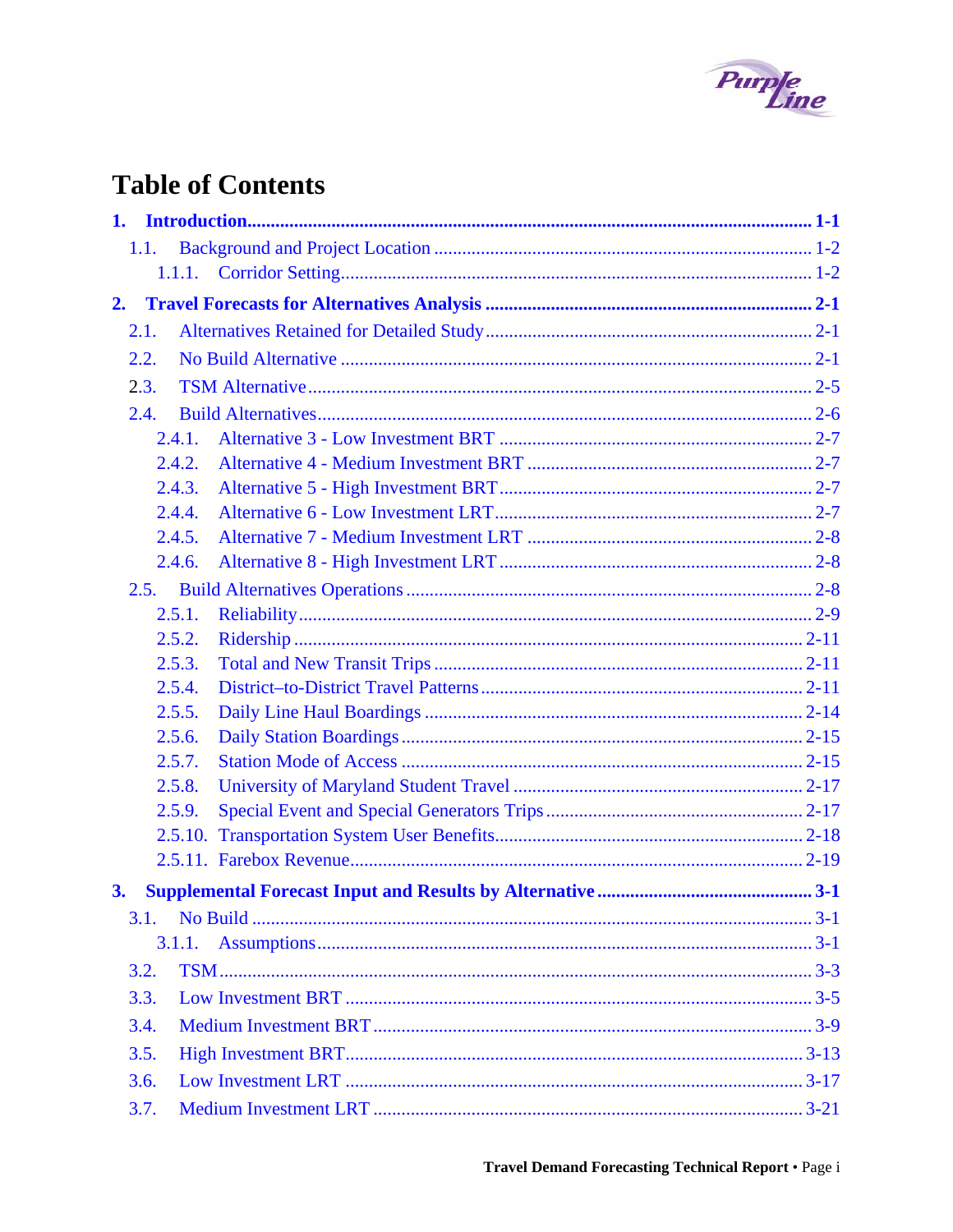

# **List of Tables**

| <b>Table 2-1:</b>  |                                                                         |  |
|--------------------|-------------------------------------------------------------------------|--|
| <b>Table 2-2:</b>  |                                                                         |  |
| <b>Table 2-3:</b>  |                                                                         |  |
| Table 2-4:         |                                                                         |  |
| <b>Table 2-5:</b>  |                                                                         |  |
| <b>Table 2-6:</b>  |                                                                         |  |
| <b>Table 2-7:</b>  |                                                                         |  |
| Table 2-8:         |                                                                         |  |
| <b>Table 2-9:</b>  |                                                                         |  |
| <b>Table 2-10:</b> |                                                                         |  |
| <b>Table 2-11:</b> | Year 2030 Daily Transportation System User Benefits with Mode Specific  |  |
| <b>Table 2-12:</b> | Year 2030 Annual Change in Systemwide Farebox Revenues by               |  |
| <b>Table 3-1:</b>  |                                                                         |  |
| Table 3-2:         |                                                                         |  |
| <b>Table 3-3:</b>  |                                                                         |  |
| <b>Table 3-4:</b>  | Year 2030 Commuter Rail (Boardings in Corridor Stations) – No Build 3-2 |  |
| <b>Table 3-5:</b>  |                                                                         |  |
| Table 3-6:         |                                                                         |  |
| <b>Table 3-7:</b>  |                                                                         |  |
| Table 3-8:         |                                                                         |  |
| <b>Table 3-9:</b>  |                                                                         |  |
| <b>Table 3-10:</b> | Year 2030 Commuter Rail (Boardings in Corridor Stations) - TSM 3-4      |  |
| <b>Table 3-11:</b> |                                                                         |  |
| <b>Table 3-12:</b> | Year 2030 Trips (Linked) by Transit Mode - Low Investment BRT3-6        |  |
| <b>Table 3-13:</b> |                                                                         |  |
| <b>Table 3-14:</b> |                                                                         |  |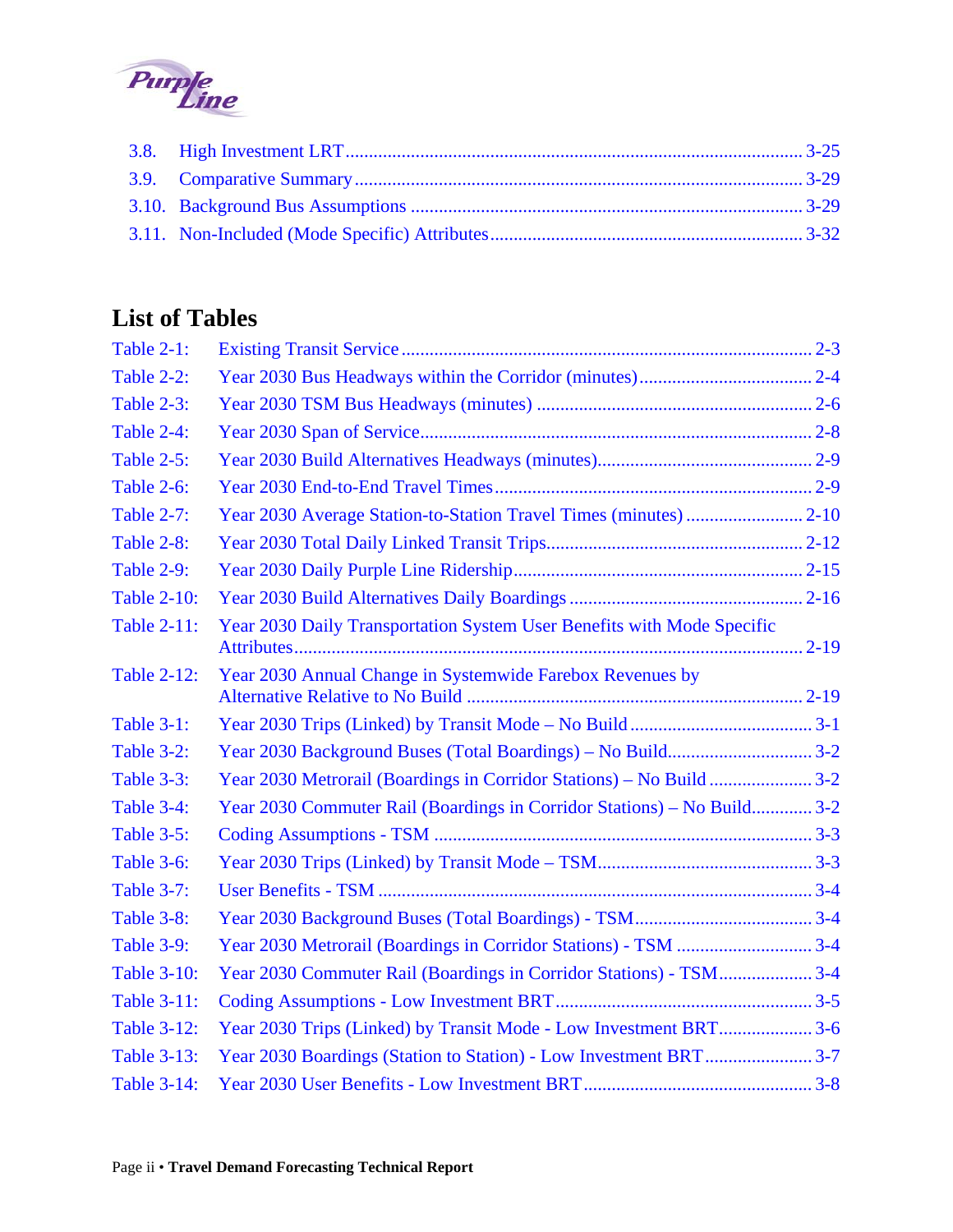

| <b>Table 3-15:</b> | Year 2030 Background Buses (Total Boardings) – Low Investment BRT  3-8            |  |
|--------------------|-----------------------------------------------------------------------------------|--|
| <b>Table 3-16:</b> | Year 2030 Metrorail (Boardings in Corridor Stations) – Low Investment             |  |
|                    |                                                                                   |  |
|                    | Table 3-17: Year 2030 Commuter Rail (Boardings in Corridor Stations) –            |  |
| <b>Table 3-18:</b> |                                                                                   |  |
| <b>Table 3-19:</b> | Year 2030 Trips (Linked) by Transit Mode - Medium Investment BRT  3-10            |  |
| <b>Table 3-20:</b> | Year 2030 Boardings (Station to Station) - Medium Investment BRT3-11              |  |
| <b>Table 3-21:</b> |                                                                                   |  |
| <b>Table 3-22:</b> | Year 2030 Background Buses (Total Boardings) – Medium Investment                  |  |
| <b>Table 3-23:</b> | Year 2030 Metrorail (Boardings in Corridor Stations) -                            |  |
| <b>Table 3-24:</b> | Year 2030 Commuter Rail (Boardings in Corridor Stations) - Medium                 |  |
| <b>Table 3-25:</b> |                                                                                   |  |
| <b>Table 3-26:</b> |                                                                                   |  |
| <b>Table 3-27:</b> |                                                                                   |  |
| <b>Table 3-28:</b> |                                                                                   |  |
| <b>Table 3-29:</b> | Year 2030 Background Buses (Total Boardings) – High Investment BRT 3-16           |  |
| <b>Table 3-30:</b> | Year 2030 Metrorail (Boardings in Corridor Stations) – High Investment            |  |
| <b>Table 3-31:</b> | Year 2030 Commuter Rail (Boardings in Corridor Stations) - High                   |  |
| <b>Table 3-32:</b> |                                                                                   |  |
| <b>Table 3-33:</b> | Year 2030 Trips (Linked) by Transit Mode - Low Investment LRT3-18                 |  |
| <b>Table 3-34:</b> | Year 2030 Boardings (Station to Station) - Low Investment LRT  3-19               |  |
| <b>Table 3-35:</b> |                                                                                   |  |
| <b>Table 3-36:</b> | Year 2030 Background Buses (Total Boardings) - Low Investment LRT  3-20           |  |
| <b>Table 3-37:</b> | Year 2030 Metrorail (Boardings in Corridor Stations) - Low Investment             |  |
| <b>Table 3-38:</b> | Year 2030 Commuter Rail (Boardings in Corridor Stations) - Low                    |  |
| <b>Table 3-39:</b> |                                                                                   |  |
|                    | Table 3-40: Year 2030 Trips (Linked) by Transit Mode - Medium Investment LRT 3-22 |  |
| <b>Table 3-41:</b> | Year 2030 Boardings (Station to Station) - Medium Investment LRT 3-23             |  |
| <b>Table 3-42:</b> |                                                                                   |  |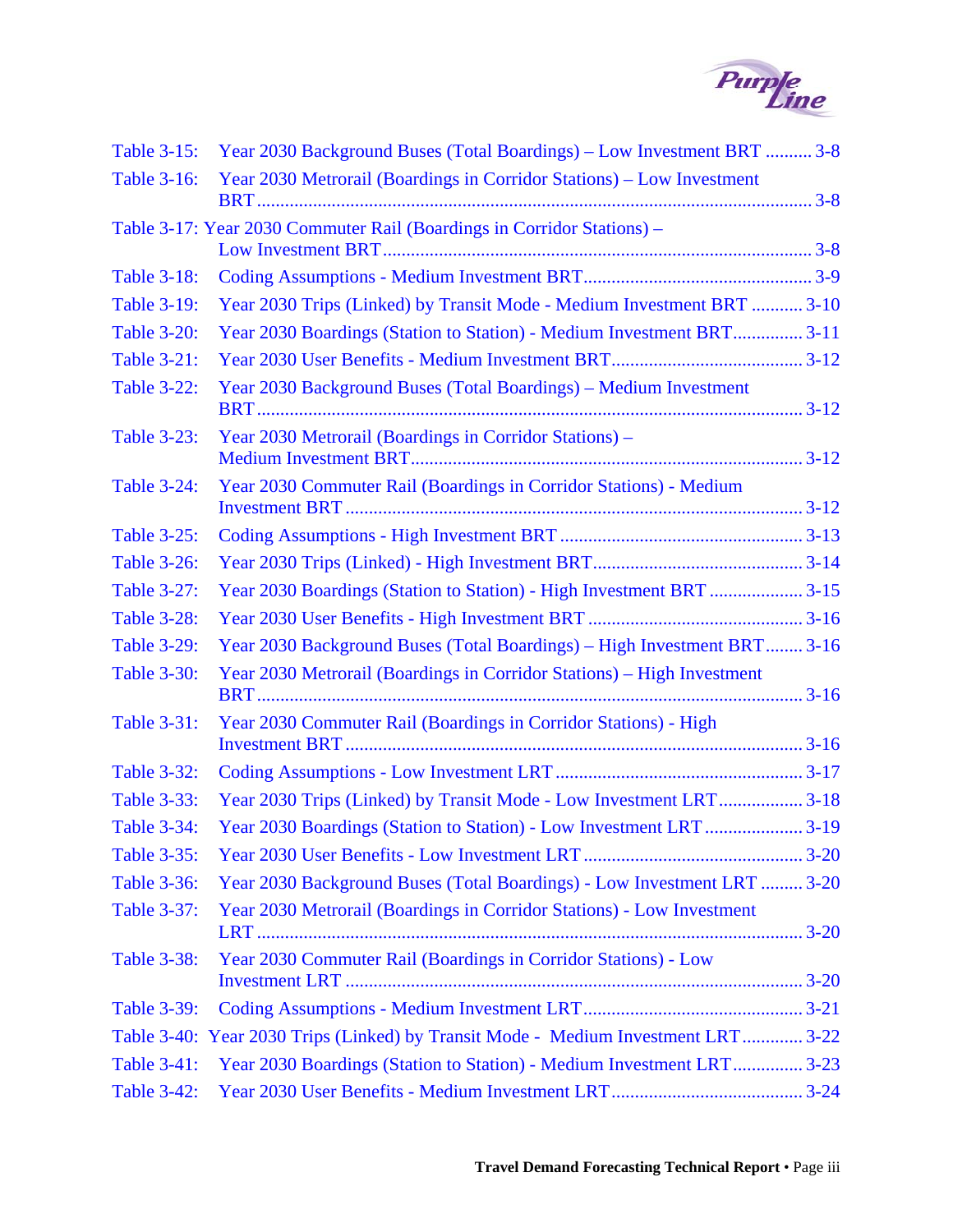

| <b>Table 3-43:</b> | Year 2030 Background Buses (Total Boardings) - Medium Investment        |  |
|--------------------|-------------------------------------------------------------------------|--|
| <b>Table 3-44:</b> | Year 2030 Metrorail (Boardings in Corridor Stations) - Medium           |  |
| <b>Table 3-45:</b> | Year 2030 Commuter Rail (Boardings in Corridor Stations) - Medium       |  |
| <b>Table 3-46:</b> |                                                                         |  |
| <b>Table 3-47:</b> | Year 2030 Trips (Linked) by Transit Mode - High Investment LRT  3-26    |  |
| <b>Table 3-48:</b> | Year 2030Boardings (Station to Station) - High Investment LRT  3-27     |  |
| <b>Table 3-49:</b> |                                                                         |  |
| <b>Table 3-50:</b> | Year 2030 Background Buses (Total Boardings) - High Investment LRT 3-28 |  |
| <b>Table 3-51:</b> | Year 2030 Metrorail (Boardings in Corridor Stations) - High Investment  |  |
| <b>Table 3-52:</b> | Year 2030 Commuter Rail (Boardings in Corridor Stations) - High         |  |
| <b>Table 3-53:</b> |                                                                         |  |
| <b>Table 3-54:</b> |                                                                         |  |
| <b>Table 3-55:</b> |                                                                         |  |
| <b>Table 3-56:</b> |                                                                         |  |
| Table 3-57:        |                                                                         |  |
| <b>Table 3-58:</b> |                                                                         |  |
| <b>Table 3-59:</b> |                                                                         |  |

# **List of Figures**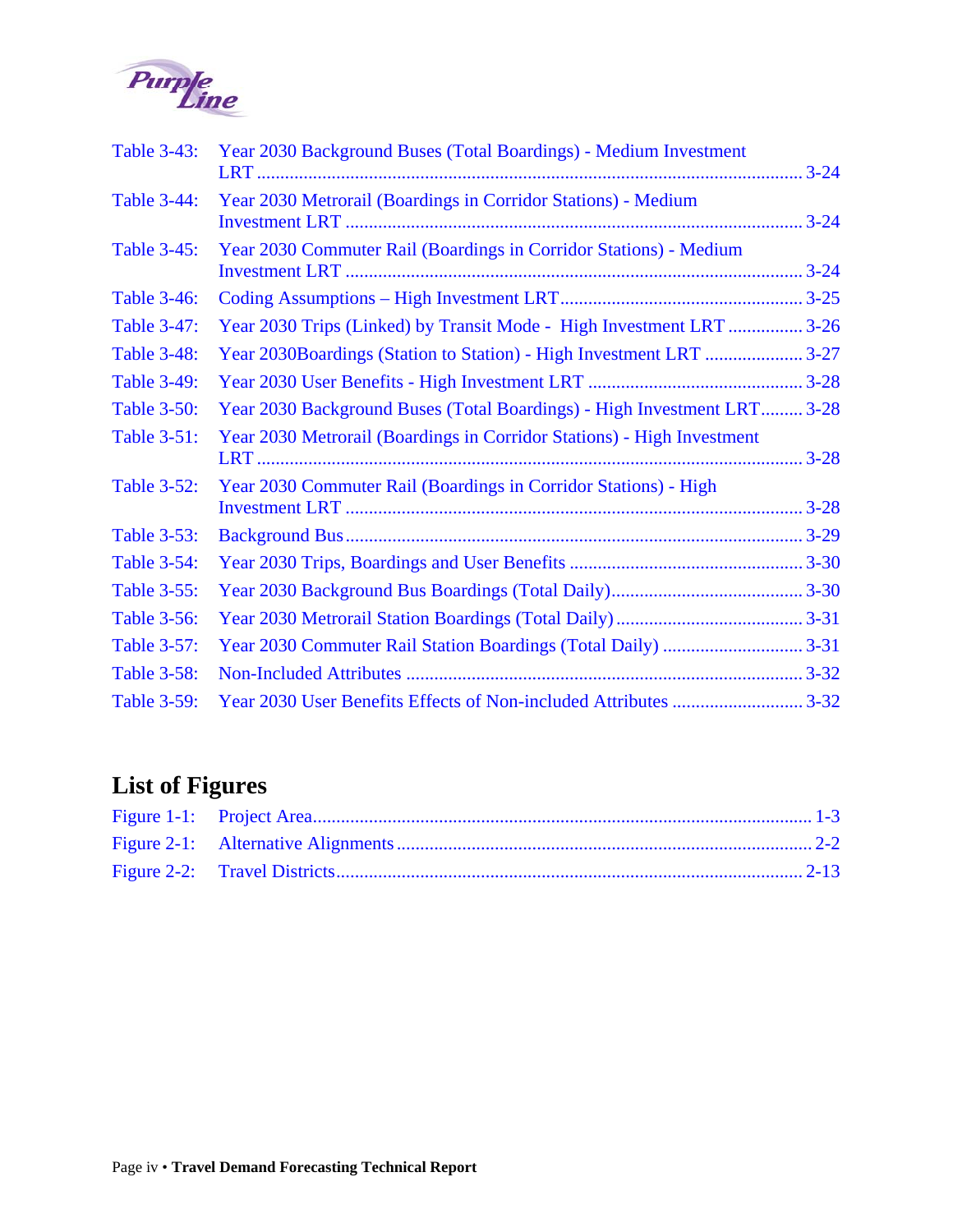

# <span id="page-6-0"></span>**1. Introduction**

The Maryland Transit Administration (MTA) is preparing an Alternatives Analysis and Draft Environmental Impact Statement (AA/DEIS) to study a range of alternatives for addressing mobility and accessibility issues in the corridor between Bethesda and New Carrollton, Maryland. The corridor is located in Montgomery and Prince George's Counties, just north of the Washington, DC boundary. The Purple Line would provide a rapid transit connection along the 16-mile corridor that lies between the Metrorail Red Line (Bethesda and Silver Spring Stations), Green Line (College Park Station), and Orange Line (New Carrollton Station). This *Travel Demand Forecasting Technical Report* describes the methodology used for the travel demand forecasting and presents the results of that analysis.

This Technical Report presents the methodology and data used in the analyses documented in the Purple Line Alternatives Analysis/Draft Environmental Impact Statement. The results presented in this report may be updated as the AA/DEIS is finalized and in subsequent study activities.

Maryland Transit Administration (MTA) developed a common travel demand forecasting model and procedures for two Alternatives Analyses in two separate corridors in the Washington DC regional modeling area. The intention was to use the same No Build forecast as the starting point for future forecasts for both the Corridor Cities Transitway (CCT) and the Purple Line (PL). Preliminary work on the CCT forecasts indicated that some enhancements to the Washington Metropolitan Council of Governments (MWCOG) travel model would be required to provide transit corridor-level alternative analysis travel forecasts information.

The enhanced model described in this document is referred to as the Maryland Alternatives Analysis Model, or the MDAA. It is based on the officially adopted MWCOG model version 2.1D#50, as modified by MWCOG for the 2007 Conformity Analysis, and referred to here as the COG Model. The COG model is a classic four step model with a static six iterations of feedback through trip generation, distribution, mode choice, and assignment. The COG mode choice model is a simple multinomial model that relies upon the path builder to distinguish choices among primary transit modes. It does not disaggregate transit trips into the various transit modes or transit access modes, nor does it accommodate transit assignment.

The COG Model was not fully developed to accommodate comprehensive transit analysis, and therefore a MWCOG model transit component post processor was developed, typically referred to as the COG Transit Component. Starting from the person trip tables that result from the sixth iteration of the full model feedback, the Transit Component applies a more sophisticated mode choice model which distinguishes between bus, bus/Metrorail, Metrorail only and commuter rail trips. Walk, Park-and-Ride, and Kiss-and-Ride trips are modeled separately and transit assignment is included. Full documentation of the Transit Component can be found in Post MWCOG - AECOM Transit *Component of Washington Regional Demand Forecasting Model Users Guide*, prepared by AECOM Consult, Inc., and dated March 2005.

The 2005 Transit Component was the starting point for modifications made for initial rounds of forecasts for the CCT. Additional modifications included edits to the networks, zones, and all files that are related to zonal-based demographics and walk percentages, to address corridor-level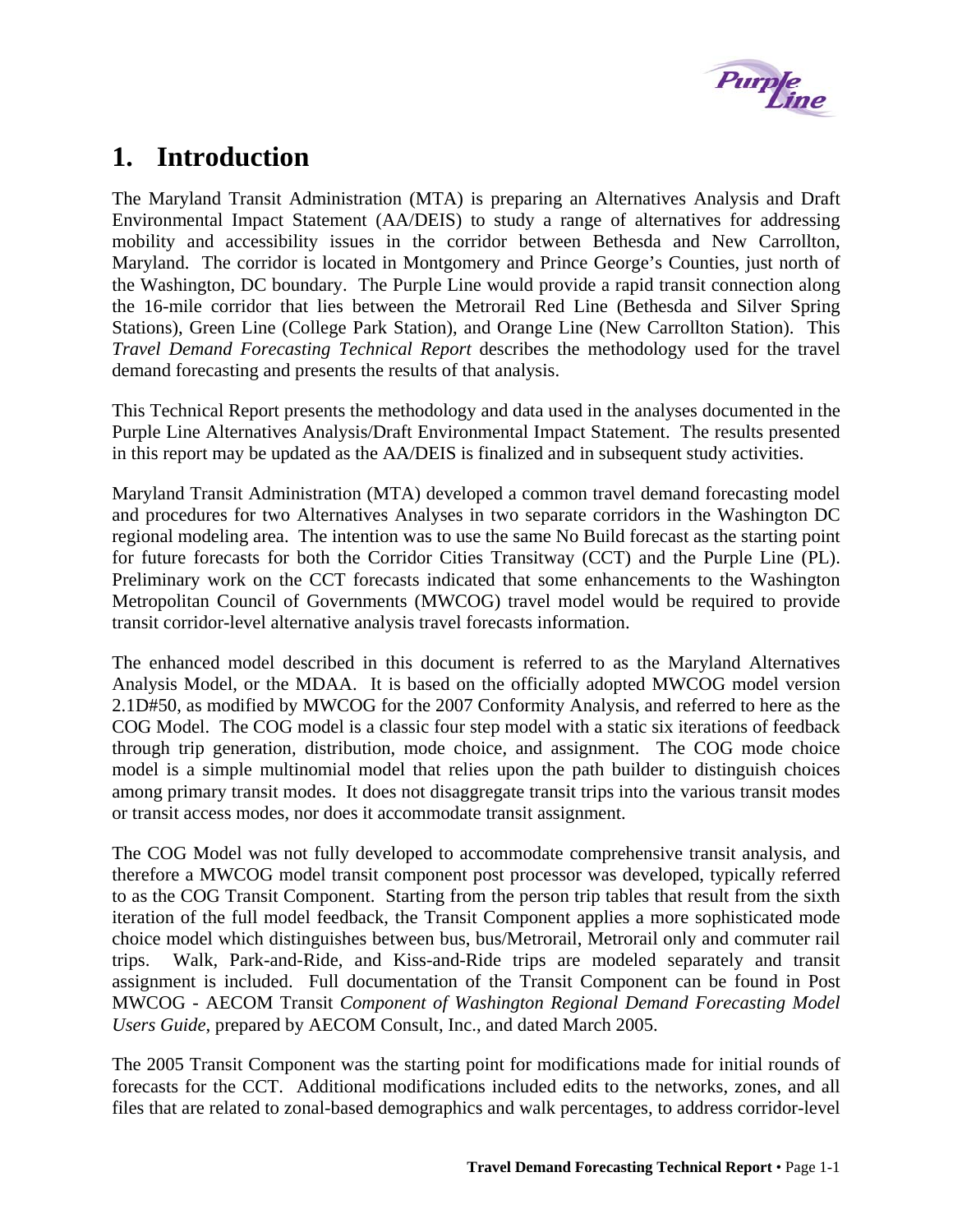<span id="page-7-0"></span>

conditions and reporting needs. Changes were made to the Transit Component scripts in order to accommodate the new zone structure and network modifications. The resulting model, referred to here as the CCT Model, was the starting point for the MDAA.

The MDAA starts with the CCT Model and incorporates modifications to improve confidence in transit forecasts in these two corridors. The MDAA replaces the COG Model home-based work trip distribution with the CTPP. The mode choice model is a nested logit model with bus, Metrorail, commuter rail, light rail and bus rapid transit alternative transit modes. A park-andride station capacity restraint model was implemented to account for limited capacity at key stations.

#### **1.1. Background and Project Location**

Changing land uses in the Washington metropolitan area have resulted in more suburb-to-suburb travel, while the existing transit system is oriented toward radial travel in and out of downtown Washington, DC. The only transit service available for east-west travel is bus service, which is slow and unreliable. A need exists for efficient, rapid, and high capacity transit for east-west travel. The Purple Line would serve transit patrons whose journey is solely east-west in the corridor, as well as those who want to access the existing north-south rapid transit services, particularly Metrorail and MARC commuter rail service.

The corridor has a sizeable population that already uses transit and contains some of the busiest transit routes and transfer areas in the Washington metropolitan area. Many communities in the corridor have a high percentage of households without a vehicle, and most transit in these communities is bus service. Projections of substantial growth in population and employment in the corridor indicate a growing need for transit improvements. The increasingly congested roadway system does not have adequate capacity to accommodate the existing average daily travel demand, and congestion on these roadways is projected to worsen as traffic continues to grow through 2030.

A need exists for high quality transit service to key activity centers and to improve transit travel time in the corridor. Although north-south rapid transit serves parts of the corridor, transit users who are not within walking distance of these services must drive or use slow and unreliable buses to access them. Faster and more reliable connections along the east-west Purple Line Corridor to the existing radial rail lines (Metrorail and MARC trains) would improve mobility and accessibility. This enhanced system connectivity would also help to improve transit efficiencies. In addition, poor air quality in the region needs to be addressed, and changes to the existing transportation infrastructure would help in attaining federal air quality standards.

#### **1.1.1. Corridor Setting**

The Purple Line Corridor, as shown in Figure 1-1, is north and northeast of Washington, DC, with a majority of the alignment within one to three miles of the circumferential I-95/I-495 Capital Beltway.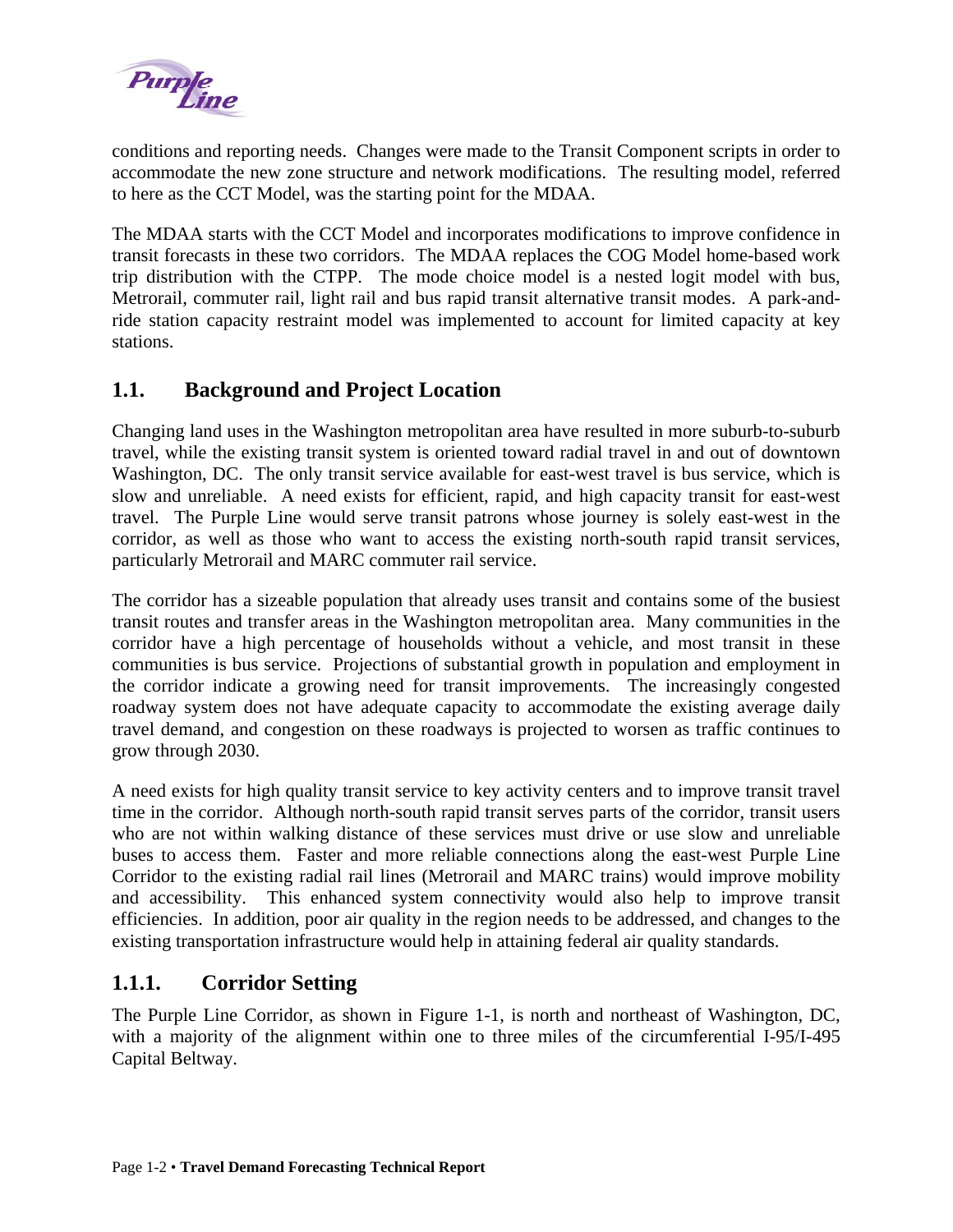

**Figure 1-1: Project Area** 

<span id="page-8-0"></span>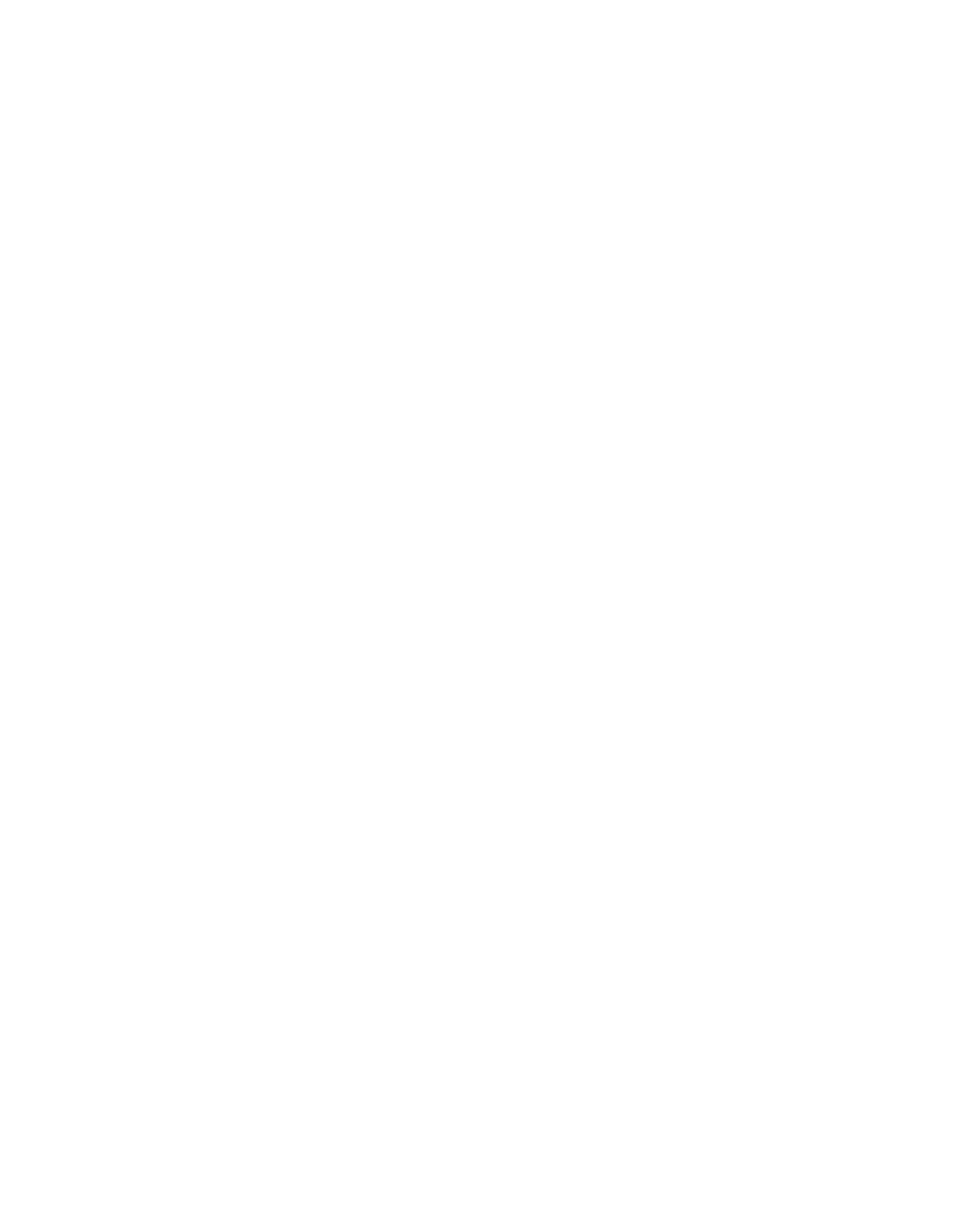

# <span id="page-10-0"></span>**2. Travel Forecasts for Alternatives Analysis**

This section provides descriptions of the alternatives for which travel forecasts were prepared for the alternatives analysis and DEIS, as well as a presentation of the results and discussion of the findings. In Chapter 3, more detailed information and forecast results are presented for each alternatives.

#### **2.1. Alternatives Retained for Detailed Study**

The Purple Line study has identified eight alternatives for detailed study, shown on Figure 2-1. The alternatives include the No Build Alternative, the Transportation System Management (TSM) Alternative, and six Build Alternatives. The Build Alternatives include three using bus rapid transit (BRT) technology and three using light rail transit (LRT) technology.

All alternatives extend the full length of the corridor between the Bethesda Metro Station in the west and the New Carrollton Metro Station in the east, with variations in alignment, type of running way (shared, dedicated, or exclusive), and amount of grade-separation options (e.g. tunnel segments or aerial). For purposes of evaluation, complete alignments need to be considered. These alternatives were used to examine the general benefits, costs, and impacts for serving major market areas within the corridor.

#### **2.2. No Build Alternative**

Existing transit service in the corridor is provided by WMATA Metrorail and Metrobus, Montgomery County Ride On local bus, Prince George's County TheBus local bus, the University of Maryland Shuttle, MARC commuter rail, and Amtrak. Table 2-1 lists the principal existing transit service within the corridor.

The transit service levels in the Constrained Long Range Plan (CLRP) are assumed for the No Build Alternative except for the Bethesda to Silver Spring segment of the Purple Line.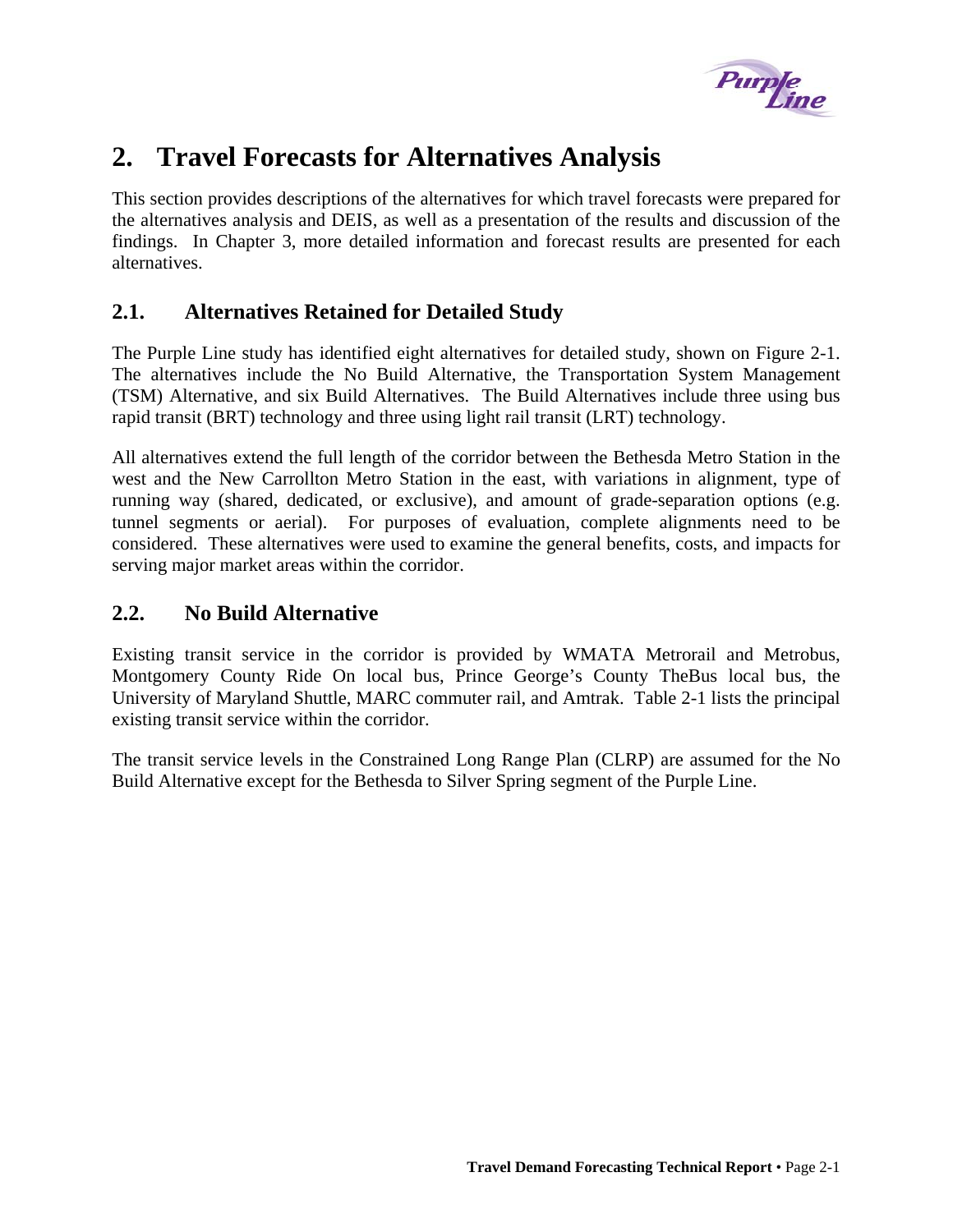

**Figure 2-1: Alternative Alignments** 

<span id="page-11-0"></span>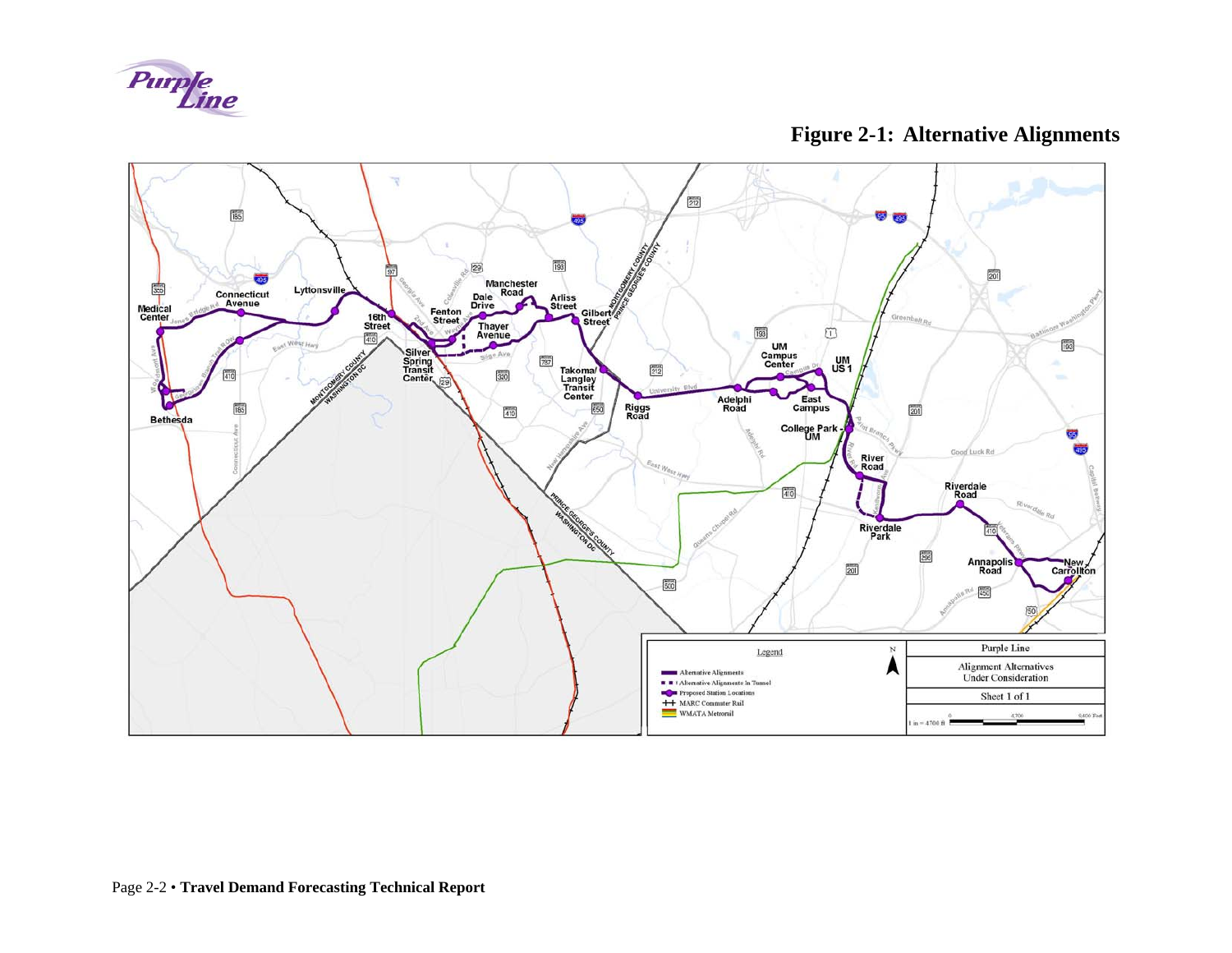

<span id="page-12-0"></span>

| Route                      | <b>Terminal &amp; Intermediate Points</b>                           |
|----------------------------|---------------------------------------------------------------------|
| Metro Red Line             | Shady Grove - Glenmont                                              |
| Metro Green Line           | Greenbelt - Branch Avenue                                           |
| Metro Orange Line          | Vienna/Fairfax/GMU - New Carrollton                                 |
| J1, J2, J3                 | Montgomery Mall – Bethesda – Silver Spring Metro                    |
| J <sub>4</sub>             | Bethesda Metro - Silver Spring - College Park Metro                 |
| C <sub>2</sub>             | Wheaton Metro - Greenbelt Metro                                     |
| C <sub>4</sub>             | Twinbrook Metro - Prince George's Plaza Metro                       |
| F4                         | Silver Spring - New Carrollton                                      |
| F <sub>6</sub>             | Silver Spring - New Carrollton                                      |
| Ride On 15                 | Silver Spring Metro - Langley Park                                  |
| TheBus 17                  | Langley Park - UM - College Park Metro                              |
| UM Shuttle 111             | UM - Silver Spring Metro                                            |
| UM Shuttle 104             | UM - College Park Metro                                             |
| <b>MARC Brunswick Line</b> | Washington - Rockville - Gaithersburg - Brunswick                   |
| <b>MARC</b> Penn Line      | Washington - BWI Thurgood Marshall Airport - Baltimore - Perryville |
| <b>MARC</b> Camden Line    | Washington - Baltimore                                              |
| Amtrak Northeast Corridor  | Washington – New York and points north and south                    |

#### **Table 2-1: Existing Transit Service**

Transit projects in the Maryland Consolidated Transportation Program (FY 2007-2012) located within the corridor, and expected to be in place by 2030, include the following:

- **Southern Entrance to Bethesda Metro Station** A new entrance to the mezzanine of the Bethesda Metro station at the southern end of the platform. This second entrance was anticipated at the time of the initial construction of the station, but left unbuilt until ridership required it. The construction of this project is funded and design is currently underway.
- **Silver Spring Transit Center** This project provides a fully integrated transit center at the Silver Spring Metro Station. It will serve the Metrorail Red Line and the MARC Brunswick Line. It will include bus bays for Metrobus and Ride On, an intercity bus facility, a taxi queue area, a kiss-and-ride facility, and a MARC ticketing office. Construction has begun on this facility and should be complete by 2010. Provisions have been made in the Transit Center design to accommodate a Purple Line guideway and platforms. For the Low Investment BRT Alternative, the buses would use the middle level bus facility.
- **Takoma/Langley Park Transit Center** A new transit center will be built at the northwest corner of the University Boulevard and New Hampshire Avenue intersection. It is expected to be completed by 2010. All the Purple Line Build Alternatives would have a station at this transit center.

The Metrorail system opens at 5 AM on weekdays and 7 AM on weekends. It operates until midnight Sunday through Thursday and until 3 AM on Fridays and Saturdays.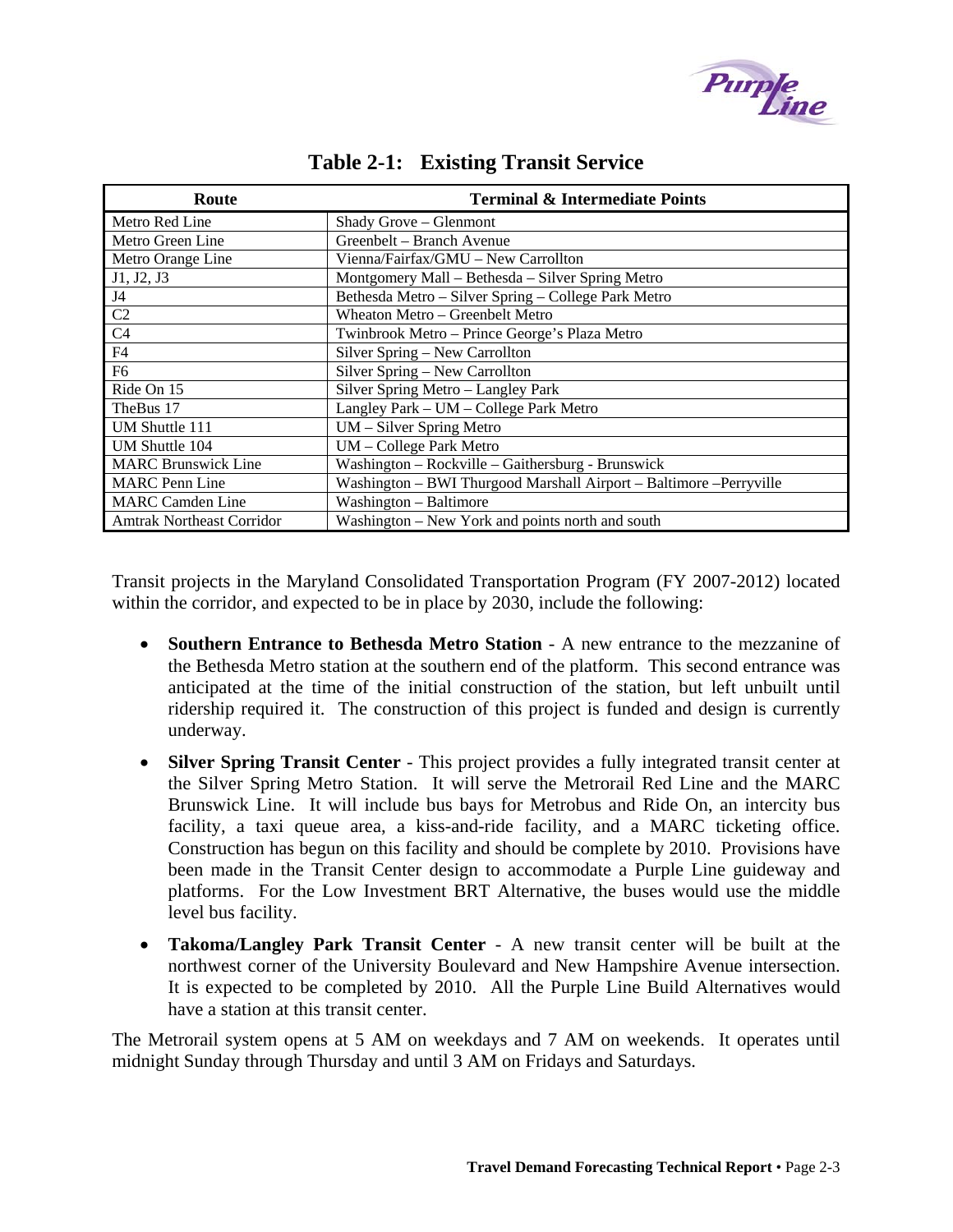<span id="page-13-0"></span>

Metrobus schedules vary by route, with most routes running every day. Ride On schedules also vary by route, with most routes running daily. TheBus buses operate Monday through Friday, with no service on weekends or holidays. Bus headways on all three systems vary by time of day. Table 2-2 lists the headways of the bus routes within the corridor. Transit service to the National Naval Medical Center/National Institutes of Health area is provided from Silver Spring and points east via the J1 route, while the Metrorail Red Line Medical Center Station connects to the entire rail-bus network.

| Route                                          | <b>Terminal and Intermediate Points</b>                       | Morning<br>Early | <b>AM</b> Peak | Midday | PM Peak | Evening | Saturday | Sunday |
|------------------------------------------------|---------------------------------------------------------------|------------------|----------------|--------|---------|---------|----------|--------|
| J1                                             | Montgomery Mall-Medical Center-<br><b>Silver Spring Metro</b> |                  | 20             | --     | 20      |         |          |        |
| J2                                             | Montgomery Mall-Bethesda-Silver<br>Spring Metro               | 20               | 17             | 20     | 24      | 15      | 20       | 25     |
| J3                                             | Montgomery Mall-Bethesda-Silver<br>Spring Metro               | --               | 17             |        | 24      |         | --       |        |
| J4                                             | Bethesda Metro-Silver Spring-College<br>Park Metro            | $-$              | 20             |        | 20      |         |          |        |
| C <sub>2</sub>                                 | Wheaton Metro-Greenbelt Metro                                 | --               | 22             | 30     | 16      |         | 30       |        |
| C <sub>4</sub>                                 | Twinbrook Metro-Prince George's<br>Plaza Metro                | 10               | 22             | 30     | 16      | 30      | 30       | 16     |
| F <sub>4</sub>                                 | Silver Spring - New Carrollton                                | 12               | 12             | 40     | 15      | $-1$    | 30       | 60     |
| F <sub>6</sub>                                 | Silver Spring - New Carrollton                                | $-$              | 20             | 40     | 30      | $- -$   | $-$      | $-$    |
| Ride On 15<br>Silver Spring Metro-Langley Park |                                                               | 15               | $\overline{4}$ | 12     | 4       | 30      | 12       | 15     |
| TheBus 17                                      | Langley Park-UM-College Park Metro                            | 45               | 45             | 45     | 45      | $-$     | $-1$     |        |
| <b>UM</b><br>Shuttle 111                       | UM – Silver Spring Metro                                      | --               | 35             | 75     | 45      | 30      | --       |        |
| <b>UM</b><br>Shuttle 104                       | UM – College Park Metro                                       | 8                | 8              | 12     | 8       | 20      | 20       | 20     |

**Table 2-2: Year 2030 Bus Headways within the Corridor (minutes)** 

Since no changes are anticipated to the bus network under the No Build Alternative, it is not anticipated that current service levels would change significantly, except for the impacts of growing roadway congestion, which is expected to result in lengthened bus running times and longer travel times for all vehicles.

The No Build Alternative would not include any alterations to the existing Metrobus, Ride On, or TheBus systems. It would not include addition of a new mode or new exclusive right-of-way, and would therefore not significantly increase the reliability of the existing transit system. It is expected that increasing roadway congestion will continue to decrease the reliability of the bus service, its adherence to its operational schedule, and the predictability of expected headways and transit travel times.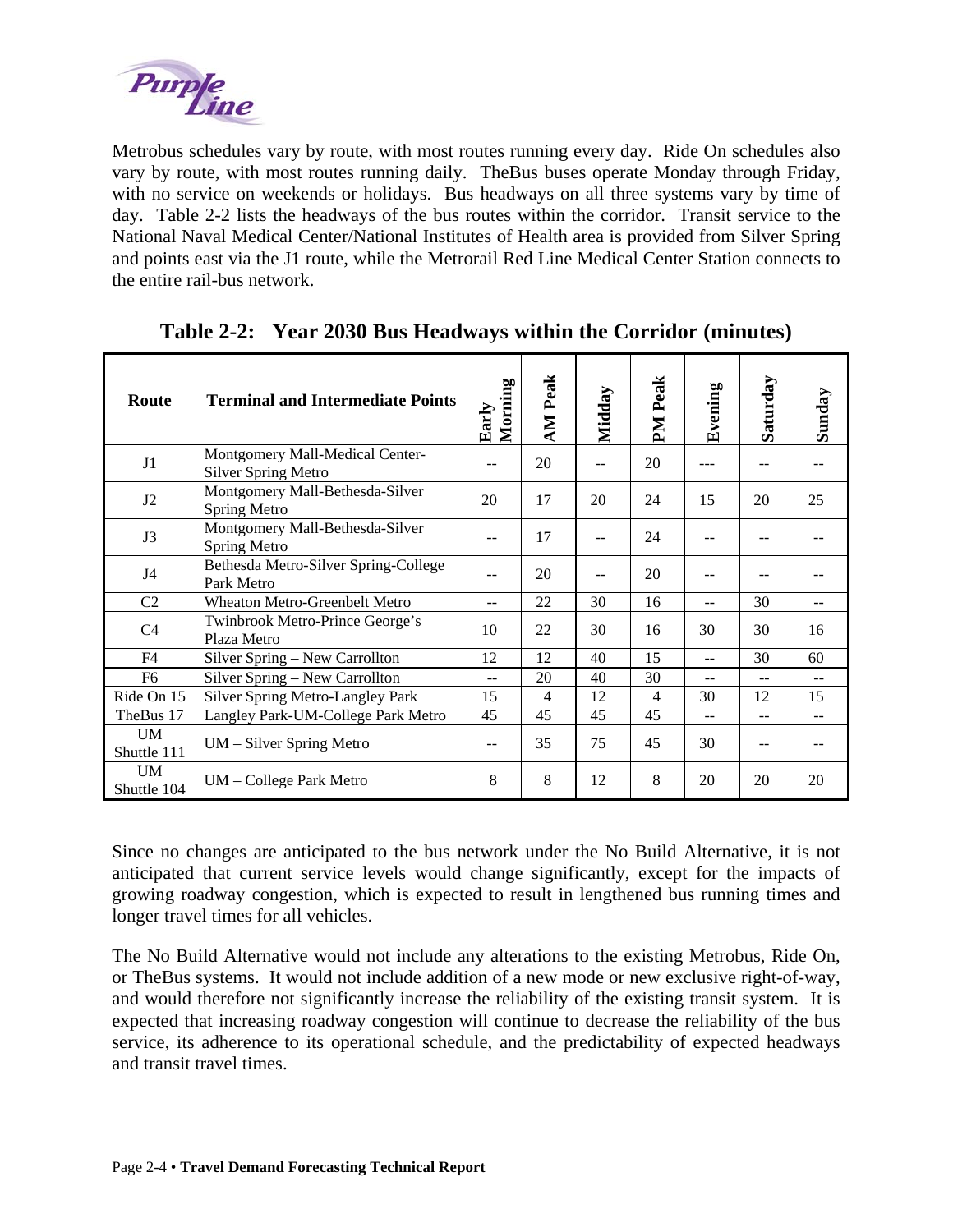

#### <span id="page-14-0"></span>**2.3. TSM Alternative**

The TSM Alternative would include enhanced bus service in the corridor and a new throughroute from Bethesda to New Carrollton replacing the existing J4 route and adding service on portions of the F4/F6 routes between College Park and New Carrollton. The TSM bus service would consist of a limited-stop bus route that would make stops consistent with those of the Build Alternatives. The core service improvements under the TSM Alternative are limited-stop bus service, selected intersection and signal preference strategies, and upgrades to bus stop amenities.

A principal difference between the TSM and the Build Alternatives is that the TSM service would operate on East West Highway between Bethesda and Silver Spring, rather than along a new guideway facility along the Georgetown Branch and Metropolitan Branch railroad rights-ofway between Bethesda and Silver Spring, as with the Build Alternatives (except under the Low Investment BRT Alternative, which runs along Jones Bridge Road.) Along East West Highway, stops would be located at Connecticut Avenue and at Grubb Road.

The TSM service would provide faster one-seat rides between major activity centers, including Medical Center Metro Station, Bethesda Metro Station, Silver Spring Metro Station, Takoma Park, Langley Park, University of Maryland, College Park Metro Station, and New Carrollton Metro Station. This route would also serve transfers to bus routes operating on radial streets, including those on Wisconsin Avenue, Connecticut Avenue, Colesville Road, Georgia Avenue, New Hampshire Avenue, Riggs Road, Adelphi Road, US 1, Kenilworth Avenue, and Annapolis Road. It would serve the long-haul trips now carried by WMATA J2/J3, Ride On 15, and, to a degree, WMATA C2/C4, and is estimated would serve nearly 80 percent of the passengers now boarding the existing routes along this corridor.

Transit service to the National Naval Medical Center/National Institutes of Health area would be provided from Silver Spring and points east through the enhanced J1 service with intersection, operational, or service modifications. The Metrorail Red Line Medical Center Station would continue to provide connectivity to the entire rail-bus network.

Because of the importance of serving the trips that interface with the Metrorail services in the Purple Line corridor, the TSM span of service would match the Metrorail span of service. The Metrorail system opens at 5 AM on weekdays and 7 AM on weekends. It operates until midnight Sunday through Thursday and until 3 AM on Fridays and Saturdays.

The fare structure for the TSM service would be the same as under the No Build Alternative, recognizing that fares would increase over time. SmartCard, or some other means of electronic fare collection, may enable an integrated fare structure and convenient transfer with other transit services in the corridors.

End-to-end, the TSM route is 16 miles long, requiring about 108 minutes of running time with an average round trip speed of 9 miles per hour. Today, the bus routes along the alignment operate in very difficult circumstances with a wide range of times in each direction and between the AM and PM. Anecdotal reports from WMATA indicate that the J4 route may require 50 percent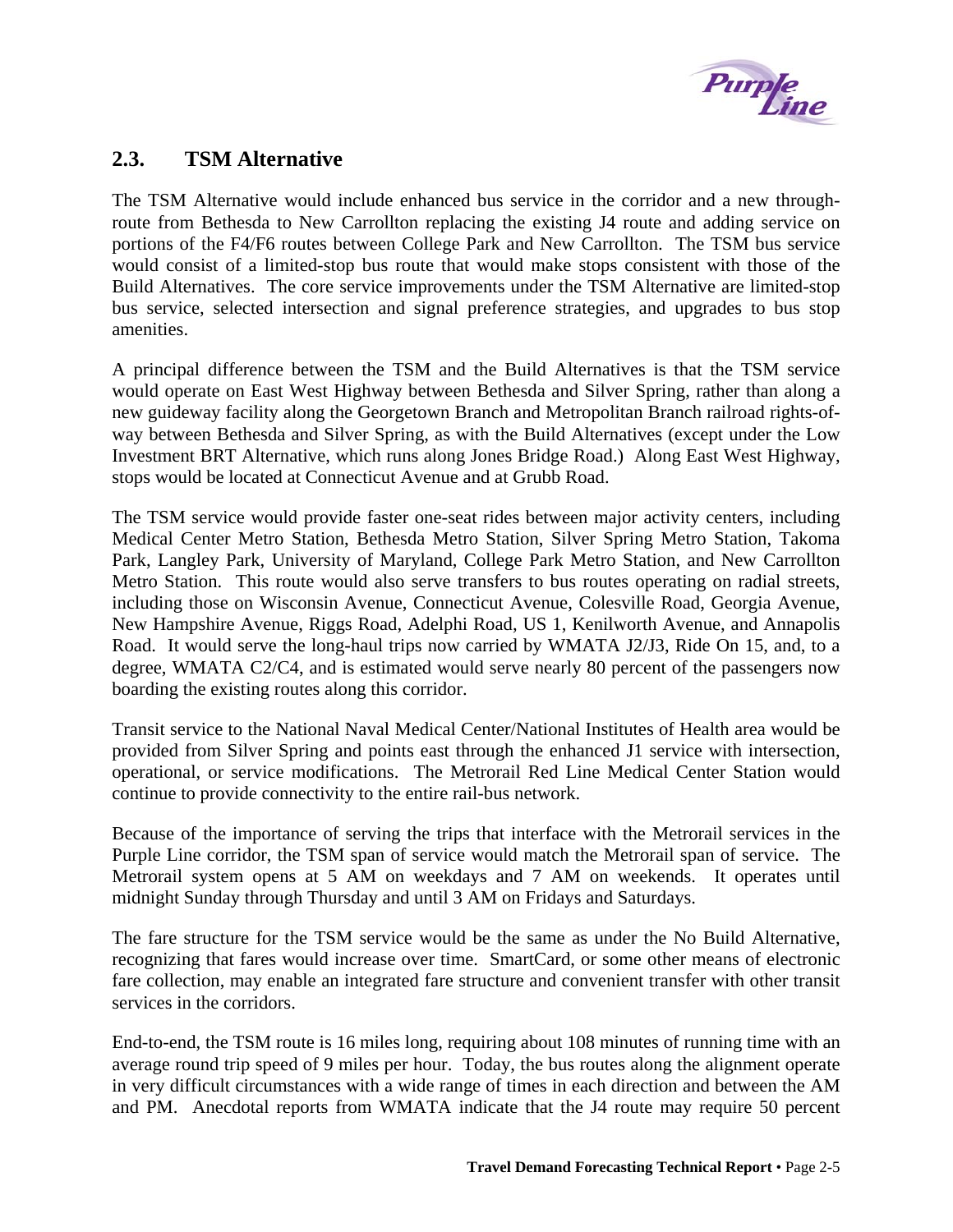<span id="page-15-0"></span>

more time than scheduled on certain runs to complete its trip. These conditions complicate schedule preparation and operations planning. It is assumed TSM measures would somewhat mitigate these conditions; however, 2030 background traffic volumes and traffic congestion levels will be far greater than they are today.

| Route          | <b>Terminal and Intermediate Points</b>                                      | Morning<br>Early | Peak<br>MN | Midday | Peak<br><b>Nd</b> | Evening | Weekend |
|----------------|------------------------------------------------------------------------------|------------------|------------|--------|-------------------|---------|---------|
| <b>TSM</b>     | Bethesda – New Carrollton                                                    | 10               | 6          | 10     | 6                 | 10      | 20      |
| J1             | Medical Center – Silver Spring                                               |                  | 20         | --     | 20                | --      |         |
| J3             | Eliminate; replace with Ride On 15 service                                   |                  | --         | --     |                   | --      |         |
| C2             | Terminate at Langley Park<br>Langley Park – Greenbelt                        | 30               | 15         | 20     | 15                | 30      | 30      |
| C <sub>4</sub> | Twinbrook Metro – Prince George's Plaza<br>Metro                             | 10               | 8          | 15     | 8                 | 20      | 20      |
| F4             | Silver Spring - New Carrollton                                               | 12               | 10         | 30     | 10                | --      | 30      |
| F <sub>6</sub> | Terminate at Prince George's Plaza<br>Prince George's Plaza - New Carrollton |                  | 15         | 30     | 15                | --      |         |
| Ride On 15     | Bethesda – Langley Park (extend to Bethesda)                                 | 15               | 15         | 15     | 15                | 30      | 15      |
| TheBus 17      | Langley Park-UM-College Park Metro                                           | 45               | 45         | 45     | 45                |         |         |

**Table 2-3: Year 2030 TSM Bus Headways (minutes)** 

The TSM Alternative includes modifications to existing Metrobus routes intended to improve reliability, including limited-stop bus service, and intersection improvements and signal priority at certain intersections. At intersections where queue jump lanes and signal priority would be implemented, transit's reliability would increase because the effects of congestion at these locations would be reduced. In addition, the limited-stop route would provide faster connections between major origins and destinations, as well as providing one-seat rides.

However, there is only limited opportunity for improving transit service reliability using signal preference strategies in the corridor. The major radial roadways that cross the corridor, such as Connecticut Avenue, Georgia Avenue, New Hampshire Avenue, Riggs Road, Adelphi Road, US 1, Kenilworth Avenue, and Annapolis Road, are the major sources of delay and unreliability. These roadways carry very heavy arterial traffic flows into and out of Washington, DC and other major activity centers. There is very little opportunity to introduce signal preferences at these intersections without causing a major exacerbation of traffic congestion. Queue jump lanes, however, do provide a travel time reliability advantage enabling transit vehicles to get to the intersection and limit the delay to one or two traffic signal cycles.

#### **2.4. Build Alternatives**

Six Build Alternatives are under consideration. They include two transit modes, BRT and LRT. Each mode is being analyzed at three potential levels of investment: low, medium, and high. All of the Build Alternatives would extend the full length of the corridor between the Bethesda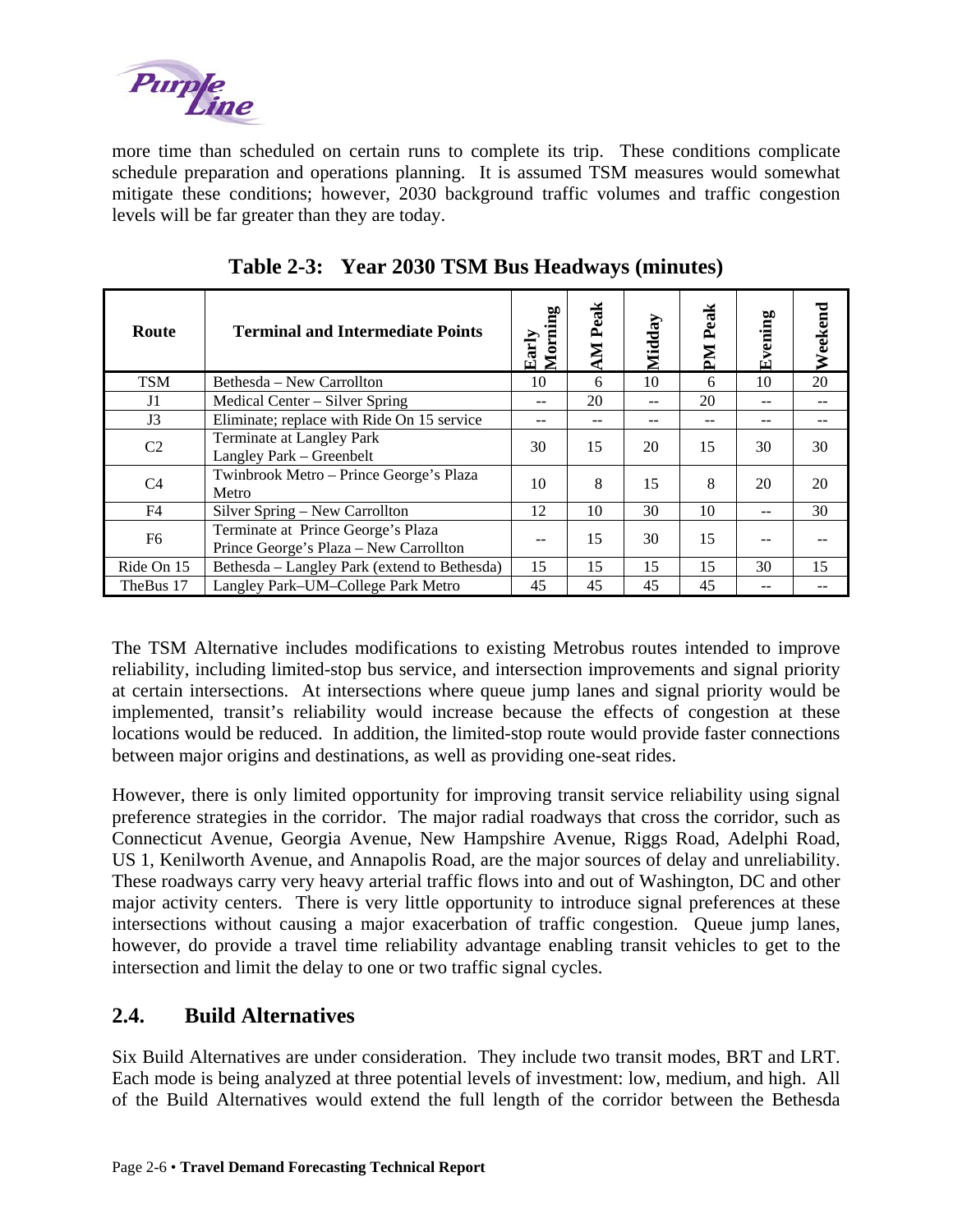

<span id="page-16-0"></span>Metro Station and the New Carrollton Metro Station with some variations in alignment location, type of running way (shared, dedicated, or exclusive), and amount of grade separation. The decision to construct dedicated lanes is dependent on the results of the operations modeling (which assumes no dedicated lanes), as well as construction costs and potential environmental benefits and impacts. Each of the Build Alternatives is described briefly below.

#### **2.4.1. Alternative 3 - Low Investment BRT**

The Low Investment BRT Alternative would primarily use existing streets to minimize capital costs. It would incorporate improvements to traffic signals (including signal priority where possible), signage, and travel lanes in appropriate areas. This alternative would mostly operate in mixed lanes, crossing all intersections at grade, and would include queue jump lanes at major intersections. Dedicated BRT lanes would be provided southbound along Kenilworth Avenue, and westbound along Annapolis Road. This is the only Build Alternative that would operate on Jones Bridge Road (directly serving the National Institutes of Health and the National Naval Medical Center) and that would use the bus portion of the new Silver Spring Transit Center.

#### **2.4.2. Alternative 4 - Medium Investment BRT**

The Medium Investment BRT Alternative is a composite of elements from the Low and High Investment BRT Alternatives. The Medium Investment BRT Alternative incorporates those lower-cost features for segments of the Low Investment BRT Alternative that perform reasonably well and those of the High Investment BRT Alternatives that provide reasonable benefits relative to the higher costs. The major incremental change for the Medium Investment BRT Alternative is that between Bethesda and Silver Spring, the transit service runs in a guideway in the Georgetown Branch right-of-way instead of along Jones Bridge Road. It would serve both the existing Bethesda bus terminal and the new south entrance to the Metro station beneath the Apex Building. At the Silver Spring Transit Center, the buses would enter on an aerial structure parallel to, but at a higher level than, the existing Metro and CSX tracks. Along University Boulevard the alternative would be in dedicated lanes and the alternative would leave Campus Drive in the University of Maryland at Regent's Drive to proceed directly through the East Campus development.

#### **2.4.3. Alternative 5 - High Investment BRT**

High Investment BRT is structured to provide the fastest travel time of the BRT alternatives. Tunnels and aerial structures are proposed at key locations to improve travel time and reduce delay. When operating within or adjacent to existing roads, this alternative would operate largely in dedicated traffic lanes. Like the Medium Investment BRT Alternative, this alternative would serve the Bethesda Station at both the bus terminal and the new south entrance. At the Silver Spring Transit Center, the buses would enter on an aerial structure parallel to, but at a higher level than, the existing Metro and CSX tracks.

#### **2.4.4. Alternative 6 - Low Investment LRT**

The terminal station for Low Investment LRT would be the Bethesda Metro Station with a connection to the southern end of the existing station platform (the LRT alternatives would only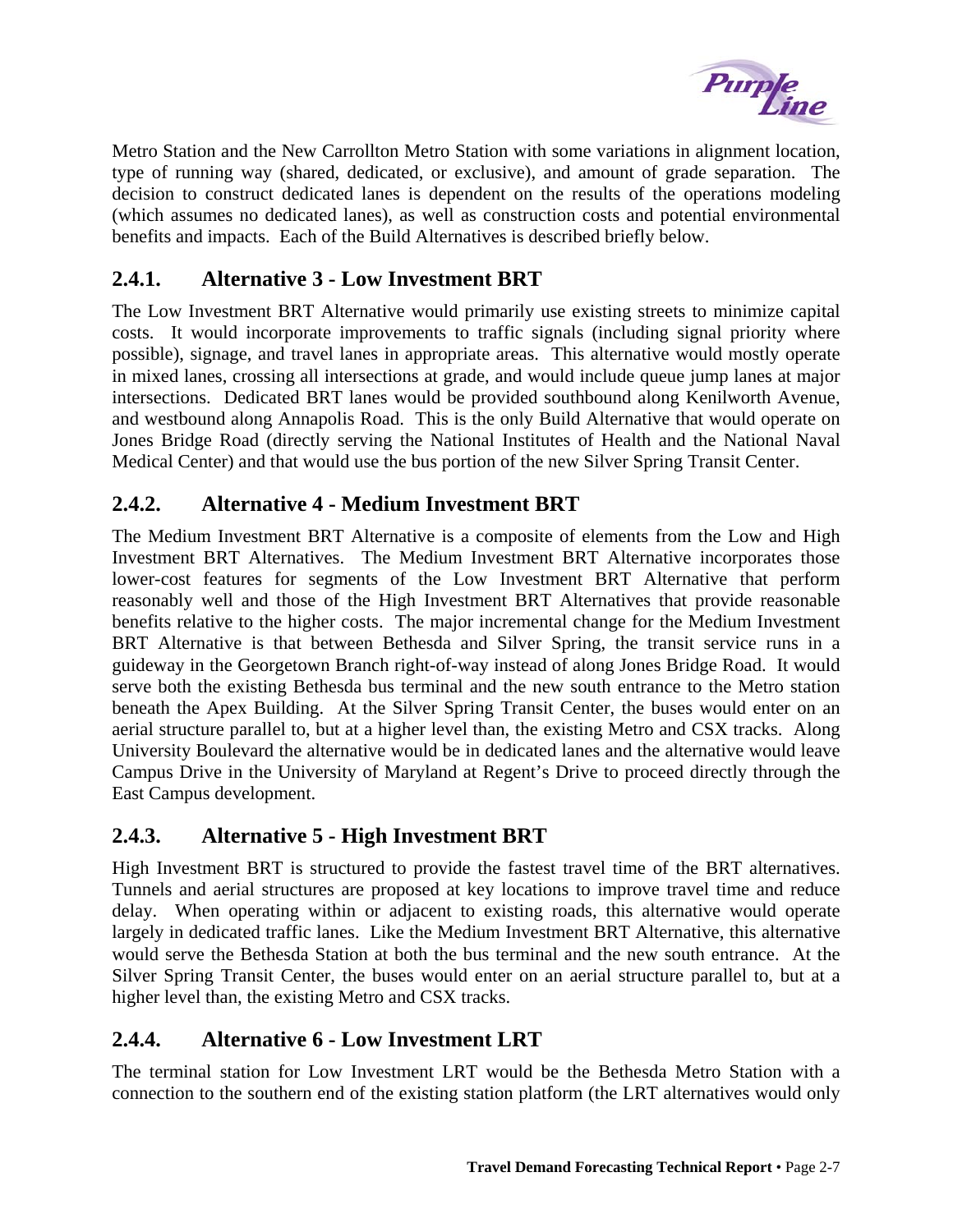<span id="page-17-0"></span>

serve the south entrance of the Bethesda Station and would operate there in a stub-end platform arrangement). It would operate in shared and dedicated lanes with minimal use of vertical grade separation and horizontal traffic separation. At the Silver Spring Transit Center, the light rail transit would enter on an aerial structure parallel to, but at a higher level than, the existing tracks.

This alternative would include incorporation of signal priority or queue jump lanes at major intersections where possible, to achieve measurable time savings or reliability without overly adversely affecting traffic at the intersections.

#### **2.4.5. Alternative 7 - Medium Investment LRT**

The Medium Investment LRT Alternative is a composite of elements from the Low and High Investment LRT Investment Alternatives. This alternative incorporates those lower cost features for segments of the Low Investment LRT Alternative that perform reasonably well and those of the High Investment LRT Alternative that provide reasonable benefits relative to their higher costs. The principal incremental change for the Medium Investment LRT Alternative is the introduction of several grade separations at major roadways and more dedicated sections along roadways; however, it does not include some of the longer tunnel sections in East Silver Spring, the University of Maryland, or Riverdale Park, that are included under the High Investment BRT and LRT Alternatives.

#### **2.4.6. Alternative 8 - High Investment LRT**

The High Investment LRT Alternative is nearly identical to the High Investment BRT Alternative, except that it only serves the south entrance of the Bethesda Metro Station.

#### **2.5. Build Alternatives Operations**

The span of service for the Build Alternatives would mirror that for the Metrorail system, including extended hours on weekend nights (see Table 2-4).

The headways of the various Build Alternatives would vary by time period to reflect demand requirements. Proposed headways are shown by time period in Table 2-5. The span of services of the bus routes that feed the TSM and Build Alternatives would be adjusted to service the market needing extended service times.

| Day of Week       | <b>Hours</b>                        |
|-------------------|-------------------------------------|
| Monday - Thursday | $5:00 AM - 12:00 AM$                |
| Friday            | $5:00 AM - 3:00 AM$                 |
| Saturday          | $7:00 \text{ AM} - 3:00 \text{ AM}$ |
| Sundav            | $7:00 AM - 12:00 AM$                |

**Table 2-4: Year 2030 Span of Service**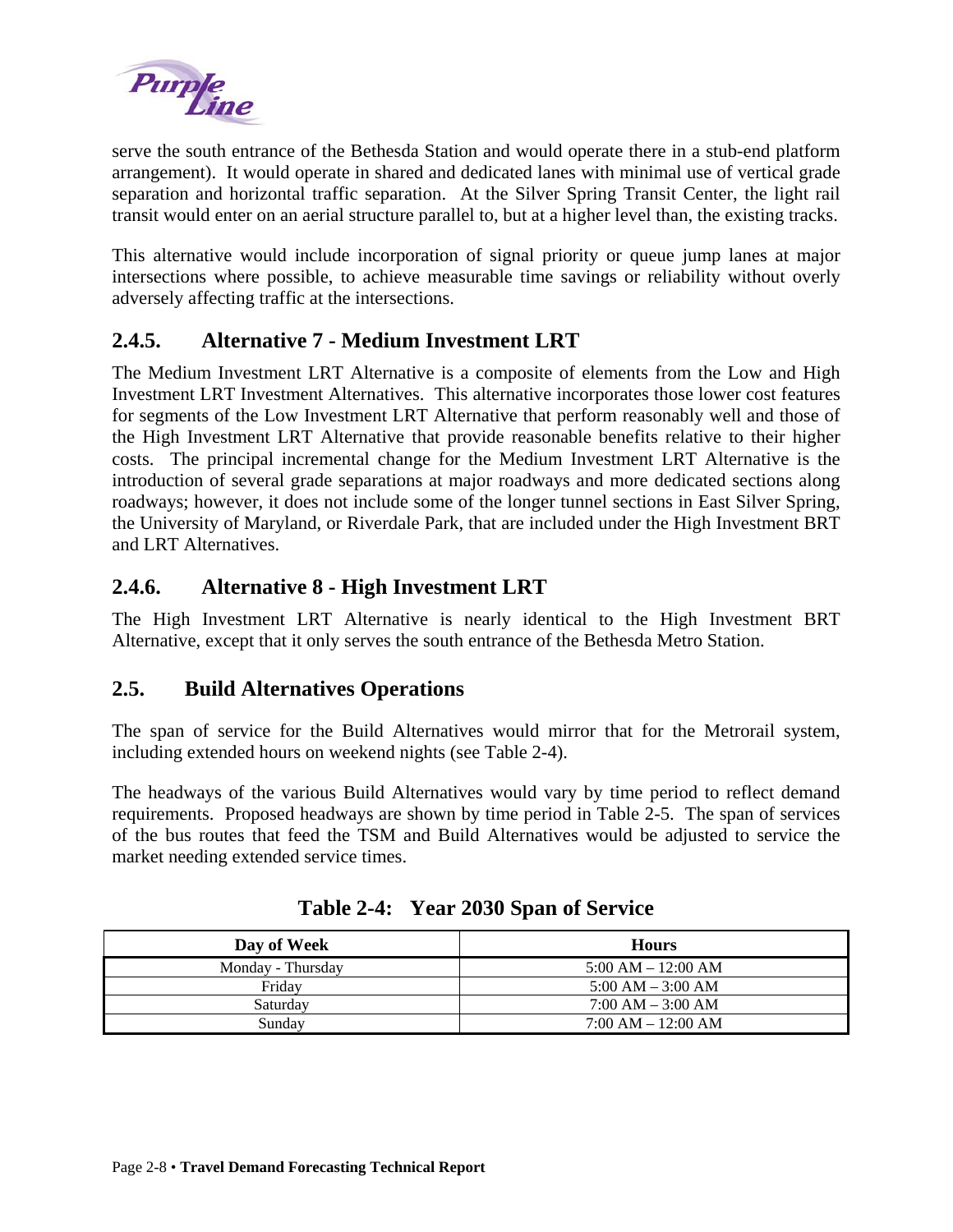

<span id="page-18-0"></span>

| Day of Week | Early<br>AM | Peak | <b>Midday</b> | <b>PM Peak</b> | Evening | <b>Late PM</b> |
|-------------|-------------|------|---------------|----------------|---------|----------------|
| Weekdays    |             |      | 10            |                |         |                |
| Saturdavs   | 20          | N/A  | 10            | N/A            |         | 20             |
| Sundays     | 20          | N/A  | 10            | N/A            |         | 20             |

**Table 2-5: Year 2030 Build Alternatives Headways (minutes)** 

The fare for all of the Build Alternatives under consideration would be consistent with the current local bus fare structure, recognizing that this would increase over time. SmartCard, or some other means of electronic fare collection, would enable an integrated fare structure and convenient transfer with the other transit services in the corridor.

The end-to-end travel times and average estimated speeds for each Build Alternative are shown in Table 2-6. As expected, the High Investment LRT Alternative, with strategic grade separation and mostly dedicated or exclusive right-of-way, would have the shortest running time and the highest average speed of all the alternatives. Average station-to-station travel time estimates for the Build Alternatives are shown in Table 2-7.

|                            | <b>End-to-End Running Time</b><br>(minutes) | <b>Average Speed</b><br>(mph) |
|----------------------------|---------------------------------------------|-------------------------------|
| <b>TSM</b>                 | 108                                         |                               |
| Low Investment BRT         | 96                                          | 10                            |
| Medium Investment BRT      | 73                                          |                               |
| <b>High Investment BRT</b> | 59                                          | 16                            |
| Low Investment LRT         | 62                                          |                               |
| Medium Investment LRT      | 59                                          | 16                            |
| <b>High Investment LRT</b> | 50                                          | 19                            |

**Table 2-6: Year 2030 End-to-End Travel Times** 

#### **2.5.1. Reliability**

The overall reliability of any of the Build Alternatives would be higher than that for the No Build or TSM alternatives because portions of the service, depending on the alternative, would operate largely in dedicated lanes or exclusive right-of-way, thus removing the vehicles from the potential delays of roadway congestion. In areas where the Purple Line would operate in shared lanes, it is anticipated that queue jump lanes and signal prioritization would be implemented where possible. The High Investment Alternatives would have the highest reliability, and the Low Investment Alternatives would have the lowest reliability. Because of the terminal configuration of the High and Medium Investment BRT Alternatives at Bethesda that involves a street running loop, those two alternatives would not be as reliable as their LRT counterparts. Similarly, the Low Investment BRT Alternative with its operations along Jones Bridge Road between Bethesda and Jones Mill Road would have lower reliability than the Low Investment LRT Alternative, which would operate in the Georgetown Branch right-of-way, which is an exclusive right-of-way.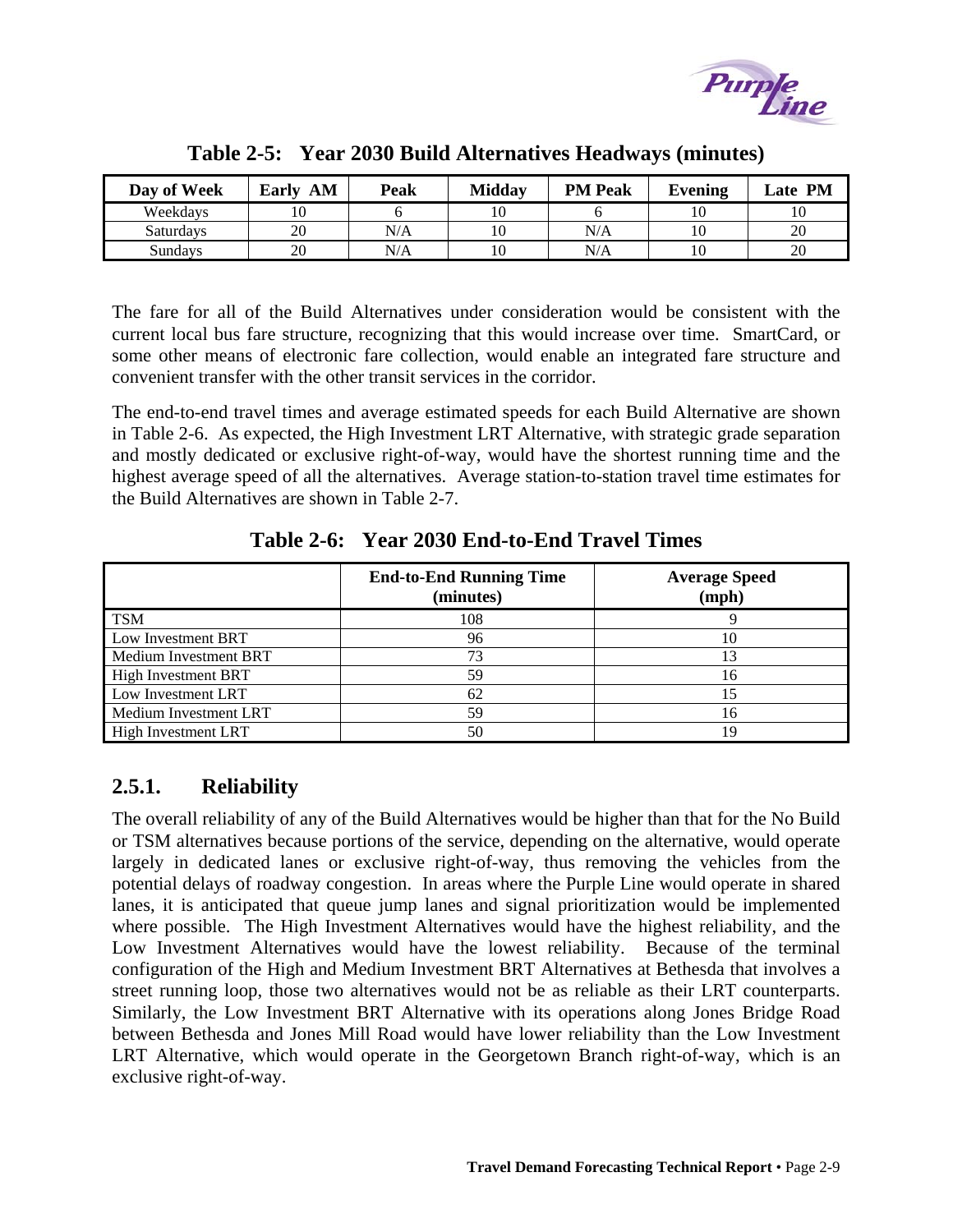

<span id="page-19-0"></span>

| <b>Segment</b>                                                                                                                                                                            | <b>TSM</b> | Low<br>Inv.<br><b>BRT</b> | <b>Medium</b><br>Inv.<br><b>BRT</b> | <b>High</b><br>Inv.<br><b>BRT</b> | Low<br>Inv.<br><b>LRT</b> | <b>Medium</b><br>Inv.<br><b>LRT</b> | <b>High</b><br>Inv.<br><b>LRT</b> |
|-------------------------------------------------------------------------------------------------------------------------------------------------------------------------------------------|------------|---------------------------|-------------------------------------|-----------------------------------|---------------------------|-------------------------------------|-----------------------------------|
| Bethesda Metro, North entrance to Medical Center<br>Metro                                                                                                                                 | N/A        | 4.7                       | N/A                                 | N/A                               | N/A                       | N/A                                 | N/A                               |
| Bethesda Metro, North entrance to Bethesda Metro,<br>South entrance                                                                                                                       | N/A        | N/A                       | 5.2                                 | 5.2                               | N/A                       | N/A                                 | N/A                               |
| Medical Center Metro to Connecticut Avenue                                                                                                                                                | N/A        | 6.0                       | N/A                                 | N/A                               | N/A                       | N/A                                 | N/A                               |
| Bethesda Metro, South entrance to Connecticut Avenue                                                                                                                                      | 10.8       | N/A                       | 5.5                                 | 5.5                               | 4.0                       | 2.4                                 | 2.4                               |
| Connecticut Ave. to Grubb Road                                                                                                                                                            | 7.3        | N/A                       | N/A                                 | N/A                               | N/A                       | N/A                                 | N/A                               |
| Connecticut Avenue to Lyttonsville                                                                                                                                                        | N/A        | 5.2                       | 3.1                                 | 3.1                               | 2.3                       | 2.3                                 | 2.3                               |
| Grubb Road to Silver Spring Transit Center                                                                                                                                                | 13.2       | N/A                       | N/A                                 | N/A                               | N/A                       | N/A                                 | N/A                               |
| Lyttonsville to Woodside/16th Street                                                                                                                                                      | N/A        | 2.4                       | 2.4                                 | 2.4                               | 2.1                       | 2.1                                 | 2.1                               |
| Woodside/16th Street to Silver Spring Transit Center                                                                                                                                      | N/A        | 6.2                       | 2.1                                 | 2.1                               | 2.8                       | 2.0                                 | 2.0                               |
| Silver Spring Transit Center to Fenton Street                                                                                                                                             | 5.1        | 4.6                       | 3.1                                 | N/A                               | 3.1                       | 3.1                                 | N/A                               |
| Silver Spring Transit Center to Dale Drive                                                                                                                                                | N/A        | N/A                       | N/A                                 | 2.6                               | N/A                       | N/A                                 | 3.6                               |
| Fenton Street to Dale Drive                                                                                                                                                               | 4.8        | 2.8                       | 3.0                                 | N/A                               | 3.8                       | 3.1                                 | N/A                               |
| Dale Drive to Manchester Road                                                                                                                                                             | 2.9        | 2.3                       | 2.3                                 | 2.1                               | 3.1                       | 2.8                                 | 2.4                               |
| Manchester Road to Arliss Street                                                                                                                                                          | 4.9        | 4.8                       | 4.7                                 | 1.4                               | 1.4                       | 1.4                                 | 1.4                               |
| Arliss Street to Gilbert Street                                                                                                                                                           | 6.6        | 6.6                       | 3.4                                 | 4.0                               | 3.8                       | 3.8                                 | 3.8                               |
| Gilbert Street to Takoma/Langley Transit Center                                                                                                                                           | 4.8        | 4.8                       | 2.3                                 | 2.2                               | 2.2                       | 2.2                                 | 2.1                               |
| Takoma/Langley Transit Center to Riggs Road                                                                                                                                               | 5.8        | 5.6                       | 2.7                                 | 1.7                               | 2.4                       | 2.4                                 | 1.7                               |
| Riggs Road to Adelphi Road                                                                                                                                                                | 6.0        | 5.7                       | 5.6                                 | 3.1                               | 3.3                       | 3.3                                 | 3.1                               |
| Adelphi Road to UM Campus Center                                                                                                                                                          | 4.0        | 3.7                       | 2.9                                 | 2.6                               | 2.9                       | 2.9                                 | 2.6                               |
| <b>UM Campus Center to UM East Campus</b>                                                                                                                                                 | 8.6        | 8.6                       | 3.0                                 | 2.9                               | 3.0                       | 3.0                                 | 2.9                               |
| UM East Campus to College Park Metro                                                                                                                                                      | 2.0        | 2.2                       | 3.0                                 | 3.0                               | 3.0                       | 3.0                                 | 3.0                               |
| College Park Metro to River Road                                                                                                                                                          | 2.0        | 1.8                       | 1.9                                 | 1.9                               | 1.9                       | 1.9                                 | 1.9                               |
| River Road to Riverdale Park                                                                                                                                                              | 5.5        | 5.0                       | 4.3                                 | 3.2                               | 4.6                       | 4.6                                 | 3.1                               |
| Riverdale Park to Riverdale Road                                                                                                                                                          | 4.4        | 4.4                       | 4.7                                 | 2.9                               | 4.8                       | 4.8                                 | 2.9                               |
| Riverdale Road to Annapolis Road                                                                                                                                                          | 4.7        | 4.0                       | 3.6                                 | 3.5                               | 3.5                       | 3.5                                 | 3.3                               |
| Annapolis Road to New Carrollton Metro                                                                                                                                                    | 4.6        | 4.4                       | 3.8                                 | 3.5                               | 3.9                       | 3.9                                 | 3.6                               |
| <b>Total Running Time</b><br>(rounded up to the nearest minute)                                                                                                                           | 108        | 96                        | 73                                  | 59                                | 62                        | 59                                  | 50                                |
| Note: Times represent the average of morning and afternoon peak period travel times in the eastbound and westbound direction, which may vary with the specific period coding assumptions. |            |                           |                                     |                                   |                           |                                     |                                   |

# **Table 2-7: Year 2030 Average Station-to-Station Travel Times (minutes)**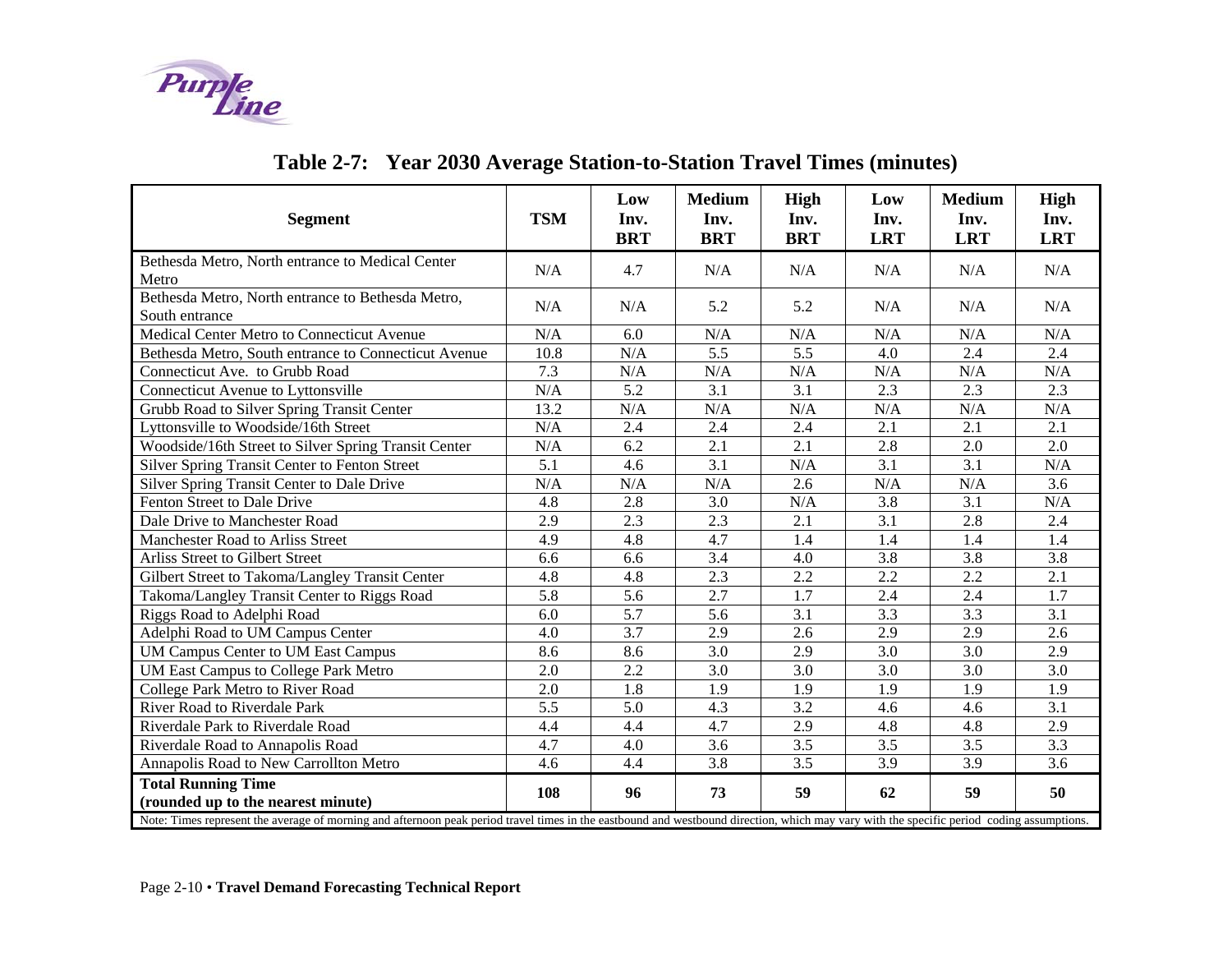

#### <span id="page-20-0"></span>**2.5.2. Ridership**

Ridership forecasts are used to gauge the comparative attractiveness of alternatives under consideration. They are measured in terms of daily passengers and daily boardings, also called linked and unlinked trips. A passenger, or linked trip, is defined as travel from trip origin to trip destination, regardless of the number of transfers or mode changes required. A boarding, or unlinked trip, is counted as the number of times a person enters a vehicle for travel, inclusive of transfers. One linked trip from origin to destination could comprise multiple unlinked trips.

Purple Line ridership forecasts were measured in terms of total and new daily transit trips (linked), peak period boardings and alightings by station, and by peak period line volumes.

#### **2.5.3. Total and New Transit Trips**

The Build Alternatives would generate an approximately one percent increase in total regional transit ridership over the No Build Alternative. Detailed ridership forecasts are shown in Table 2-8. The results of the ridership modeling would indicate that forecast ridership on the Purple Line will not be the key determinant in selecting a preferred Build Alternative, but rather the results of the environmental, traffic, and cost-benefit analyses.

#### **2.5.4. District–to-District Travel Patterns**

The Washington metropolitan region was defined as a set of districts to enable a discussion of the current travel patterns (see Figure 2-2). A set of districts are identified around the major activity centers of Bethesda, Silver Spring, College Park/University of Maryland, and New Carrollton. Three additional districts are the "wedge" areas in between the major activity centers, Connecticut Avenue-Lyttonsville, Takoma Park-Langley Park, and Riverdale. These seven districts constitute the Purple Line corridor.

Other districts are used to define major sections of Washington, DC and travel market areas around the Metrorail lines (both branches of the Red Line, the Green Line, and the Orange Line) running to the north and northeast of the corridor. The rest of the region is defined by larger districts for the remainder of Maryland and the areas of Virginia.

The Purple Line corridor has approximately 169,000 daily transit trips that have one or both ends of the trip in the corridor. This represents some 9.5% of the transit trips for the Washington region. Some 44,000 of these transit trips have both ends of the trip within the Purple Line corridor while 60,000 transit trips are between the corridor and some part of Washington, DC. A large number of the remaining trips are associated with districts to the north or northeast of the Purple Line corridor along the Metrorail lines. The majority of the trips in the corridor are associated with the major activity centers, 134,000, while the other 35,000 are associated with the wedge districts. Of the trips associated with the major activity centers, only 9,000 are from one major activity center to another. For the wedge district trips, 8,400 are associated with the major activity centers with 15,400 associated with the Washington, DC districts.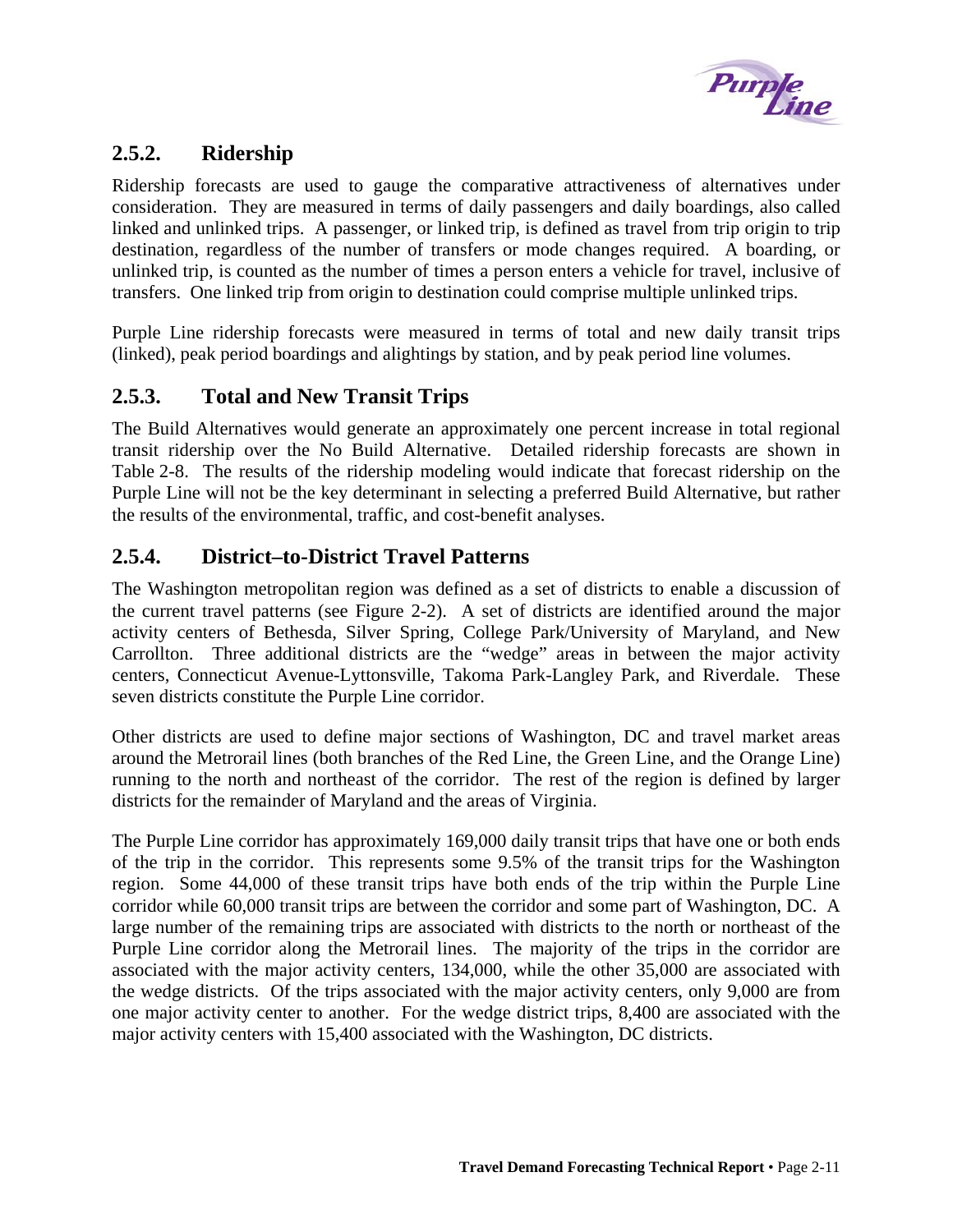

<span id="page-21-0"></span>

|             | <b>Type of</b><br>Trip     | <b>No Build</b> | <b>TSM</b> | Low Invest.<br><b>BRT</b> | <b>Medium</b><br><b>Invest. BRT</b> | <b>High Invest.</b><br><b>BRT</b> | <b>Low Invest.</b><br><b>LRT</b> | <b>Medium</b><br>Invest. LRT | <b>High Invest.</b><br><b>LRT</b> |
|-------------|----------------------------|-----------------|------------|---------------------------|-------------------------------------|-----------------------------------|----------------------------------|------------------------------|-----------------------------------|
| <b>Bus</b>  | Work                       | 236,139         | 238,873    | 229,096                   | 226,886                             | 225,970                           | 225,829                          | 225,448                      | 224,879                           |
|             | Non-work                   | 211,747         | 214,772    | 207,301                   | 205,934                             | 205,403                           | 205,344                          | 205,098                      | 204,434                           |
| Metrorail   | Work                       | 561,114         | 560,040    | 558,148                   | 558.299                             | 557,668                           | 558,423                          | 558,377                      | 558,446                           |
|             | Non-work                   | 298,451         | 300.917    | 300,909                   | 301,583                             | 301,852                           | 302,331                          | 302,523                      | 303,011                           |
| Commuter    | Work and                   | 47.944          | 48,983     | 48,922                    | 48,937                              | 48,984                            | 48,934                           | 48,930                       | 48,956                            |
| Rail        | Non-Work                   |                 |            |                           |                                     |                                   |                                  |                              |                                   |
|             | Work                       | <b>NA</b>       | <b>NA</b>  | 13.827                    | 17,896                              | 20,759                            | 20,444                           | 21,377                       | 22,953                            |
| Purple Line | Non-work                   | <b>NA</b>       | NA         | 8,570                     | 11.169                              | 12,423                            | 12,307                           | 12,849                       | 13,488                            |
|             | <b>Total Transit Trips</b> | 1,355,395       | 1,363,585  | 1,366,773                 | 1.370.704                           | 1,373,059                         | 1,373,612                        | 1,374,602                    | 1,376,167                         |

**Table 2-8: Year 2030 Total Daily Linked Transit Trips**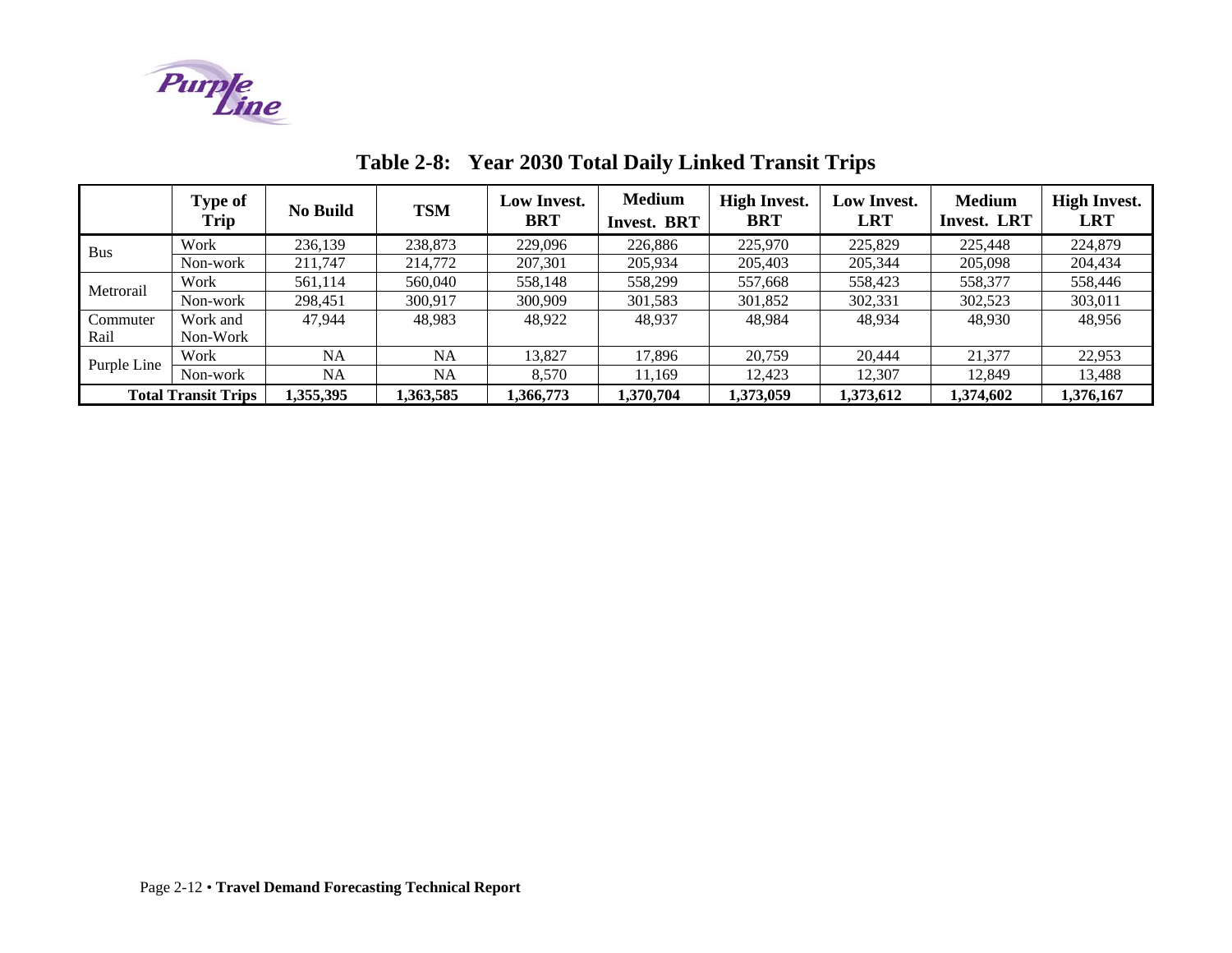

<span id="page-22-0"></span>

**Figure 2-2: Travel Districts**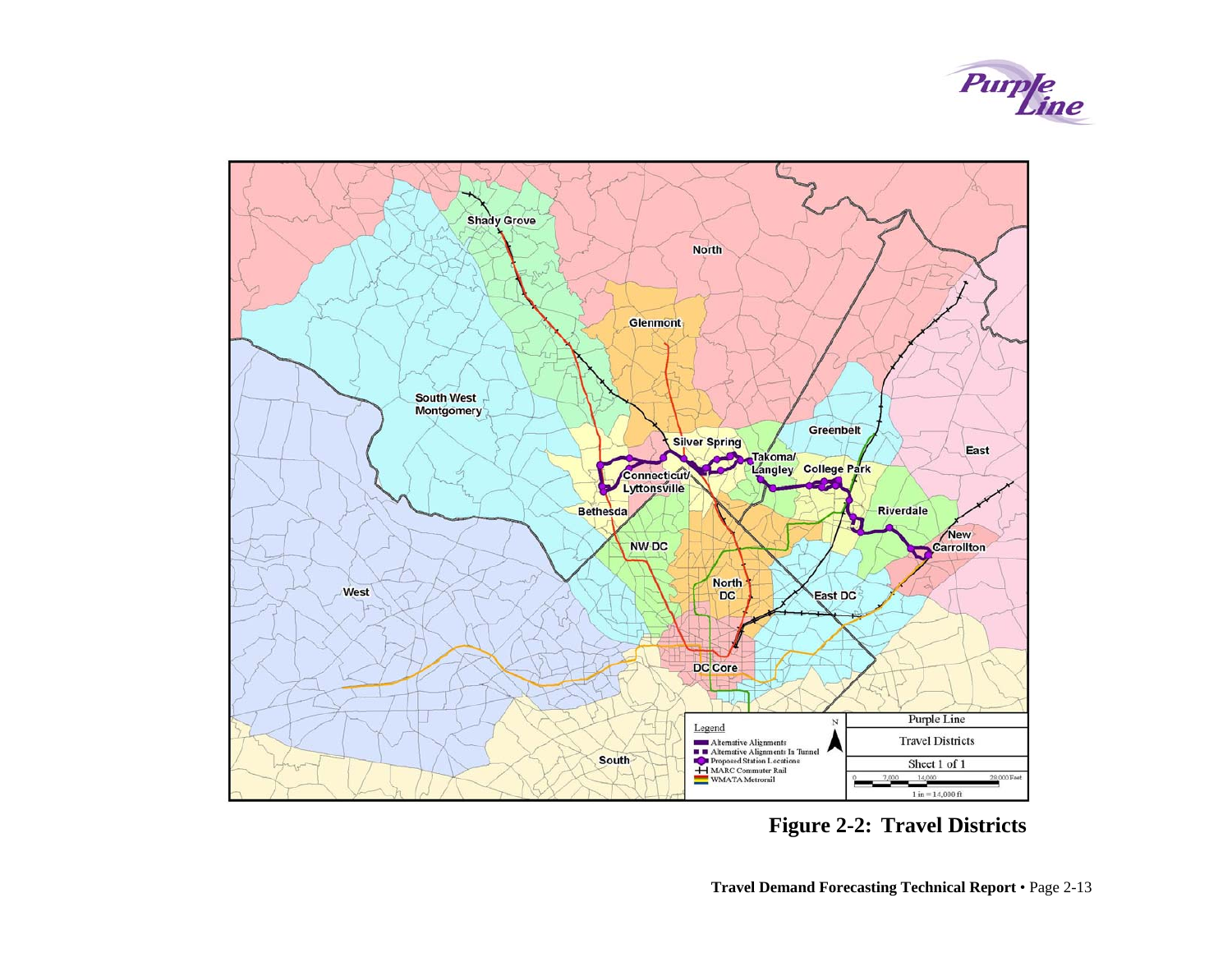<span id="page-23-0"></span>

What this information shows is that while there is quite a bit of existing transit travel within the Purple Line corridor, that number of corridor trips associated with areas outside the corridor is greater, i.e., corridor trips associated with Washington, DC and the area north along the Metrorail Red, Green, and Orange Lines that run through the major activity centers, especially up toward the Shady Grove-Rockville area and Glenmont area. While the major activity center districts account for the majority of the trips, a substantial number of trips are associated with the wedge districts, those areas not presently served by Metrorail and dependent on street-running bus service operating in congested mixed traffic, are linked with either one of the major activity centers or areas reachable via the Metrorail system, especially Washington, DC.

By the year 2030, daily transit trips are forecast to grow by 953,000, 52%, for a total of 2,711,000. Transit trips associated with the corridor will grow by 38%, to 234,000, while trips within the corridor will grow by 43% to 62,000 trips. While the general pattern and distribution of these transit trips would be similar to current trips, the level of growth is substantial, increasing the severity and the magnitude of the mobility needs of Purple Line corridor travelers.

The TSM Alternative would increase daily total transit trips by 16,000 over the 2030 Future No Build. Of these new transit trips, 13,200, over 80%, are between the corridor and areas outside the corridor; while the other 2,800 trips are within the corridor. The TSM alternative provides most of the benefits to corridor trips to access the transit services that connect with the rest of the region; rather than travel among districts within the corridor.

All the Build Alternatives have a similar pattern of change in the travel patterns, but because they have a similar alignment and station definitions and vary primarily by travel times, have different amount of new transit trips with High Investment LRT generating the highest number of new transit trips, and Low Investment BRT generating the lowest.

#### **2.5.5. Daily Line Haul Boardings**

Table 2-9 shows the total daily boardings for each of the alternatives. A boarding is when a person uses the transit service for all or part of trip. The boardings are shown for trips only using the Purple Line (over half the boardings), trips primarily on Metrorail and using the Purple Line for part of that trip, and trips primarily on MARC and using the Purple Line for part of that trip. High Investment LRT attracts the highest number of boardings followed by the other LRT alternatives and then the BRT alternatives.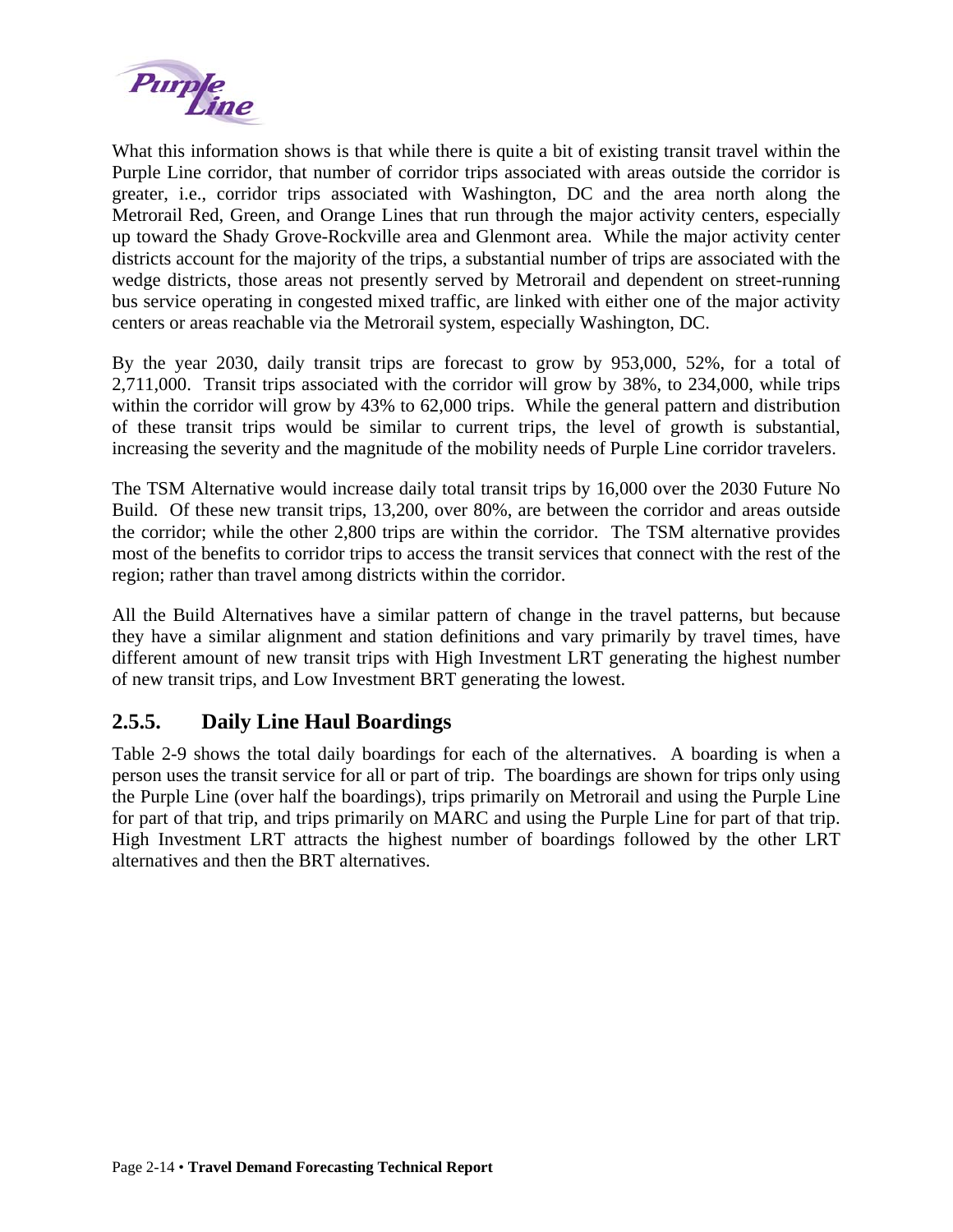

<span id="page-24-0"></span>

| <b>Transit Ridership</b><br>(daily boardings)                     | <b>TSM</b> | Low<br>Invest.<br><b>BRT</b> | <b>Medium</b><br>Invest.<br><b>BRT</b> | High<br>Invest.<br><b>BRT</b> | Low<br>Invest.<br><b>LRT</b> | <b>Medium</b><br>Invest.<br><b>LRT</b> | <b>High</b><br>Invest.<br><b>LRT</b> |
|-------------------------------------------------------------------|------------|------------------------------|----------------------------------------|-------------------------------|------------------------------|----------------------------------------|--------------------------------------|
| Purple Line                                                       | 12.700     | 22,200                       | 29,300                                 | 33,800                        | 32,500                       | 33,900                                 | 36,100                               |
| Purple Line via<br>Metrorail                                      | 2,100      | 16,700                       | 21,100                                 | 23,700                        | 25,300                       | 27,200                                 | 30,500                               |
| Purple Line via<br><b>MARC</b>                                    | $- -$      | 1.100                        | 1.400                                  | 1,400                         | 1,500                        | 1.500                                  | 1,500                                |
| <b>Total</b>                                                      | 14,800     | 40,000                       | 51,800                                 | 58,900                        | 59,300                       | 62,600                                 | 68,100                               |
| <b>New Transit Trips</b><br><b>Relative to No</b><br><b>Build</b> | 8,200      | 11,400                       | 15,300                                 | 17,700                        | 18,200                       | 19,200                                 | 20,500                               |

**Table 2-9: Year 2030 Daily Purple Line Ridership** 

#### **2.5.6. Daily Station Boardings**

Daily boardings, by station, for each of the Build Alternatives are shown in Table 2-10. Not surprisingly, the highest number of riders is attracted by the High Investment LRT Alternative, followed by the Medium Investment LRT Alternative, and the Low Investment LRT and High Investment BRT, which attract approximately the same number of riders. All of the Build Alternatives, except the Low Investment BRT, have the same top three stations for daily boardings: the western terminus in Bethesda (north or south), the Silver Spring Transit Center, and the College Park Metro Station. For the Low Investment BRT Alternative, the top three stations for daily boardings are the Silver Spring Transit Center, US 1 and College Park Metro Station.

#### **2.5.7. Station Mode of Access**

At all the stations along the Purple Line alternatives, walk and feeder bus access would be the principal means of access and egress. At the Bethesda, Silver Spring, College Park, and New Carrollton Stations, transfer with Metrorail would be the major connection. With the exception of Bethesda, MARC connections would also be available at those stations. Major bus interfaces will occur at Bethesda, Silver Spring, Takoma/Langley, College Park, and New Carrollton stations. All these connections are with existing services. Some of the existing bus services will be modified to better integrate with the Purple Line stations. Some existing bus services that duplicate the Purple Line service may be cut back. While parking facilities exist at the four Metrorail stations that connect with the Purple Line, no new park-and-ride facilities would be provided at any of the Purple Line stations. Some kiss-and-ride could occur at some of stations, as occurs today at some bus stops, but additional kiss-and-ride facilities are being considered at Connecticut Avenue at the Georgetown Branch right-of-way, and at Lyttonsville.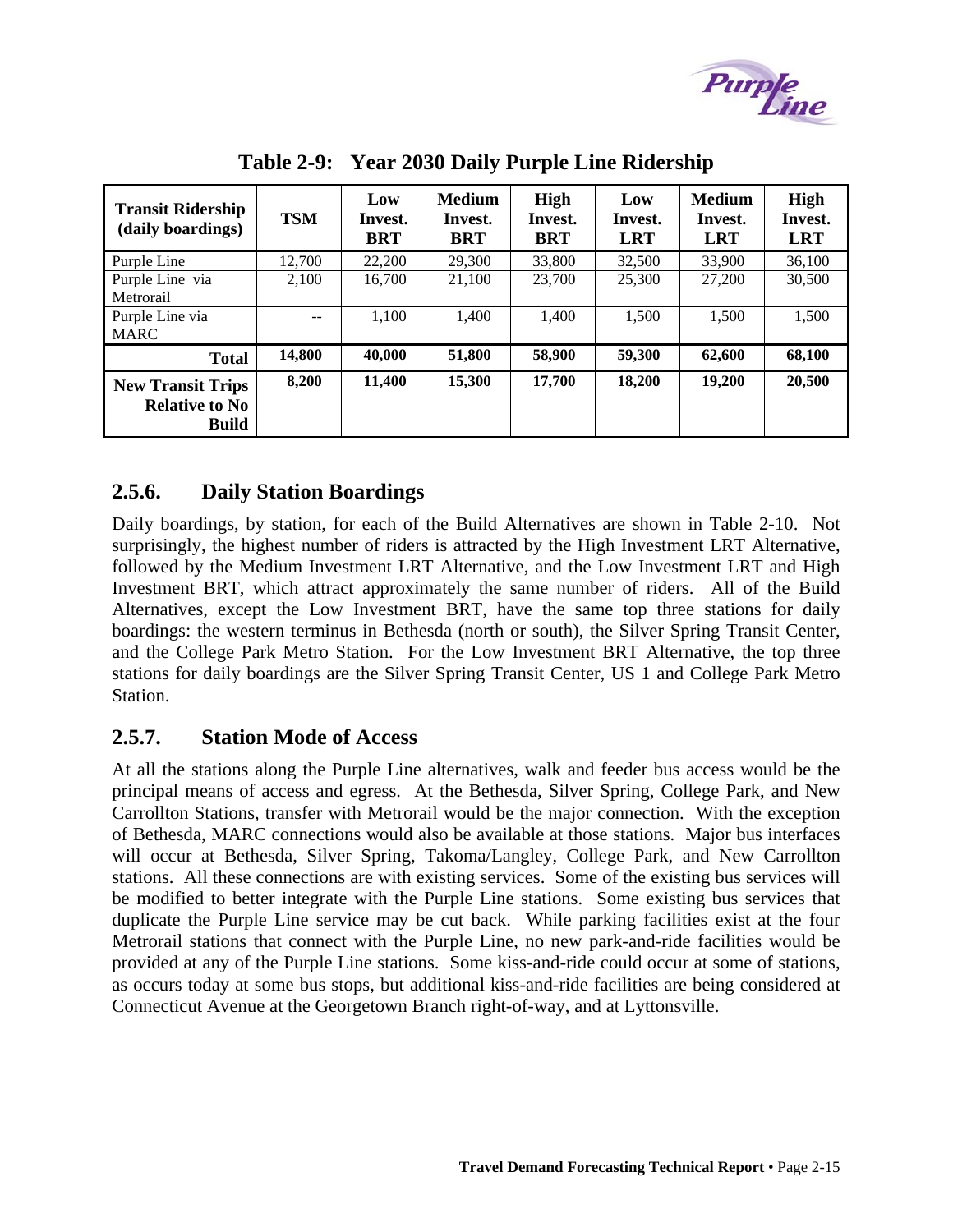

#### <span id="page-25-0"></span>**Segment TSM Low Invest. BRT Medium Invest. BRTHigh Invest. BRT Low Invest. LRT Medium Invest. LRTHigh Invest. LRT** Bethesda Metro, North Entrance 800 1,400 5,600 6,000 N/A N/A N/A Medical Center Metro  $N/A$  3,900 N/A  $N/A$  N/A  $N/A$  N/A N/A N/A N/A N/A N/A Bethesda Metro, South Entrance  $N/A$   $N/A$  2,800 3,000 11,300 12,700 13,300 Montgomery Avenue 100 N/A N/A N/A N/A N/A N/A Connecticut Avenue 100 | 100 | 100 | 500 | 500 | 900 | 900 | 1000 Grubb Road 500 N/A N/A N/A N/A N/A N/ALyttonsville N/A 600 700 700 800 800 900 Woodside/16<sup>th</sup> Street N/A 1,400 2,000 2,500 2,200 2,300 2,400 Silver Spring Transit Center 1200 5,100 8,700 10,400 11,100 12,200 13,600 Fenton Street 600 600 600 N/A 700 700 N/ADale Drive **1** 1,500 1,200 1,300 1,400 1,400 1,400 1,500 Manchester Place 600 700 800 1,100 800 900 1,200 Arliss Street 1.500 | 600 | 800 | 900 | 1,700 | 1,300 | 1,500 | 2,200 Gilbert Street 300 300 900 1,300 1,200 1,200 1,400 Takoma/Langley Transit Center 1300 1,400 2,300 3,200 2,700 3,000 3,700 Riggs Road | 300 | 400 | 600 | 800 | 700 | 800 | 900 Adelphi Road 400 500 600 700 600 700 700 UM Campus Center 600 1,500 2,100 2,200 2,100 2,200 2,200 2,200 2,200 VS 1 – East Campus 700 4,400 4,400 4,700 4,700 4,500 4,500 4,700 4,700 4,700 4,700 4,700 4,700 4,700 4,700 4,700 4,700 4,700 4,700 4,700 4,700 4,700 4,700 4,700 4,700 4,700 4,700 4,700 4,700 4,700 4,700 4,700 4,700 4,700 4 College Park Metro 2400 | 8,000 | 8,600 | 9,100 | 8,600 | 8,900 | 8,900 River Road | 500 | 1,500 | 1,500 | 1,500 | 1,500 | 1,500 | 1,500 Riverdale Park 600 1,400 1,500 1,600 1,600 1,500 1,600 Riverdale Road 500 500 500 700 600 500 700Annapolis Road 500 900 1,100 1,200 1,000 1,000 1,200 New Carrollton Metro 1,700 3,100 3,800 4,500 3,800 3,700 4,500 4,500 **Total Boardings 14,800 40,000 51,800 58,800 59,300 62,600 68,100**

### **Table 2-10: Year 2030 Build Alternatives Daily Boardings**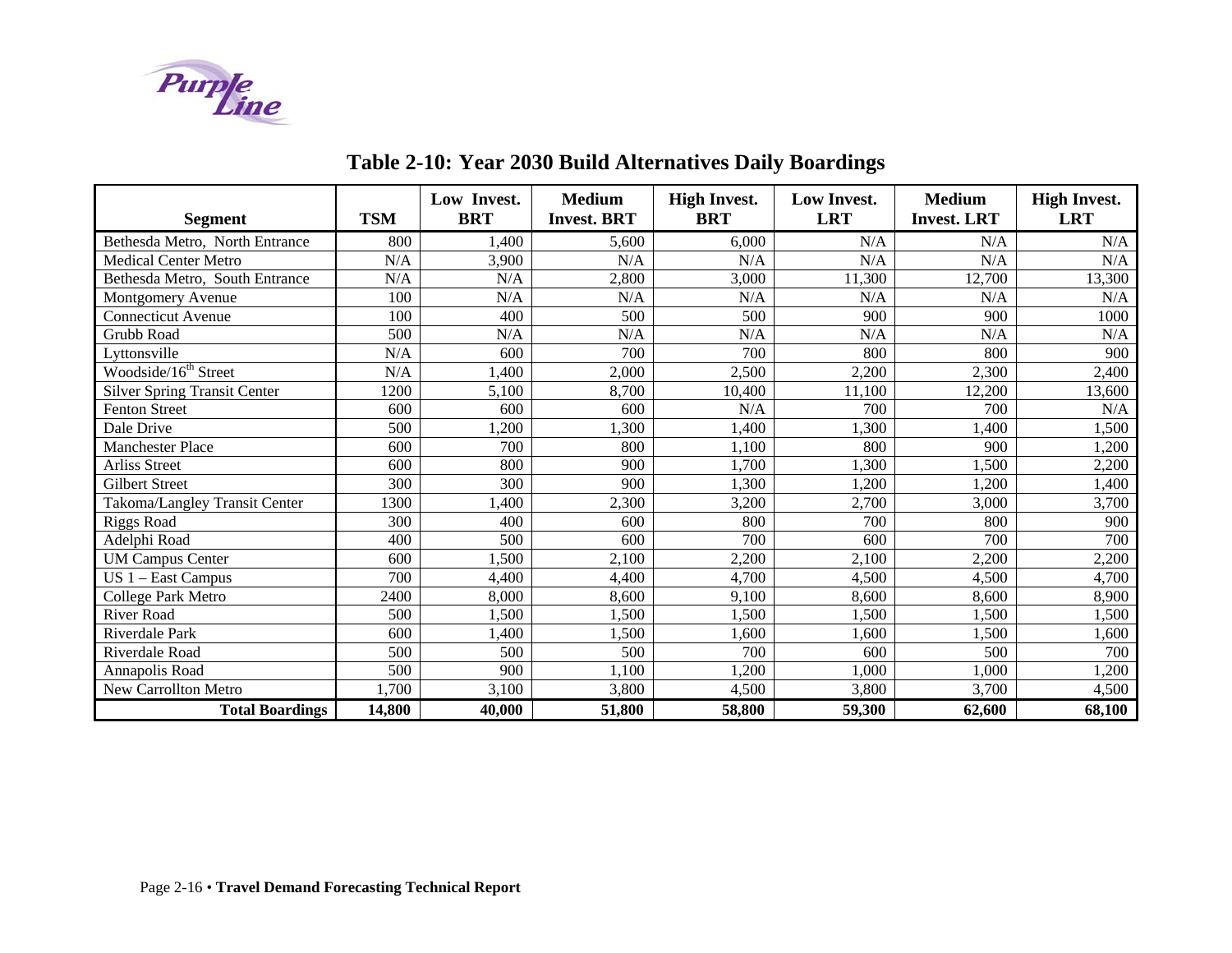

#### <span id="page-26-0"></span>**2.5.8. University of Maryland Student Travel**

The travel of University of Maryland employees, faculty, and staff to and from the campus is captured within the regional travel model forecasts and these trips are included in the forecasts for the Purple Line. Many of the 36,000 students live on campus or in nearby housing within walking distance of the campus. Others live off campus and commute to school. These trips are not as concentrated in the peak periods as employee trips and are not as regular, given that the university is not in full session over the summer and various break periods.

A portion of these commuting students would use the UM shuttle, TheBus and WMATA bus services. The UM Shuttle does provide connecting services to the College Park Metrorail Station and downtown Silver Spring, including the Metrorail station.

On-campus students also use the existing bus services to access off-campus destinations, including the College Park and Silver Spring Metro Stations. Many of these trips again occur outside the normal commuting peak periods – in evenings and on weekends. The UM Shuttle provides a regular and relatively frequent service between the campus and the College Park Metrorail station throughout most of the day, carrying about 3,000 trips on a typical day. The service connecting with Silver Spring carries about 500 trips on a typical day. According to the Shuttle operator, approximately half of the users are students, or about 1,700 per day. With the Purple Line in place, these shuttle services would be discontinued or re-routed and these 1,700 would likely use the Purple Line. Some portion of these trips is likely already included in the regional model forecasts. As noted earlier, the University faculty and staff are fully accounted for by the regional forecasting model. For the purposes of the comparison of the alternatives, the analysis assumes that these trips are included in the regional forecasts and would be similar across all the alternatives.

For the travel forecast for the further development of the Locally Preferred Alternative, a separate student trip purpose forecast will be developed.

#### **2.5.9. Special Event and Special Generators Trips**

Venues such as sport stadiums and arenas and events such as major festival or holiday fireworks displays generate trips that may not be included in the regional travel forecasting process. Washington, DC is the site of many of special events and special generators that occur with enough regularity and frequency that these are included in the regional model forecasts. Within the corridor, the principal special event and special trip generator venue is the University of Maryland campus in College Park, with Byrd Stadium, Comcast Center, and Clarice Smith Performing Arts Center. Byrd Stadium seats 50,000 people and hosts five to seven home weekend football games annually. The UM Shuttle carries a total of 2,000-3,000 trips (i.e. 1,000 to 1,500 individuals) for each game. This would mean that between 2 and 3 percent of the total attendance uses the Shuttle. For basketball, soccer, lacrosse, field hockey, and events at the Clarice Smith Performing Arts Center, shuttle ridership is relatively low. While the University of Maryland does not have actual records, on an annual basis the total number of special event and special generator trips on the Shuttle is between 40,000 to 50,000. Not all these trips would be candidates for the Purple Line; however, the Purple Line could make using transit for these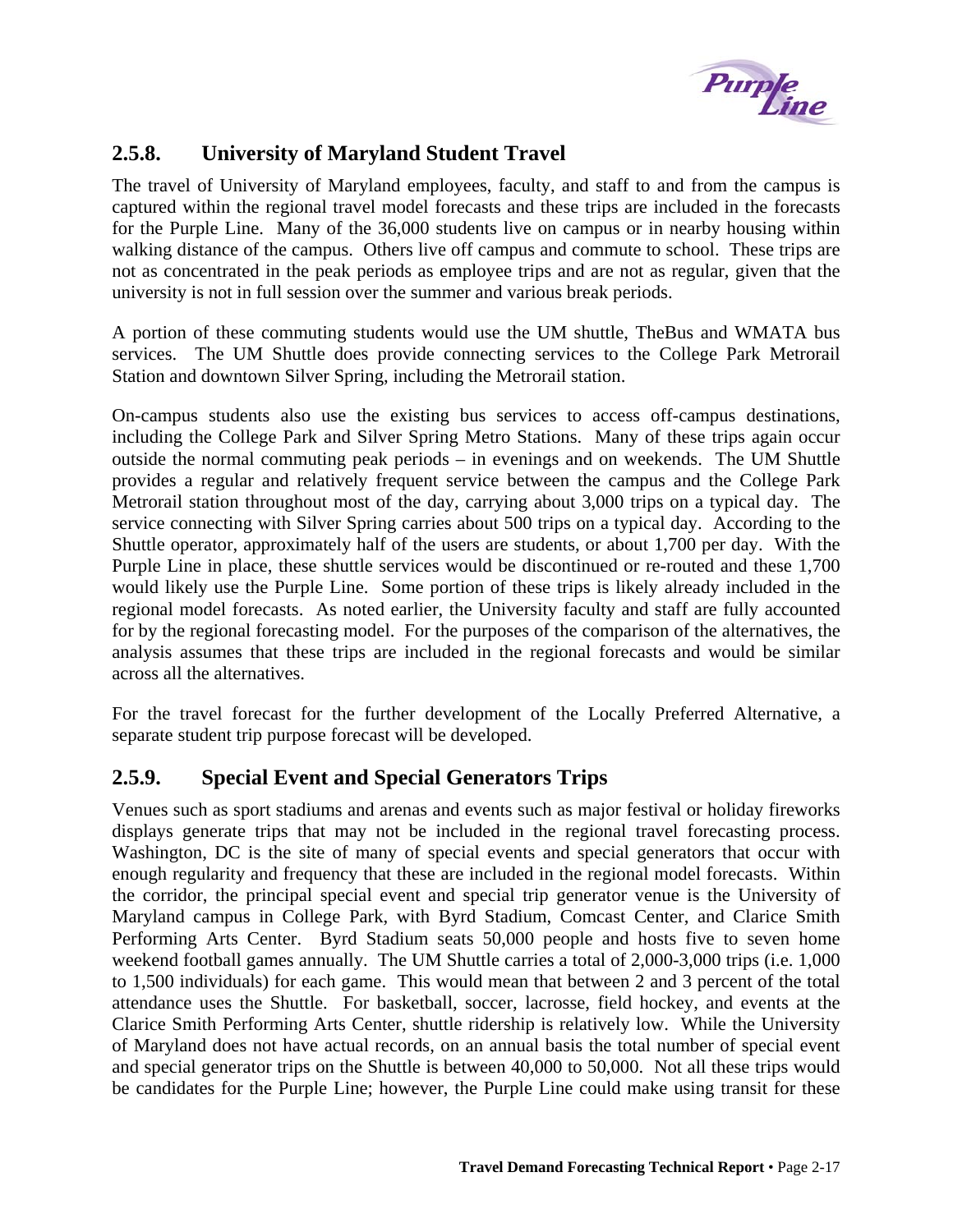<span id="page-27-0"></span>

types of trips associated with the University of Maryland more attractive, especially if the Purple Line is centrally located on Campus Drive.

Most of these trips will be outside the normal weekday peak period, being on weekday evenings and on weekends. Averaging out over a typical weekday, these trips would represent about 170 trips, which is less than one percent of the daily usage of the Purple Line alternatives. So, while the Purple Line would provide an improved and attractive means of accessing the events at the University of Maryland and other venues, the amount will be a relatively small compared to the total usage.

#### **2.5.10. Transportation System User Benefits**

Transportation system user benefit is a measure of benefits that would accrue to users of the transportation system as a result of implementing an alternative. The users include both existing system users such as existing transit riders who might benefit from a faster trip or more convenient access to the service, as well as new transit users. These benefits include both time and monetary costs and are expressed in terms of minutes saved. The user benefit is calculated within the region's mode choice model for all alternatives and uses a measure of the traveler's value of time to convert monetary and other costs to their equivalence in time, which is added to actual time savings. Additional user benefits can accrue to users of fixed guideway transit services due to attributes of these systems not reflected strictly in terms of travel times and outof-pocket costs. These are referred to as "mode specific attributes" and account for perceived benefits that users feel they receive for amenity, comfort, reliability, safety and other characteristics associated with the mode. The degree to which these additional benefits accrue to the users depends on the definitions of the alternatives. These would accrue to all the BRT and LRT alternative users to varying degrees depending on the specific attributes of the alternative. In this way, the measure includes a more comprehensive accounting of the total costs of travel.

Table 2-11 shows the total user benefits for the TSM and each of the Build Alternatives. As the table shows, the TSM alternative would generate more than 400,000 minutes of user benefit (about 6,700 hours) to travelers in the Washington metropolitan area each day. All of the Build Alternatives would generate higher user benefits than the TSM. The Low Investment BRT alternative would offer 75 percent more user benefits than the TSM, while the High Investment LRT Alternative would generate 271% more user benefits over the TSM alternative.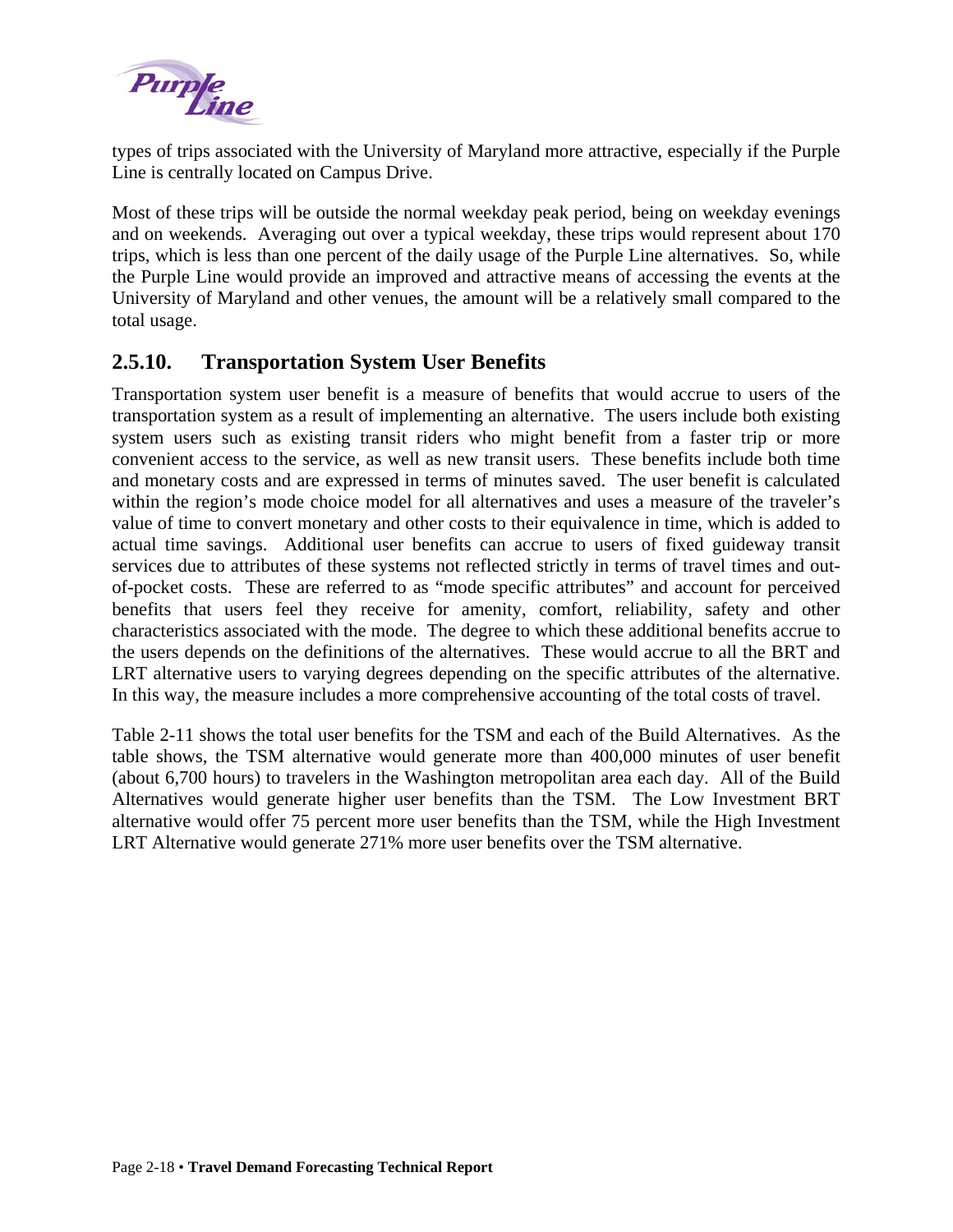

#### <span id="page-28-0"></span>**Table 2-11: Year 2030 Daily Transportation System User Benefits with Mode Specific Attributes**

|                            | <b>Daily User Benefits</b><br>(minutes) | <b>Increase in Daily User</b><br><b>Benefits over TSM</b><br>(minutes) | <b>Percent over TSM</b> |
|----------------------------|-----------------------------------------|------------------------------------------------------------------------|-------------------------|
| <b>TSM</b>                 | 401,200                                 | --                                                                     | --                      |
| Low Investment BRT         | 702,300                                 | 301,100                                                                | 75%                     |
| Medium Investment BRT      | 1,022,200                               | 621,000                                                                | 155%                    |
| <b>High Investment BRT</b> | 1,258,000                               | 856,800                                                                | 214%                    |
| Low Investment LRT         | 1,180,600                               | 779,400                                                                | 194%                    |
| Medium Investment LRT      | 1,303,800                               | 902,600                                                                | 225%                    |
| High Investment LRT        | 1,489,600                               | 1,088,400                                                              | 271%                    |

#### **2.5.11. Farebox Revenue**

Farebox revenues are those that are collected from passengers using the transit services for making trips. People use a variety of means to pay fares, including cash, tokens, passes, and electronic farecards. Passes and farecards for multi-trip, or weekly and monthly periods are typically purchased at a discount. Fares revenues include both fares at the initial boarding of the trip as well any transfer costs. The Purple Line corridor has a number of transit operators including WMATA, MARC, Ride On, and TheBus. For the purposes of this analysis, the operator of the Purple Line would be the MTA.

With the increase in systemwide transit users forecasted for the alternatives, the increase in systemwide farebox revenues relative to the 2030 No Build are presented in Table 2-12.

#### **Table 2-12: Year 2030 Annual Change in Systemwide Farebox Revenues by Alternative Relative to No Build**

| <b>Alternative</b>           | <b>Annual Change</b> |
|------------------------------|----------------------|
| <b>TSM</b>                   | \$3,423,000          |
| Low Investment BRT           | \$5,829,000          |
| <b>Medium Investment BRT</b> | \$7,500,000          |
| <b>High Investment BRT</b>   | \$8,452,000          |
| Low Investment LRT           | \$8,921,000          |
| Medium Investment LRT        | \$9,3556,000         |
| <b>High Investment LRT</b>   | \$10,167,000         |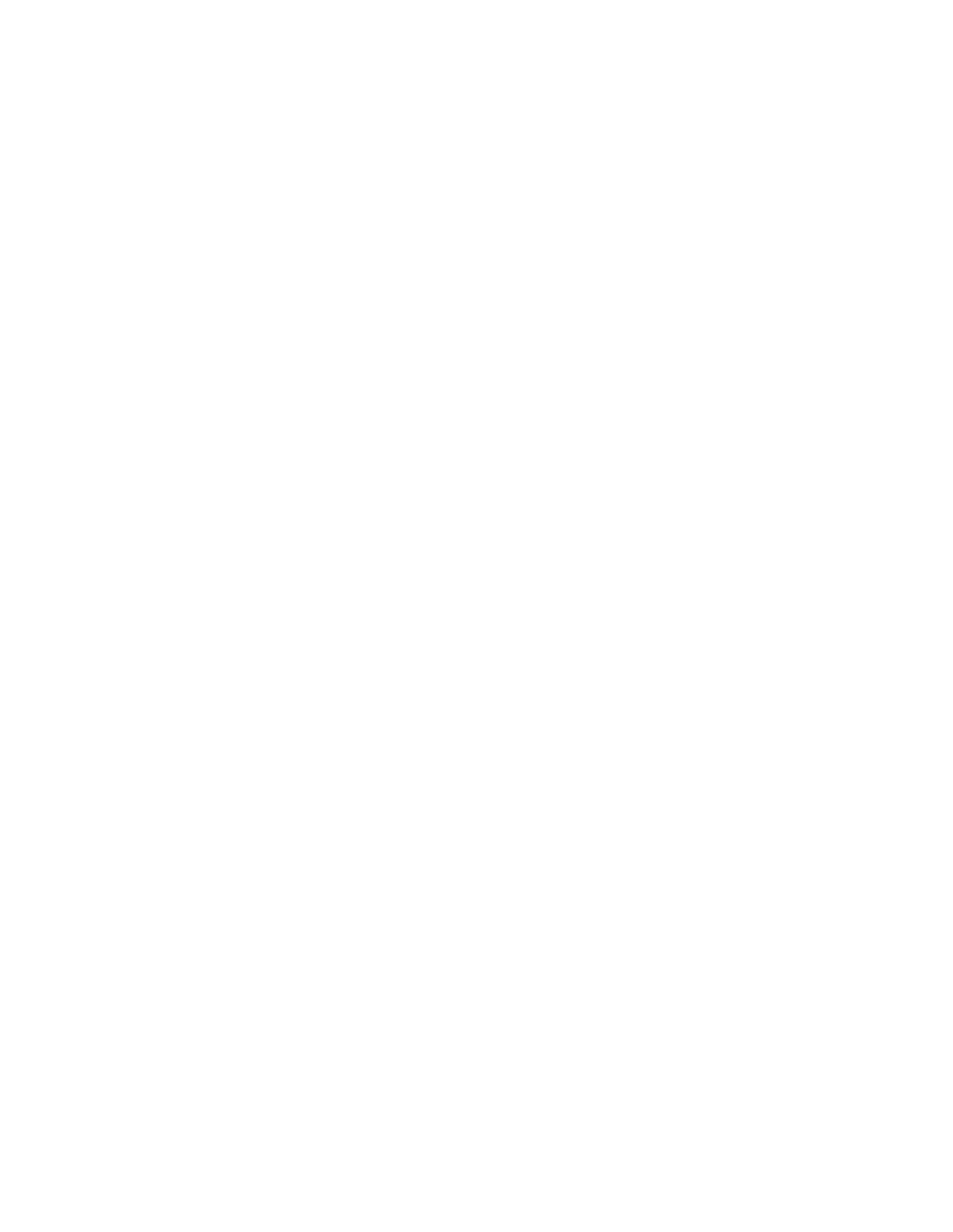

# <span id="page-30-0"></span>**3. Supplemental Forecast Input and Results by Alternative**

The following section provides for each alternative further information and assumptions used as input to the travel forecasts, as well as more detailed forecasts results which supplement the information provided in the previous section.

#### **3.1. No Build**

#### **3.1.1. Assumptions**

The 2030 No Build network consisted of the Metropolitan Washington Council of Governments (MWCOG) officially adopted 2030 network as provided in the MWCOG model version 2.1D#50 with the following changes:

- Zone realignments and subdivisions in Montgomery County and the requisite network changes,
- Network corrections as identified by Michael Baker Corporation in conjunction with Montgomery County,
- Removal of the CCT transit network coding from the Long Range Plan
- Removal of the Anacostia LRT

| <b>Access</b><br><b>Mode</b> | <b>HBW-PK</b> | <b>HBW-OP</b> | <b>HBO-PK</b> | <b>HBO-OP</b>  | <b>NHB-PK</b>  | <b>NHB-OP</b> | <b>TOTAL</b> |
|------------------------------|---------------|---------------|---------------|----------------|----------------|---------------|--------------|
| <b>Bus</b>                   |               |               |               |                |                |               |              |
| Walk                         | 149,006       | 63,632        | 83,804        | 49,107         | 42,604         | 26,249        | 414,402      |
| Park-n-Ride                  | 14,278        | 788           | 1,784         | 1,447          | 2,030          | 750           | 21,077       |
| Kiss-n-Ride                  | 7,057         | 1,378         | 1,988         | 998            | 724            | 262           | 12,407       |
| Total                        | 170,341       | 65,798        | 87,576        | 51,552         | 45,358         | 27,261        | 447,886      |
| <b>Metrorail</b>             |               |               |               |                |                |               |              |
| Walk                         | 252,173       | 68,182        | 50,200        | 53,765         | 64,583         | 67,272        | 556,175      |
| Park-n-Ride                  | 162,233       | 24,855        | 11,619        | 16,206         | 10,014         | 9,191         | 234,118      |
| Kiss-n-Ride                  | 46,628        | 7,043         | 2,890         | 3,161          | 5,593          | 3,957         | 69,272       |
| Total                        | 461,034       | 100,080       | 64,709        | 73,132         | 80,190         | 80,420        | 859,565      |
| <b>Commuter Rail</b>         |               |               |               |                |                |               |              |
| Walk                         | 5,596         | 322           | $\Omega$      | $\theta$       | $\theta$       | $\Omega$      | 5,918        |
| Park-n-Ride                  | 37,439        | 866           | $\Omega$      | $\theta$       | $\theta$       | 0             | 38,305       |
| Kiss-n-Ride                  | 3,591         | 130           | $\Omega$      | $\overline{0}$ | $\overline{0}$ | $\theta$      | 3,721        |
| Total                        | 46.626        | 1,318         | $\theta$      | 0              | 0              | 0             | 47,944       |
|                              |               |               |               |                |                |               |              |
| <b>TOTAL</b>                 | 678,001       | 167,196       | 152,285       | 124,684        | 125,548        | 107,681       | 1,355,395    |

#### **Table 3-1: Year 2030 Trips (Linked) by Transit Mode – No Build**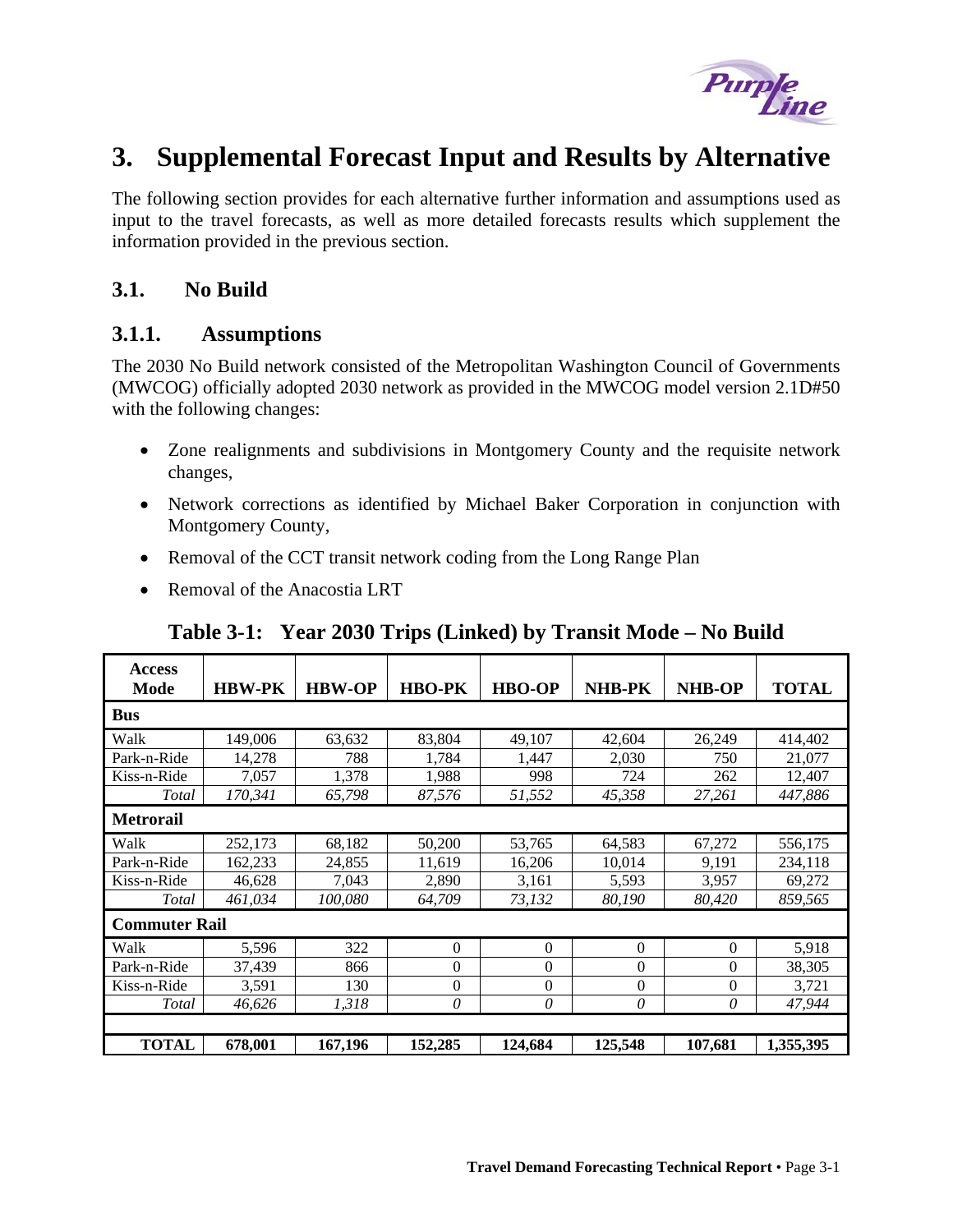<span id="page-31-0"></span>

| Route           | <b>Boardings</b> |
|-----------------|------------------|
| C <sub>02</sub> | 5,960            |
| CO <sub>4</sub> | 3,952            |
| F04             | 5,877            |
| F <sub>06</sub> | 3,701            |
| GO1             | 85               |
| J01             | 9,514            |
| $J_{02}$        | 6,996            |
| J03             | 1,924            |
| O1              | 3,244            |

#### **Table 3-2: Year 2030 Background Buses (Total Boardings) – No Build**

### **Table 3-3: Year 2030 Metrorail (Boardings in Corridor Stations) – No Build**

| <b>Station</b>        | <b>Boardings</b> |
|-----------------------|------------------|
| Bethesda              | 18,108           |
| College Park          | 5.610            |
| <b>Medical Center</b> | 10,169           |
| New Carrollton        | 8.105            |
| Silver Spring         | 21.384           |

## **Table 3-4: Year 2030 Commuter Rail (Boardings in Corridor Stations) – No Build**

| <b>Station</b> | <b>Boardings</b> |
|----------------|------------------|
| College Park   | つつら              |
| New Carrollton |                  |
| Silver Spring  | 335              |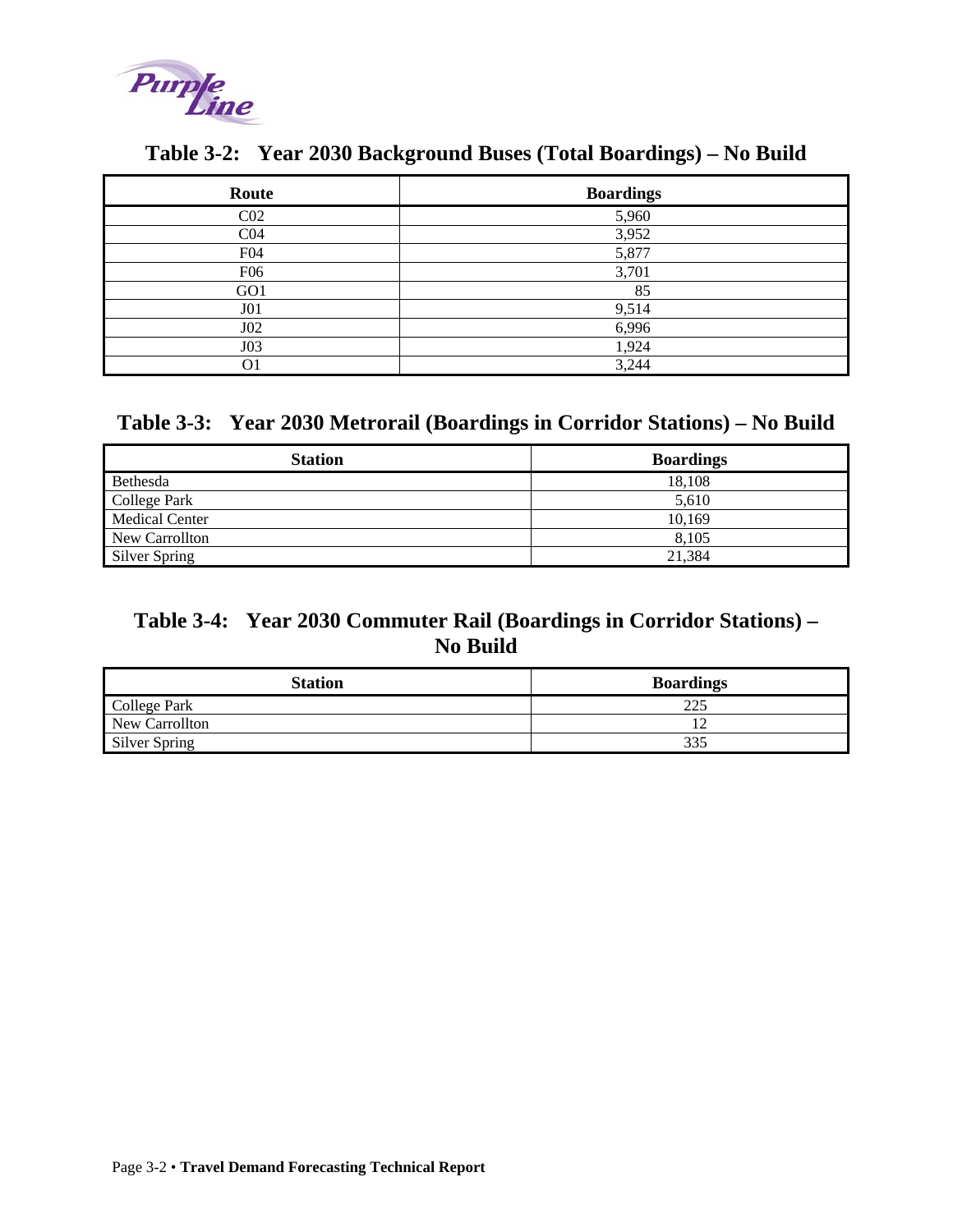

٦

#### <span id="page-32-0"></span>**3.2. TSM**

| Assumptions (min.) -- Headway: $pk=6$ , $op=12$<br>Runtime: $pk=71$ , op=66 |                           |       |              |              |             |              |  |  |  |  |
|-----------------------------------------------------------------------------|---------------------------|-------|--------------|--------------|-------------|--------------|--|--|--|--|
| <b>Station</b>                                                              | <b>Headed to:</b>         | Anode | <b>Bnode</b> | <b>Miles</b> | <b>Time</b> | <b>Speed</b> |  |  |  |  |
| Bethesda North                                                              | Montgomery Ave.           | 3048  | 3079         | 0.36         | 3.4         | 6.4          |  |  |  |  |
| Montgomery Ave.                                                             | Conn. Ave.                | 3079  | 3081         | 0.61         | 6.4         | 5.7          |  |  |  |  |
| Conn. Ave.                                                                  | Grubb Road                | 3081  | 3090         | 1.52         | 6.8         | 13.4         |  |  |  |  |
| Grubb Road                                                                  | Silver Spring T.C.        | 3093  | 3101         | 1.41         | 12.7        | 6.7          |  |  |  |  |
| Silver Spring T.C.                                                          | Fenton St.                | 19028 | 19027        | 0.43         | 4.6         | 5.6          |  |  |  |  |
| Fenton St.                                                                  | Sligo Creek Parkway       | 3179  | 3109         | 0.87         | 4.8         | 10.9         |  |  |  |  |
| Sligo Creek Parkway                                                         | Piney Branch & Arliss St. | 3132  | 3080         | 0.74         | 2.9         | 15.3         |  |  |  |  |
| Piney Branch & Arliss St.                                                   | Piney Branch & University | 3138  | 3135         | 0.20         | 4.9         | 2.4          |  |  |  |  |
| Piney Branch & University                                                   | University & Carroll Ave. | 3135  | 3137         | 0.39         | 6.6         | 3.5          |  |  |  |  |
| University & Carroll Ave.                                                   | Takoma/Langley T.C.       | 3137  | 3146         | 0.49         | 4.8         | 6.1          |  |  |  |  |
| Takoma/Langley T.C.                                                         | Riggs Rd.                 | 4005  | 4017         | 0.57         | 5.8         | 5.9          |  |  |  |  |
| Riggs Rd.                                                                   | Adelphi Rd.               | 4016  | 4029         | 1.27         | 6.0         | 12.7         |  |  |  |  |
| Adelphi Rd.                                                                 | <b>UMD Campus Center</b>  | 4049  | 4979         | 0.39         | 4.0         | 5.9          |  |  |  |  |
| <b>UMD Campus Center</b>                                                    | <b>UMD</b> East           | 4979  | 4066         | 1.02         | 8.6         | 7.1          |  |  |  |  |
| <b>UMD</b> East                                                             | College Park              | 4066  | 4082         | 1.10         | 2.0         | 33.0         |  |  |  |  |
| College Park                                                                | River Rd.                 | 4083  | 4090         | 0.84         | 2.0         | 25.2         |  |  |  |  |
| River Rd.                                                                   | Riverdale Park            | 4090  | 4091         | 0.43         | 5.5         | 4.7          |  |  |  |  |
| Riverdale Park                                                              | Riverdale Road            | 4091  | 4103         | 0.96         | 4.4         | 13.1         |  |  |  |  |
| Riverdale Road                                                              | Annapolis Rd.             | 4130  | 4129         | 1.47         | 4.7         | 18.8         |  |  |  |  |
| Annapolis Rd.                                                               | New Carrollton            | 4135  | 4126         | 0.90         | 4.6         | 11.7         |  |  |  |  |

### **Table 3-5: Coding Assumptions - TSM**

### **Table 3-6: Year 2030 Trips (Linked) by Transit Mode – TSM**

| <b>Access Mode</b>   | <b>HBW-PK</b> | <b>HBW-OP</b> | <b>HBO-PK</b>  | <b>HBO-OP</b> | <b>NHB-PK</b> | <b>NHB-OP</b> | <b>TOTAL</b> |
|----------------------|---------------|---------------|----------------|---------------|---------------|---------------|--------------|
| <b>Bus</b>           |               |               |                |               |               |               |              |
| Walk                 | 152,024       | 63,364        | 86,292         | 48,812        | 43,826        | 26,006        | 420,325      |
| Park-n-Ride          | 14.469        | 767           | 1.779          | 1,428         | 1,985         | 723           | 21,151       |
| Kiss-n-Ride          | 6,856         | 1,393         | 1,997          | 999           | 676           | 248           | 12,169       |
| Total                | 173,349       | 65,524        | 90,068         | 51,239        | 46,487        | 26,978        | 453,645      |
| <b>Metrorail</b>     |               |               |                |               |               |               |              |
| Walk                 | 253.357       | 69,223        | 52,739         | 52,770        | 64,210        | 69,210        | 561,508      |
| Park-n-Ride          | 158,630       | 25,633        | 11,905         | 16,041        | 10,051        | 8,542         | 230,802      |
| Kiss-n-Ride          | 46,343        | 6,854         | 2,826          | 3,093         | 5,648         | 3,884         | 68,648       |
| Total                | 458.330       | 101,710       | 67,470         | 71,903        | 79,909        | 81.635        | 860.958      |
| <b>Commuter Rail</b> |               |               |                |               |               |               |              |
| Walk                 | 8,081         | 250           | $\overline{0}$ | $\theta$      | $\Omega$      | $\Omega$      | 8,331        |
| Park-n-Ride          | 36,440        | 707           | $\theta$       | $\Omega$      | $\theta$      | $\Omega$      | 37.147       |
| Kiss-n-Ride          | 3,402         | 104           | $\theta$       | $\theta$      | $\theta$      | $\theta$      | 3,505        |
| Total                | 47,922        | 1,061         | 0              | 0             | $\theta$      | 0             | 48,983       |
|                      |               |               |                |               |               |               |              |
| <b>TOTAL</b>         | 679,602       | 168,295       | 157,538        | 123,143       | 126,396       | 108,613       | 1,363,586    |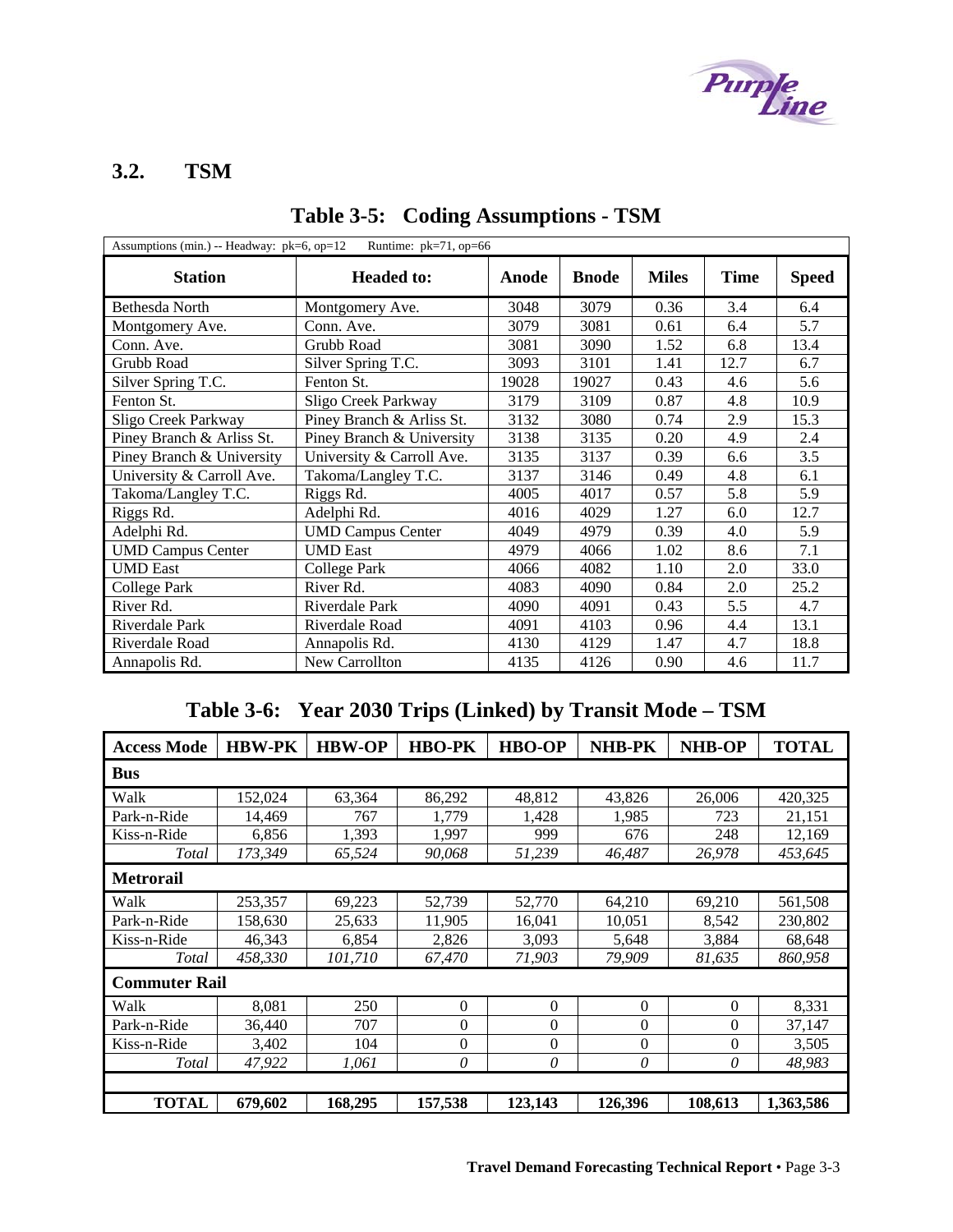<span id="page-33-0"></span>

| <b>Description</b>         | <b>HBW-PK</b> | <b>HBW-OP</b> | <b>HBO-PK</b> | <b>HBO-OP</b> | <b>NHB-PK</b> | <b>NHB-OP</b> | <b>TOTAL</b> |
|----------------------------|---------------|---------------|---------------|---------------|---------------|---------------|--------------|
| <b>Total User Benefits</b> | 38.444        | 200.665       | 1.940         | 121.813       | 5.122         | 37,040        | 415,024      |
| Capped User Benefits       | 37.783        | 196.711       | 9.236         | 116.416       | 4.930         | 36.373        | 401.449      |
| Percent of Total           | 9.4%          | 49.0%         | 2.3%          | 29.0%         | .2%           | 9.1%          | 100.0%       |
| Percent Capped             | $.7\%$        | 2.0%          | 22.6%         | 4.4%          | 3.7%          | .8%           | 3.3%         |

| Table 3-7: User Benefits - TSM |  |  |
|--------------------------------|--|--|
|--------------------------------|--|--|

#### **Table 3-8: Year 2030 Background Buses (Total Boardings) - TSM**

| Route           | <b>Boardings</b> |
|-----------------|------------------|
| CO <sub>2</sub> | 4,952            |
| CO <sub>4</sub> | 3,860            |
| F04             | 4,506            |
| F <sub>06</sub> | 2,837            |
| GO17            | 64               |
| J <sub>01</sub> | 9,313            |
| J02             | 5,765            |
| J03             | 1,821            |

#### **Table 3-9: Year 2030 Metrorail (Boardings in Corridor Stations) - TSM**

| <b>Station</b>        | <b>Boardings</b> |
|-----------------------|------------------|
| Bethesda              | 18.373           |
| College Park          | 5,266            |
| <b>Medical Center</b> | 10,200           |
| New Carrollton        | 7.969            |
| <b>Silver Spring</b>  | 20.869           |

#### **Table 3-10: Year 2030 Commuter Rail (Boardings in Corridor Stations) - TSM**

| <b>Station</b> | <b>Boardings</b> |
|----------------|------------------|
| College Park   |                  |
| New Carrollton |                  |
| Silver Spring  |                  |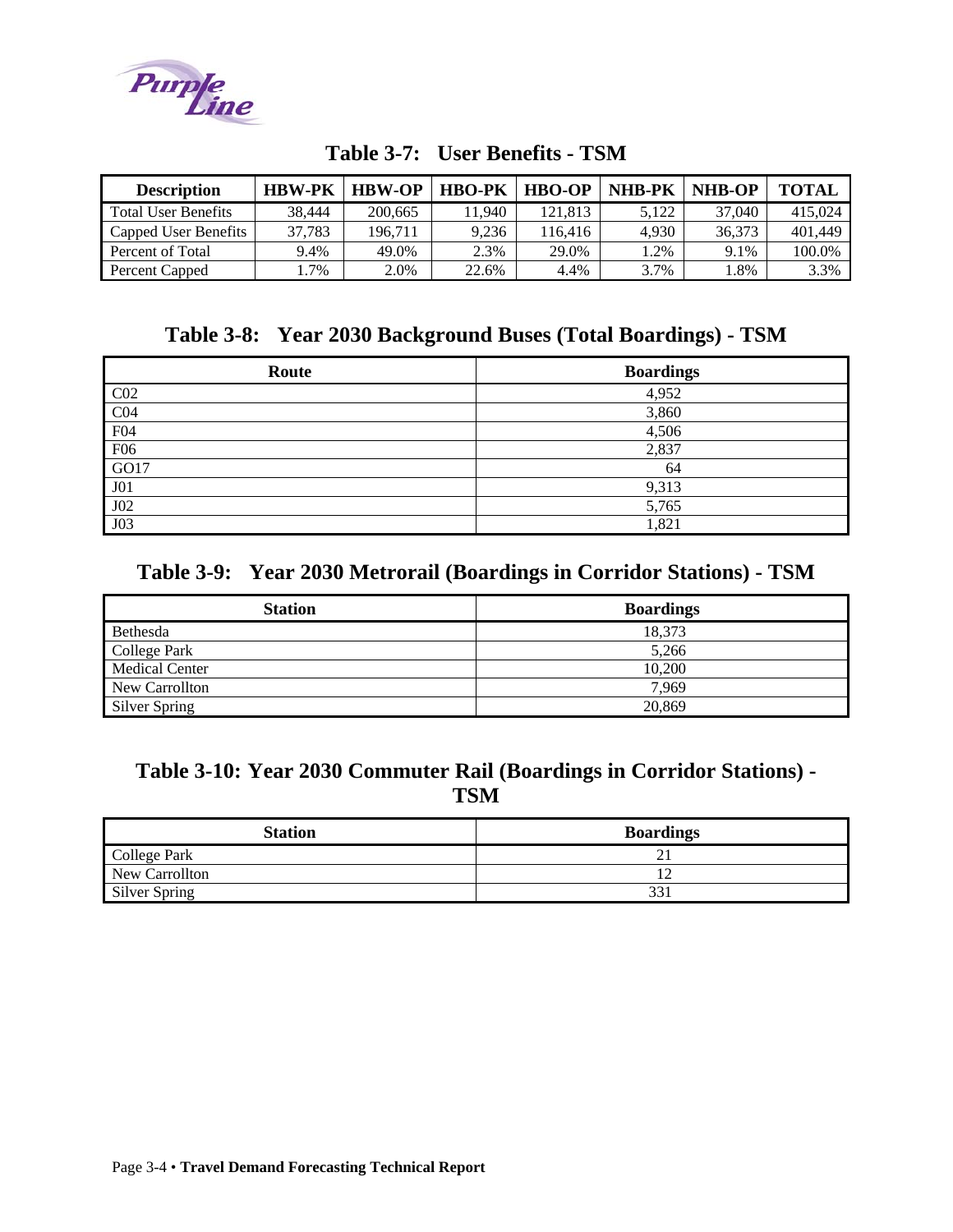

# <span id="page-34-0"></span>**3.3. Low Investment BRT**

# **Table 3-11: Coding Assumptions - Low Investment BRT**

| Assumptions (min.) -- Headway: pk=6, op=12<br>Runtime: 73 |                                 |       |              |              |             |              |  |  |
|-----------------------------------------------------------|---------------------------------|-------|--------------|--------------|-------------|--------------|--|--|
| <b>Station</b>                                            | <b>Headed to:</b>               | Anode | <b>Bnode</b> | <b>Miles</b> | <b>Time</b> | <b>Speed</b> |  |  |
| Bethesda North                                            | <b>Medical Center</b>           | 7681  | 7682         | 0.82         | 4.7         | 10.5         |  |  |
| <b>Medical Center</b>                                     | <b>Connecticut Avenue North</b> | 7682  | 7661         | 1.15         | 6.0         | 11.5         |  |  |
| <b>Connecticut Avenue North</b>                           | Lyttonsville                    | 7661  | 7662         | 1.29         | 5.2         | 14.9         |  |  |
| Lyttonsville                                              | 16th Street                     | 7662  | 7663         | 0.77         | 2.4         | 19.3         |  |  |
| 16th Street                                               | <b>SSTC</b> North               | 7663  | 7664         | 0.69         | 6.2         | 6.7          |  |  |
| <b>SSTC North</b>                                         | <b>Fenton Street North</b>      | 7664  | 7665         | 0.24         | 4.6         | 3.1          |  |  |
| <b>Fenton Street North</b>                                | Dale Drive                      | 7665  | 7666         | 0.55         | 2.8         | 11.8         |  |  |
| Dale Drive                                                | <b>Manchester Place</b>         | 7666  | 7683         | 0.53         | 2.3         | 13.8         |  |  |
| <b>Manchester Place</b>                                   | Arliss Street                   | 7683  | 7667         | 0.43         | 4.8         | 5.4          |  |  |
| <b>Arliss Street</b>                                      | Gilbert Street                  | 7667  | 7668         | 0.37         | 6.6         | 3.4          |  |  |
| Gilbert Street                                            | Takoma Langley Transit Ctr      | 7668  | 7670         | 0.77         | 4.8         | 9.6          |  |  |
| Takoma Langley Transit Ctr                                | <b>Riggs Road</b>               | 7670  | 7671         | 0.6          | 5.6         | 6.4          |  |  |
| <b>Riggs Road</b>                                         | Adelphi Road                    | 7671  | 7672         | 1.38         | 5.7         | 14.5         |  |  |
| Adelphi Road                                              | U of MD Campus Center           | 7672  | 7673         | 0.59         | 3.7         | 9.6          |  |  |
| U of MD Campus Center                                     | U of MD Route 1                 | 7673  | 7674         | 0.55         | 8.6         | 3.8          |  |  |
| U of MD Route 1                                           | College Park - U of MD [East]   | 7674  | 7675         | 0.87         | 2.2         | 23.7         |  |  |
| College Park - U of MD [East]                             | River Road                      | 7675  | 7676         | 0.72         | 1.8         | 24.0         |  |  |
| River Road                                                | Riverdale Park                  | 7676  | 7677         | 0.58         | 5.4         | 6.4          |  |  |
| Riverdale Park                                            | Riverdale Road                  | 7677  | 7678         | 1.12         | 4.0         | 16.8         |  |  |
| Riverdale Road                                            | Annapolis Road                  | 7678  | 7679         | 1.14         | 4.0         | 17.1         |  |  |
| Annapolis Road                                            | New Carrollton                  | 7679  | 7680         | 0.81         | 4.4         | 11.0         |  |  |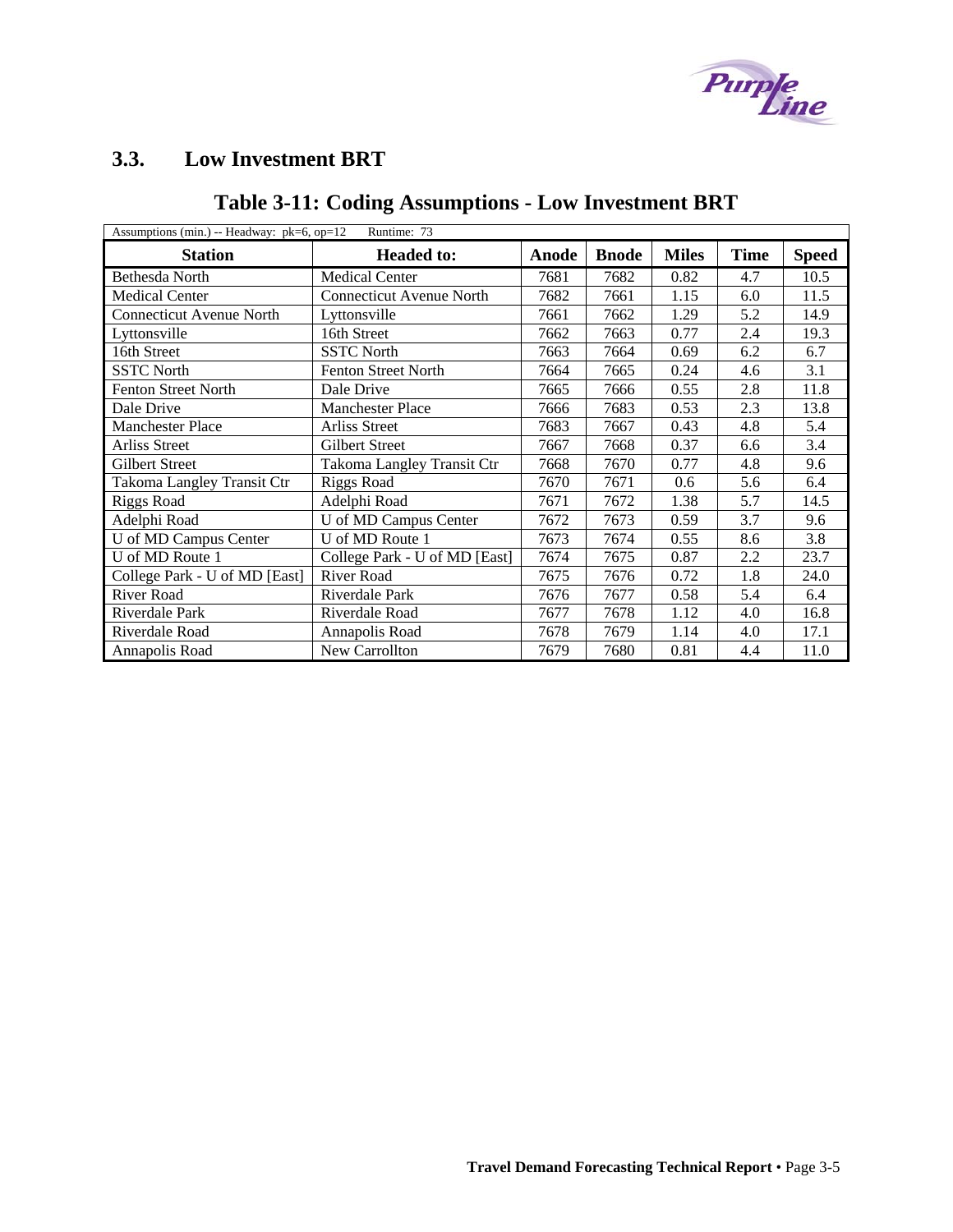<span id="page-35-0"></span>

| <b>Access Mode</b>   | <b>HBW-PK</b> | <b>HBW-OP</b> | <b>HBO-PK</b> | <b>HBO-OP</b> | NHB-PK  | <b>NHB-OP</b> | <b>TOTAL</b> |
|----------------------|---------------|---------------|---------------|---------------|---------|---------------|--------------|
| <b>Bus</b>           |               |               |               |               |         |               |              |
| Walk                 | 147,059       | 58,781        | 84,118        | 45,717        | 42,889  | 24,871        | 403,435      |
| Park-n-Ride          | 14,312        | 767           | 1,768         | 1,386         | 1,968   | 711           | 20,911       |
| Kiss-n-Ride          | 6,785         | 1,393         | 1,985         | 973           | 670     | 244           | 12,050       |
| Total                | 168,155       | 60,941        | 87,872        | 48,076        | 45,527  | 25,826        | 436,396      |
| <b>Metrorail</b>     |               |               |               |               |         |               |              |
| Walk                 | 254,149       | 67,605        | 52,936        | 52,809        | 64,817  | 69,288        | 561,603      |
| Park-n-Ride          | 157,653       | 25,666        | 11,534        | 15,697        | 9,984   | 8,428         | 228,962      |
| Kiss-n-Ride          | 46,226        | 6,849         | 2,788         | 3,077         | 5,661   | 3,891         | 68,492       |
| Total                | 458,028       | 100,120       | 67,257        | 71,583        | 80,463  | 81,606        | 859,057      |
| <b>Commuter Rail</b> |               |               |               |               |         |               |              |
| Walk                 | 6,713         | 3,760         | 3,261         | 1,917         | 1,148   | 831           | 17,630       |
| Park-n-Ride          | 2,382         | 739           | 662           | 462           | 133     | 105           | 4,482        |
| Kiss-n-Ride          | 185           | 47            | 26            | 5             | 16      | 5             | 285          |
| Total                | 9,280         | 4,547         | 3,949         | 2,383         | 1,297   | 941           | 22,397       |
| <b>BRT</b>           |               |               |               |               |         |               |              |
| Walk                 | 6,713         | 3,760         | 3,261         | 1,917         | 1,148   | 831           | 17,630       |
| Park-n-Ride          | 2,382         | 739           | 662           | 462           | 133     | 105           | 4,482        |
| Kiss-n-Ride          | 185           | 47            | 26            | 5             | 16      | 5             | 285          |
| Total                | 9,280         | 4,547         | 3.949         | 2,383         | 1,297   | 941           | 22,397       |
|                      |               |               |               |               |         |               |              |
| <b>Total</b>         | 683,393       | 166,599       | 159,078       | 122,043       | 127,287 | 108,373       | 1,366,773    |

### **Table 3-12: Year 2030 Trips (Linked) by Transit Mode - Low Investment BRT**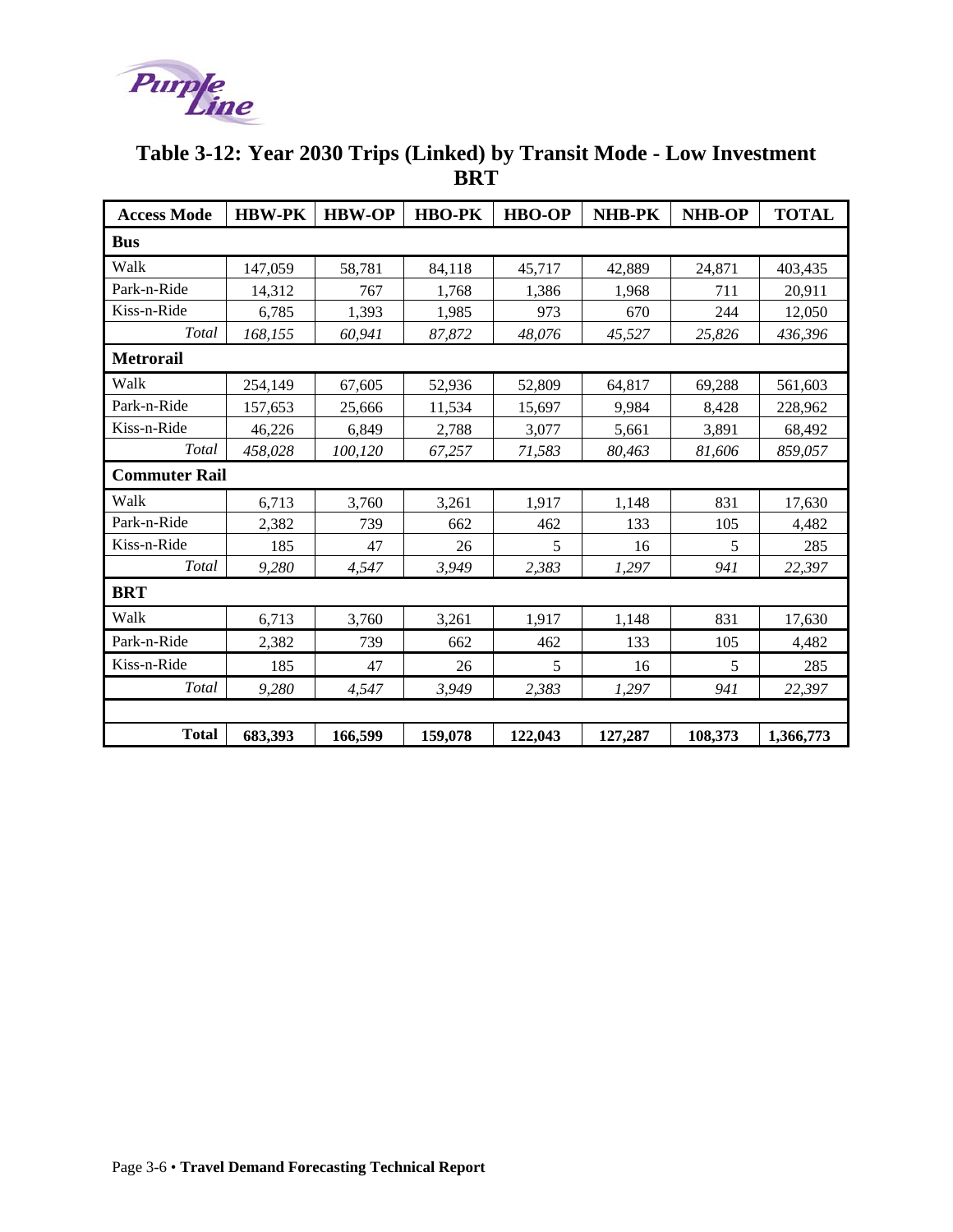

# **Table 3-13: Year 2030 Boardings (Station to Station) - Low Investment BRT**

<span id="page-36-0"></span>

|                    |             | $\mathbf{2}$ | 3        |                | 5              | 6        |          | 8             | 9                        | 10           | 11             | 12            | 13                       | 14           | 15          | 16            | 17             | 18            | 19             | 20            | 21             | 22           | <b>Total</b> |
|--------------------|-------------|--------------|----------|----------------|----------------|----------|----------|---------------|--------------------------|--------------|----------------|---------------|--------------------------|--------------|-------------|---------------|----------------|---------------|----------------|---------------|----------------|--------------|--------------|
| 1: Bethesda No     | $\Omega$    | 283          | 88       | 42             | 102            | 568      | 9        | 68            | 48                       | 124          | 21             | 60            | 10                       | 5            | 3           |               | $\Omega$       | $\Omega$      | $\Omega$       | 0             | $\overline{0}$ | $\theta$     | 1,435        |
| 2: Medical CTR     | 283         | $\Omega$     | 214      | 153            | 455            | 1.710    | 44       | 237           | 162                      | 350          | 61             | 185           | 23                       |              | 11          | $\mathcal{R}$ | $\Omega$       |               |                | $\Omega$      | $\Omega$       | $\mathbf{0}$ | 3,904        |
| 3: Conn Ave        | 88          | 214          |          | 5              | 25             | 86       |          | 6             | 3                        | 6            |                | $\mathcal{R}$ | $\Omega$                 | $\Omega$     | $\Omega$    | $\Omega$      | $\Omega$       | $\Omega$      | $\Omega$       |               | $\Omega$       | $\mathbf{0}$ | 438          |
| 4: Lyttonsville    | 42          | 153          | 5        | $\Omega$       | 10             | 294      |          | 12            | 9                        | 23           |                | 10            | 2                        |              | $\gamma$    |               | $\overline{0}$ |               | $\mathcal{D}$  | 0             |                |              | 580          |
| 5: 16th Street     | 102         | 455          | 25       | 10             | $\theta$       | 654      |          | 41            | 24                       | 44           | $\mathcal{I}$  | 29            | $\overline{4}$           | 4            | 10          | 12            | $\Omega$       | ◠             | $\overline{4}$ |               | $\gamma$       | 3            | 1,437        |
| 6: SSTC No         | 568         | 1,710        | 86       | 294            | 654            | $\Omega$ | 384      | 706           | 302                      | 175          | 13             | 84            | 3                        | 8            | 10          | $\Omega$      | $\Omega$       | $\Omega$      | $\Omega$       | 0             | $\Omega$       | $\Omega$     | 4,997        |
| 7: Fenton St       | $\mathbf Q$ | 44           |          | 4              | $\overline{4}$ | 384      | $\Omega$ |               | 53                       | 27           | 8              | 68            |                          | 9            |             | $\mathcal{R}$ | $\Omega$       | 0             | $\Omega$       | 0             | $\Omega$       | $\Omega$     | 633          |
| 8: Dale Drive      | 68          | 237          | 6        | 12             | 41             | 706      |          | $\Omega$      | $\Omega$                 | 6            | $\overline{c}$ | 20            | 4                        | 3            | 10          | 18            |                | ◠             | $\mathcal{D}$  |               | $\Omega$       | 5            | 1,154        |
| 9: Manchester Pl   | 48          | 162          |          | 9              | 24             | 302      | 53       | $\theta$      | $\Omega$                 | $\Omega$     | $\Omega$       | 24            |                          | 4            | 11          | 18            | $\overline{c}$ |               |                | $\Omega$      | $\Omega$       | 6            | 672          |
| 10: Arliss Street  | 124         | 350          | 6        | 23             | 44             | 175      | 27       | 6             | $\Omega$                 | $\Omega$     | $\Omega$       | 16            |                          | 4            | 15          | 21            |                | $\mathcal{R}$ | 3              |               |                | 9            | 839          |
| 11: Gilbert St     | 21          | 61           |          | 4              | $\mathbf{7}$   | 13       | 8        | 2             | $\Omega$                 | $\Omega$     | $\Omega$       | 26            | $\overline{\phantom{0}}$ | $\mathbf{r}$ | 25          | 37            | 20             |               | 5              |               | $\gamma$       | 24           | 276          |
| 12: Takoma/Langley | 60          | 185          |          | 10             | 29             | 84       | 68       | 20            | 24                       | 16           | 26             | $\Omega$      | 17                       | 61           | 119         | 201           | 239            | 34            | 28             | 10            | 18             | 121          | 1,373        |
| 13: Riggs Rd       | 10          | 23           | 0        | 2              |                | 3        |          |               | $\Delta$                 | $\mathbf{r}$ | 5              | 17            | $\Omega$                 | 24           | 46          | 93            | 23             | 15            | 10             | $\mathcal{D}$ | 6              | 49           | 348          |
| 14: Adelphi Rd     | 5           | 11           | $\theta$ |                | $\overline{4}$ | 8        | 9        | $\mathcal{R}$ | $\overline{\mathcal{A}}$ | $\Delta$     | $\mathcal{I}$  | 61            | 24                       | $\Omega$     | $\Omega$    | 32            | 280            | 8             | 12             |               | $\overline{ }$ | 37           | 521          |
| 15: UMD Center     | 3           | 11           | 0        | 2              | 10             | 10       | $\tau$   | 10            | 11                       | 5            | 25             | 119           | 46                       | $\Omega$     | $\Omega$    | 79            | 875            | 24            | 46             | 9             | 26             | 160          | 1,488        |
| 16: UMD US 1       | 4           | 3            | $\Omega$ | 4              | 12             | $\Omega$ | 3        | 18            | 18                       | 21           | 37             | 201           | 93                       | 32           | 79          |               | 2,953          | 109           | 138            | 40            | 88             | 539          | 4,392        |
| 17: College Park   | $\Omega$    | $\mathbf{0}$ | 0        | $\Omega$       | $\overline{0}$ | $\Omega$ | $\Omega$ |               | 2                        | Δ            | 20             | 239           | 23                       | 280          | 875         | 2,953         | $\Omega$       | 983           | 858            | 250           | 324            | 1.104        | 7,916        |
| 18: River Rd       | $\Omega$    |              | $\Omega$ |                | $\overline{2}$ | $\Omega$ | $\Omega$ | 2             |                          | 3            | $\mathbf{r}$   | 34            | 15                       | 8            | 24          | 109           | 983            | 0             | 12             | 15            | 27             | 203          | 1,447        |
| 19: Riverdale Park | $\Omega$    |              | 0        | $\overline{2}$ |                | $\Omega$ | $\Omega$ | 2             |                          | 3            | 5              | 28            | 10                       | 12           | 46          | 138           | 858            | 12            | $\Omega$       | 17            | 22             | 279          | 1,440        |
| 20: Riverdale Rd   | $\Omega$    | $\Omega$     | $\Omega$ | $\Omega$       |                | $\Omega$ | $\Omega$ | $\Omega$      | $\Omega$                 |              |                | 10            | $\overline{2}$           | $\Delta$     | $\mathbf Q$ | 40            | 250            | 15            | 17             | 0             | 6              | 149          | 505          |
| 21: Annapolis Rd   | $\Omega$    | $\Omega$     | $\Omega$ |                | $\overline{2}$ | $\Omega$ | 0        | $\Omega$      | $\theta$                 |              | $\mathcal{D}$  | 18            | 6                        | $\mathbf{r}$ | 26          | 88            | 324            | 27            | 22             | 6             | $\Omega$       | 407          | 937          |
| 22: New Carrollton | $\Omega$    | $\Omega$     |          |                | 3              | $\Omega$ | 0        | 5             | 6                        | Q            | 24             | 121           | 49                       | 37           | 160         | 539           | 1,104          | 203           | 279            | 149           | 407            | $\Omega$     | 3,096        |
| <b>Total</b>       | 1,435       | 3,904        | 438      | 580            | 1,437          | 4,997    | 633      | 1,154         | 672                      | 839          | 276            | 1,373         | 348                      | 521          | 1,488       | 4,392         | 7,916          | 1,447         | 1.440          | 505           | 937            | 3,096        | 39,828       |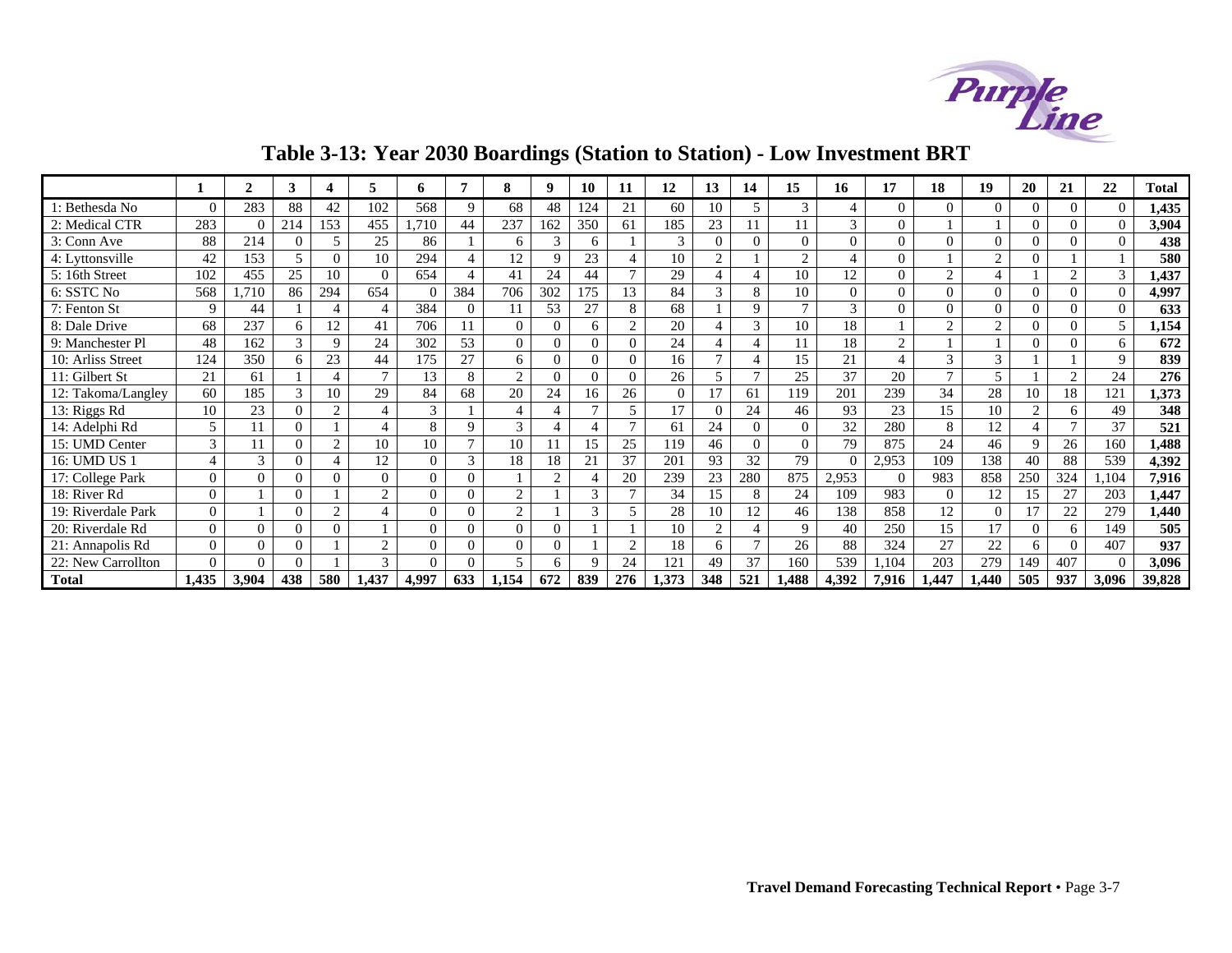<span id="page-37-0"></span>

| <b>Description</b>         | <b>HBW-PK</b> | <b>HBW-OP</b> | <b>HBO-PK</b> | <b>HBO-OP</b> | <b>NHB-PK</b> | NHB-OP  | TOTAL   |
|----------------------------|---------------|---------------|---------------|---------------|---------------|---------|---------|
| <b>Total User Benefits</b> | 268,103       | (76, 643)     | 80.937        | (45,684)      | 37,204        | (8,105) | 255,812 |
| Capped User Benefits       | 261.168       | (81, 125)     | 71.934        | (55,489)      | 35,235        | (9.237  | 222,486 |
| Percent of Total           | 117.4%        | $-36.5%$      | 32.3%         | $-24.9%$      | 15.8%         | $-4.2%$ | 100.0%  |
| Percent Capped             | 2.6%          | 0.0%          | $.1\%$        | $0.0\%$       | 5.3%          | $0.0\%$ | 13.0%   |

#### **Table 3-14: Year 2030 User Benefits - Low Investment BRT**

### **Table 3-15: Year 2030 Background Buses (Total Boardings) – Low Investment BRT**

| Route           | <b>Boardings</b> |
|-----------------|------------------|
| CO <sub>2</sub> | 5,058            |
| CO <sub>4</sub> | 3,805            |
| F04             | 3,375            |
| F <sub>06</sub> | 1,871            |
| GO17            | 33               |
| J <sub>01</sub> | 8,820            |
| J <sub>02</sub> | 6,062            |
| J03             | ,773             |

#### **Table 3-16: Year 2030 Metrorail (Boardings in Corridor Stations) – Low Investment BRT**

| <b>Station</b>        | <b>Boardings</b> |
|-----------------------|------------------|
| Bethesda              | 17.313           |
| College Park          | 9.938            |
| <b>Medical Center</b> | 12.431           |
| New Carrollton        | 8.359            |
| Silver Spring         | 20,779           |

#### **Table 3-17: Year 2030 Commuter Rail (Boardings in Corridor Stations) – Low Investment BRT**

| <b>Station</b>       | <b>Boardings</b> |
|----------------------|------------------|
| College Park         |                  |
| New Carrollton       |                  |
| <b>Silver Spring</b> | 315              |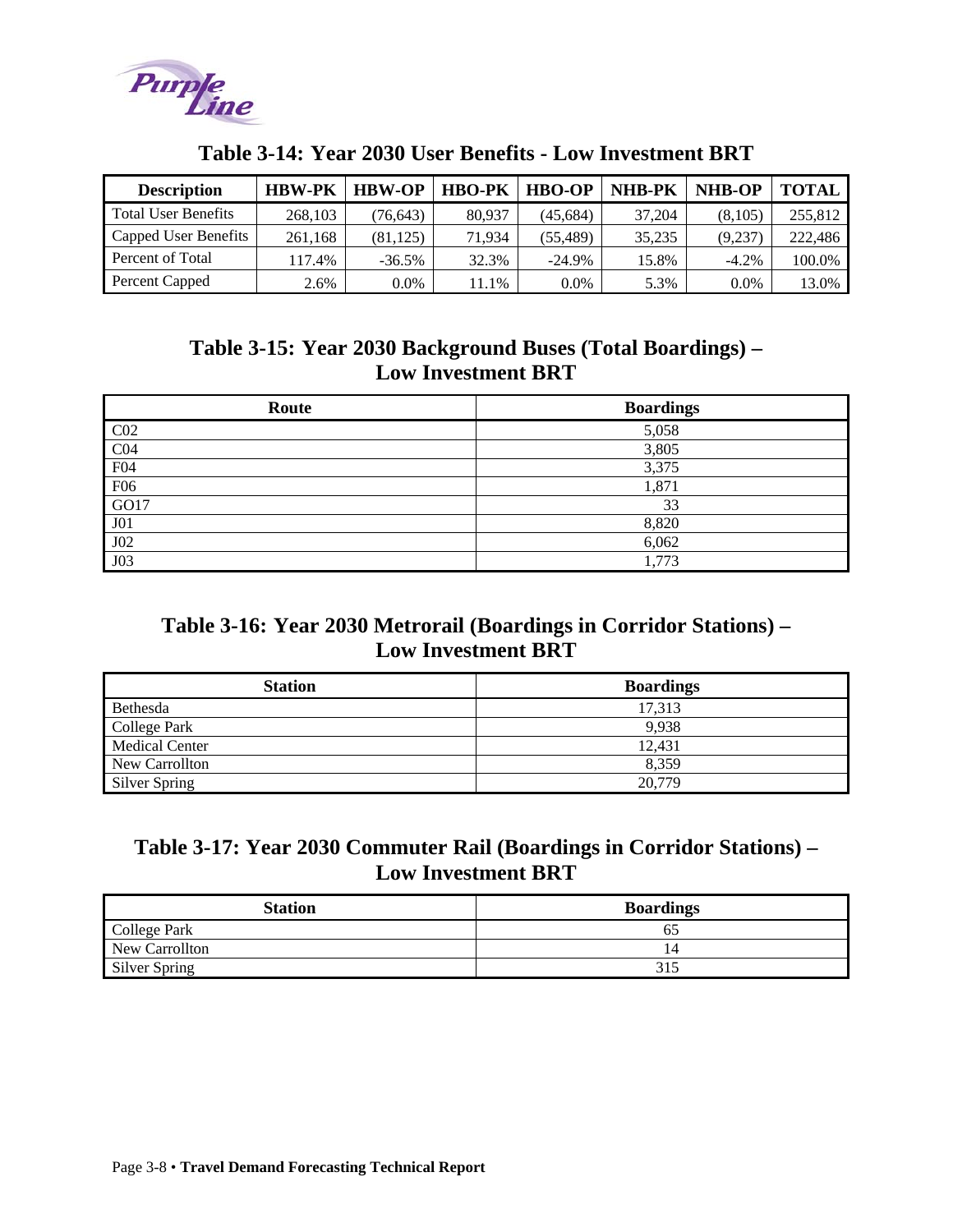

### <span id="page-38-0"></span>**3.4. Medium Investment BRT**

# **Table 3-18: Coding Assumptions - Medium Investment BRT**

| Assumptions (min.) -- Headway: $pk=6$ , $op=12$<br>Runtime: 64 |                                 |       |              |              |             |              |  |  |  |
|----------------------------------------------------------------|---------------------------------|-------|--------------|--------------|-------------|--------------|--|--|--|
| <b>Station</b>                                                 | <b>Headed to:</b>               | Anode | <b>Bnode</b> | <b>Miles</b> | <b>Time</b> | <b>Speed</b> |  |  |  |
| Bethesda North                                                 | Bethesda South                  | 7681  | 7660         | 0.21         | 5.2         | 2.4          |  |  |  |
| Bethesda South                                                 | <b>Connecticut Avenue South</b> | 7660  | 7685         | 1.31         | 5.5         | 14.3         |  |  |  |
| <b>Connecticut Avenue South</b>                                | Lyttonsville                    | 7685  | 7662         | 1.37         | 3.1         | 26.5         |  |  |  |
| Lyttonsville                                                   | 16th Street                     | 7662  | 7663         | 0.77         | 2.4         | 19.3         |  |  |  |
| 16th Street                                                    | <b>SSTC South</b>               | 7663  | 7686         | 0.65         | 2.1         | 18.6         |  |  |  |
| <b>SSTC South</b>                                              | <b>Fenton Street North</b>      | 7686  | 7665         | 0.33         | 3.1         | 6.4          |  |  |  |
| <b>Fenton Street North</b>                                     | Dale Drive                      | 7665  | 7666         | 0.55         | 3.0         | 11.0         |  |  |  |
| Dale Drive                                                     | <b>Manchester Place</b>         | 7666  | 7683         | 0.53         | 2.3         | 13.8         |  |  |  |
| <b>Manchester Place</b>                                        | <b>Arliss Street</b>            | 7683  | 7667         | 0.43         | 4.7         | 5.5          |  |  |  |
| <b>Arliss Street</b>                                           | <b>Gilbert Street</b>           | 7667  | 7668         | 0.37         | 3.4         | 6.5          |  |  |  |
| Gilbert Street                                                 | Takoma Langley Transit Ctr      | 7668  | 7670         | 0.77         | 2.3         | 20.1         |  |  |  |
| Takoma Langley Transit Ctr                                     | <b>Riggs Road</b>               | 7670  | 7671         | 0.6          | 2.7         | 13.3         |  |  |  |
| <b>Riggs Road</b>                                              | Adelphi Road                    | 7671  | 7672         | 1.38         | 5.6         | 14.8         |  |  |  |
| Adelphi Road                                                   | U of MD Campus Center           | 7672  | 7673         | 0.59         | 2.9         | 12.2         |  |  |  |
| U of MD Campus Center                                          | <b>East Campus</b>              | 7673  | 7689         | 0.53         | 3.0         | 10.6         |  |  |  |
| <b>East Campus</b>                                             | College Park - U of MD [West]   | 7689  | 7690         | 0.76         | 3.0         | 15.2         |  |  |  |
| College Park - U of MD [West]                                  | River Road                      | 7690  | 7676         | 0.7          | 1.9         | 22.1         |  |  |  |
| <b>River Road</b>                                              | Riverdale Park                  | 7676  | 7677         | 0.58         | 4.3         | 8.1          |  |  |  |
| Riverdale Park                                                 | Riverdale Road                  | 7677  | 7678         | 1.12         | 4.7         | 14.3         |  |  |  |
| Riverdale Road                                                 | Annapolis Road                  | 7678  | 7679         | 1.14         | 3.6         | 19.0         |  |  |  |
| Annapolis Road                                                 | New Carrollton                  | 7679  | 7680         | 0.81         | 3.8         | 12.8         |  |  |  |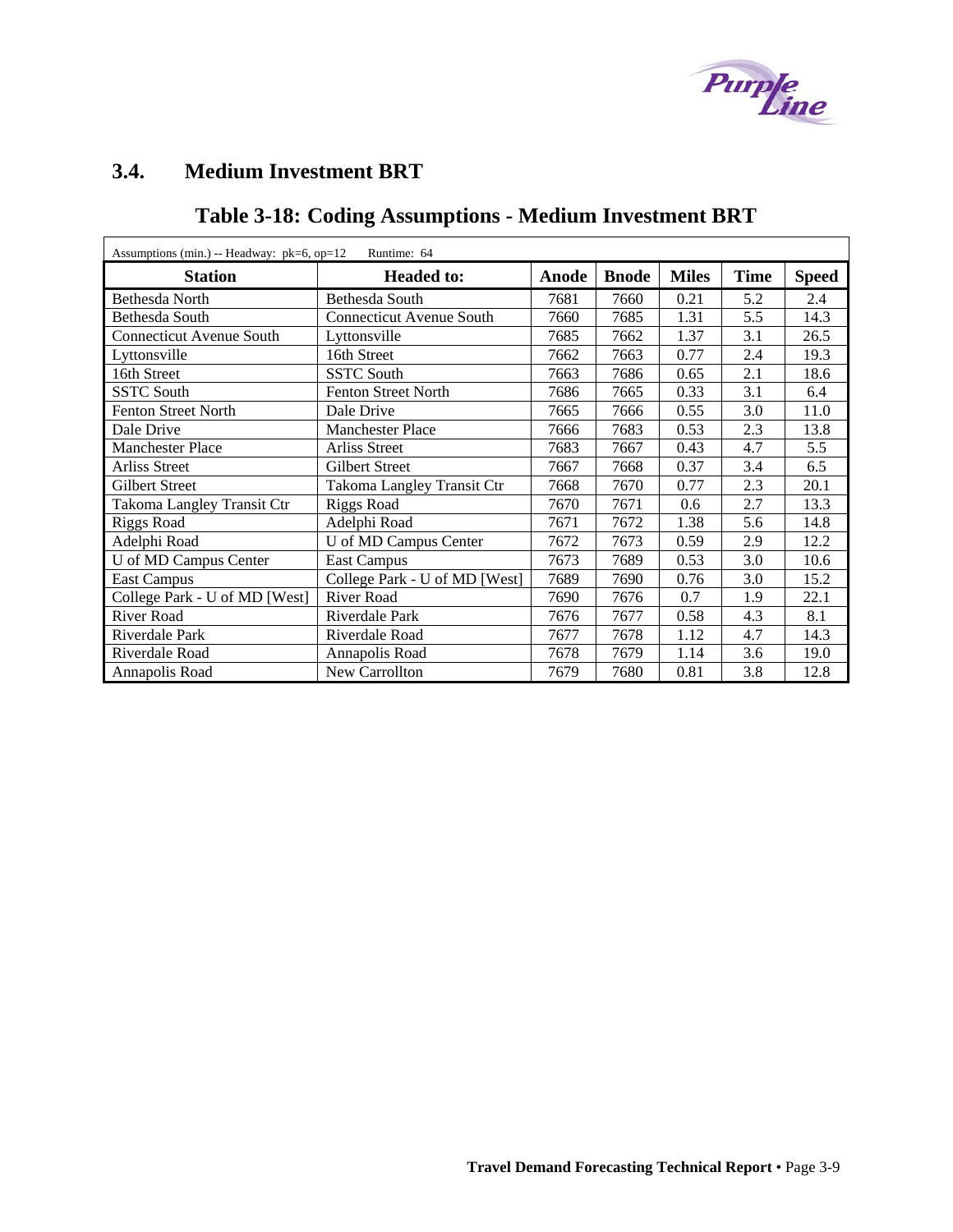<span id="page-39-0"></span>

|                       |               |               | ivieaium investment BK i |               |              |               |              |
|-----------------------|---------------|---------------|--------------------------|---------------|--------------|---------------|--------------|
| <b>Access</b><br>Mode | <b>HBW-PK</b> | <b>HBW-OP</b> | <b>HBO-PK</b>            | <b>HBO-OP</b> | NHB-PK       | <b>NHB-OP</b> | <b>TOTAL</b> |
| Bus                   |               |               |                          |               |              |               |              |
| Walk                  | 145,548       | 58,229        | 83,603                   | 45,440        | 42,530       | 24,699        | 400,049      |
| Park-n-Ride           | 14,213        | 765           | 1,766                    | 1,384         | 1,942        | 710           | 20,779       |
| Kiss-n-Ride           | 6,741         | 1,390         | 1,982                    | 972           | 663          | 244           | 11,992       |
| Total                 | 166,502       | 60,384        | 87,350                   | 47,795        | 45,135       | 25,654        | 432,820      |
| Metrorail             |               |               |                          |               |              |               |              |
| Walk                  | 254,633       | 67,588        | 52,976                   | 52,888        | 65,358       | 69,563        | 563,005      |
| Park-n-Ride           | 157,432       | 25,594        | 11,433                   | 15,514        | 10,031       | 8,366         | 228,371      |
| Kiss-n-Ride           | 46,209        | 6,844         | 2,789                    | 3,090         | 5,670        | 3,905         | 68,506       |
| Total                 | 458,274       | 100,025       | 67,197                   | 71,493        | 81,058       | 81,835        | 859,882      |
| <b>Commuter Rail</b>  |               |               |                          |               |              |               |              |
| Walk                  | 8,128         | 205           | $\mathbf{0}$             | $\mathbf{0}$  | $\Omega$     | $\Omega$      | 8,333        |
| Park-n-Ride           | 36,411        | 684           | $\boldsymbol{0}$         | $\Omega$      | $\Omega$     | $\Omega$      | 37,095       |
| Kiss-n-Ride           | 3,408         | 101           | $\boldsymbol{0}$         | $\mathbf{0}$  | $\mathbf{0}$ | $\Omega$      | 3,510        |
| Total                 | 47,947        | 990           | $\theta$                 | 0             | $\theta$     | 0             | 48,937       |

#### **Table 3-19: Year 2030 Trips (Linked) by Transit Mode - Medium Investment BRT**

| <b>BRT</b>   |         |         |         |         |         |         |           |
|--------------|---------|---------|---------|---------|---------|---------|-----------|
| Walk         | 8,965   | 4,796   | 4,299   | 2,570   | 1,381   | 1,109   | 23,120    |
| Park-n-Ride  | 3,011   | 834     | 781     | 574     | 257     | 140     | 5,596     |
| Kiss-n-Ride  | 236     | 54      | 31      | 6       | 15      | 6       | 349       |
| Total        | 12,212  | 5,684   | 5,111   | 3,150   | 1,653   | 1,255   | 29,064    |
|              |         |         |         |         |         |         |           |
| <b>TOTAL</b> | 684,935 | 167,083 | 159,659 | 122,438 | 127,846 | 108,743 | 1,370,703 |
|              |         |         |         |         |         |         |           |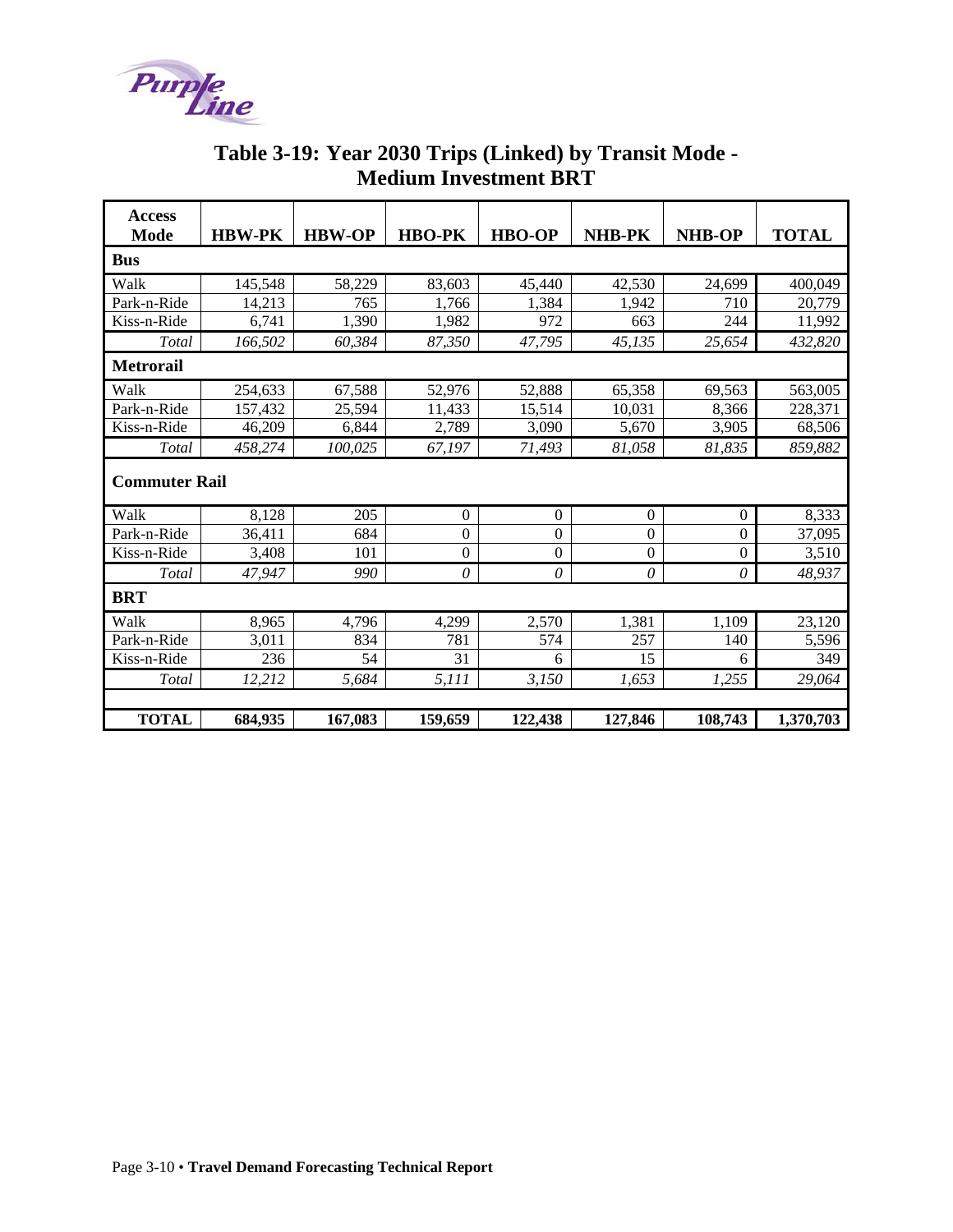

**Table 3-20: Year 2030 Boardings (Station to Station) - Medium Investment BRT** 

<span id="page-40-0"></span>

|                    | -1             | $\mathbf{2}$   | 3              | $\overline{\mathbf{4}}$ | 5              | 6              | 7              | 8              | 9              | <b>10</b>      | 11             | 12       | 13             | 14             | 15             | 16             | 17             | 18             | 19               | <b>20</b>      | 21             | 22             | <b>Total</b> |
|--------------------|----------------|----------------|----------------|-------------------------|----------------|----------------|----------------|----------------|----------------|----------------|----------------|----------|----------------|----------------|----------------|----------------|----------------|----------------|------------------|----------------|----------------|----------------|--------------|
| 1: Bethesda No     | $\Omega$       | 121            | 56             | 72                      | 363            | 3,175          | 58             | 302            | 238            | 426            | 182            | 327      | 94             | 21             | 19             | 41             | $\overline{2}$ | 8              | 15               | 4              | 8              | $\Omega$       | 5,532        |
| 2: Bethesda So     | 121            | $\overline{0}$ | 102            | 112                     | 186            | 1.605          | 20             | 55             | 18             | 35             | 9              | 43       | 5              | 5              | 36             | 33             | $\Omega$       | $\mathfrak{2}$ | $\mathbf{0}$     | $\Omega$       | $\Omega$       |                | 2,388        |
| 3: Conn Ave        | 56             | 102            | $\Omega$       | 11                      | 29             | 287            | $\mathfrak{Z}$ | 34             | 23             | 27             | 26             | 37       | 10             | $\overline{4}$ | $\tau$         | 15             | $\theta$       | $\mathbf{1}$   | $\mathbf{1}$     | $\Omega$       | $\Omega$       |                | 674          |
| 4: Lyttonsville    | 72             | 112            | 11             | $\Omega$                | 9              | 377            | 6              | 17             | 11             | 19             | 12             | 16       | $\overline{4}$ | $\overline{2}$ | $\overline{4}$ | $\overline{7}$ | $\Omega$       |                | $\boldsymbol{2}$ | $\Omega$       | $\overline{c}$ | $\overline{4}$ | 688          |
| 5: 16th St         | 363            | 186            | 29             | $\mathbf Q$             | $\Omega$       | 987            | 11             | 61             | 29             | 41             | 31             | 46       | 11             | 6              | 19             | 31             |                | 3              | 5                | 2              | $\overline{c}$ | 12             | 1,885        |
| 6: SSTC So         | 3,175          | 1,605          | 287            | 377                     | 987            | 126            | 390            | 719            | 345            | 143            | 114            | 226      | 30             | 32             | 51             | 46             | $\mathbf{0}$   | $\overline{2}$ | 3                |                | $\overline{c}$ | 10             | 8.671        |
| 7: Fenton St       | 58             | 20             | 3              | 6                       | 11             | 390            | $\Omega$       | 11             | 23             | 5              | 14             | 36       | 6              | $\overline{4}$ | 3              | 13             | $\Omega$       | $\overline{2}$ |                  | $\Omega$       |                | 3              | 610          |
| 8: Dale Drive      | 302            | 55             | 34             | 17                      | 61             | 719            | 11             | $\overline{0}$ | $\mathbf{0}$   | 5              | 5              | 26       | 6              | 5              | 12             | 25             | 5              | 2              | 3                | $\overline{0}$ |                | 10             | 1,304        |
| 9: Manchester Pl   | 238            | 18             | 23             | 11                      | 29             | 345            | 23             | $\Omega$       | $\mathbf{0}$   | $\Omega$       | 3              | 30       | $\tau$         | 5              | 14             | 28             | $\mathbf{Q}$   | 2              | 2                | $\overline{0}$ | 1              | 11             | 799          |
| 10: Arliss St      | 426            | 35             | 27             | 19                      | 41             | 143            | 5              | 5              | $\mathbf{0}$   | $\overline{0}$ | $\mathbf{0}$   | 41       | 13             | 8              | 23             | 43             | 25             | 5              | 5                |                | 2              | 20             | 887          |
| 11: Gilbert St     | 182            | 9              | 26             | 12                      | 31             | 114            | 14             | 5              | 3              | $\theta$       | $\Omega$       | 41       | 9              | 12             | 49             | 143            | 88             | 20             | 15               | $\overline{4}$ | 9              | 81             | 867          |
| 12: Takoma/Langley | 327            | 43             | 37             | 16                      | 46             | 226            | 36             | 26             | 30             | 41             | 41             | $\theta$ | 44             | 64             | 148            | 322            | 582            | 43             | 41               | 13             | 25             | 174            | 2,325        |
| 13: Riggs Rd       | 94             | 5              | 10             | $\overline{4}$          | 11             | 30             | 6              | 6              | $\overline{7}$ | 13             | 9              | 44       | $\theta$       | 22             | 60             | 98             | 65             | 14             | 12               | 3              | $\tau$         | 54             | 574          |
| 14: Adelphi Rd     | 21             | $\overline{5}$ | $\overline{4}$ | $\overline{c}$          | 6              | 32             | $\overline{4}$ | 5              | 5              | 8              | 12             | 64       | 22             | $\Omega$       | $\Omega$       | 55             | 305            | $\mathbf Q$    | 14               | $\overline{4}$ | 8              | 47             | 632          |
| 15: UMD            | 19             | 36             | $\tau$         | $\overline{4}$          | 19             | 51             | $\overline{3}$ | 12             | 14             | 23             | 49             | 148      | 60             | $\Omega$       | $\Omega$       | 123            | 1.157          | 28             | 58               | 14             | 32             | 205            | 2,062        |
| 16: East Campus    | 41             | 33             | 15             | $\overline{7}$          | 31             | 46             | 13             | 25             | 28             | 43             | 143            | 322      | 98             | 55             | 123            | $\Omega$       | 2,492          | 99             | 129              | 39             | 89             | 552            | 4,423        |
| 17: College Park   | $\overline{2}$ | $\Omega$       | $\Omega$       | $\Omega$                | $\mathbf{1}$   | $\Omega$       | $\theta$       | $\mathfrak{F}$ | $\mathbf Q$    | 25             | 88             | 582      | 65             | 305            | 1,157          | 2,492          | 25             | 950            | 861              | 252            | 344            | 1,370          | 8,533        |
| 18: River Rd       | 8              | $\overline{2}$ |                |                         | $\overline{3}$ | $\mathbf{2}$   | $\overline{2}$ | $\overline{2}$ | 2              | 5              | 20             | 43       | 14             | 9              | 28             | 99             | 950            | 12             | 13               | 15             | 28             | 218            | 1,477        |
| 19: Riverdale Park | 15             | $\theta$       |                | $\mathbf{2}$            | 5              | 3              |                | $\mathfrak{Z}$ | $\overline{2}$ | 5              | 15             | 41       | 12             | 14             | 58             | 129            | 861            | 13             | $\overline{0}$   | 16             | 22             | 298            | 1,516        |
| 20: Riverdale Rd   | $\overline{4}$ | $\overline{0}$ | $\Omega$       | $\overline{0}$          | $\sqrt{2}$     |                | $\Omega$       | $\mathbf{0}$   | $\mathbf{0}$   |                | $\overline{4}$ | 13       | 3              | $\overline{4}$ | 14             | 39             | 252            | 15             | 16               | $\Omega$       | 6              | 153            | 527          |
| 21: Annapolis Rd   | 8              | $\theta$       | $\Omega$       | $\overline{c}$          | $\overline{2}$ | $\overline{2}$ |                |                |                | $\overline{2}$ | 9              | 25       | $\tau$         | 8              | 32             | 89             | 344            | 28             | 22               | 6              | $\Omega$       | 391            | 980          |
| 22: New Carrollton | $\Omega$       |                |                | $\overline{4}$          | 12             | 10             | 3              | 10             | 11             | 20             | 81             | 174      | 54             | 47             | 205            | 552            | 1,370          | 218            | 298              | 153            | 391            | 135            | 3,750        |
| <b>Total</b>       | 5,532          | 2,388          | 674            | 688                     | 1,885          | 8,671          | 610            | 1,304          | 799            | 887            | 867            | 2,325    | 574            | 632            | 2,062          | 4,423          | 8,533          | 1,477          | 1,516            | 527            | 980            | 3,750          | 51,104       |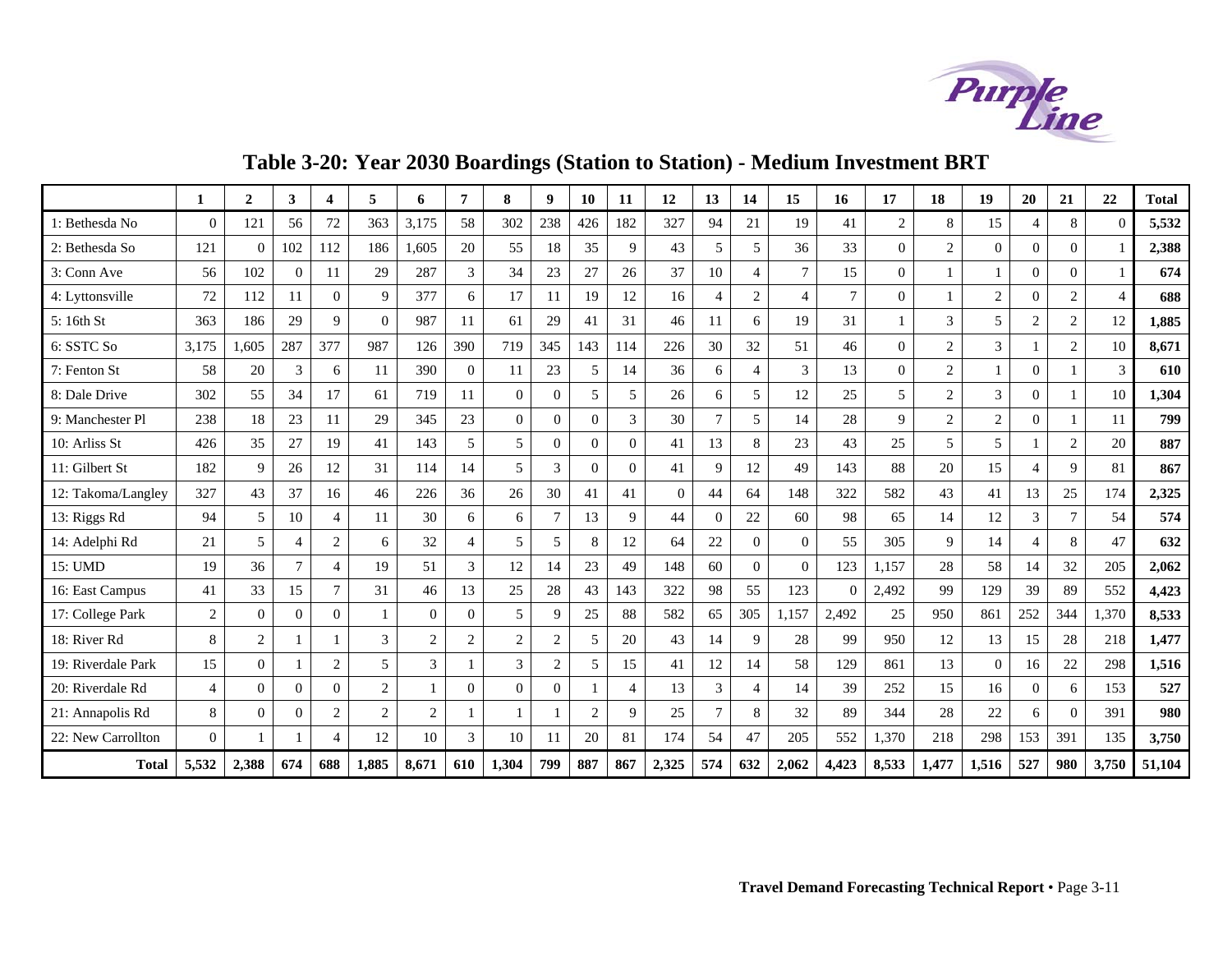<span id="page-41-0"></span>

| <b>Description</b>         | <b>HBW-PK</b> | <b>HBW-OP</b> | <b>HBO-PK</b> | <b>HBO-OP</b> | <b>NHB-PK</b> | <b>NHB-OP</b> | <b>TOTAL</b> |
|----------------------------|---------------|---------------|---------------|---------------|---------------|---------------|--------------|
| <b>Total User Benefits</b> | 383.142       | (41,805)      | 112,277       | (26.406)      | 62.354        | 6.416         | 495.978      |
| Capped User Benefits       | 373.866       | (47,668)      | 98.315        | (39.128)      | 59.703        | 4.985         | 450,073      |
| Percent of Total           | 83.1%         | $-10.6\%$     | 21.8%         | $-8.7\%$      | 13.3%         | 1.1%          | 100.0%       |
| Percent Capped             | 2.4%          | 0.0%          | 12.4%         | $0.0\%$       | 4.3%          | 22.3%         | 9.3%         |

#### **Table 3-21: Year 2030 User Benefits - Medium Investment BRT**

#### **Table 3-22: Year 2030 Background Buses (Total Boardings) – Medium Investment BRT**

| Route           | <b>Boardings</b> |
|-----------------|------------------|
| CO <sub>2</sub> | 4,857            |
| CO <sub>4</sub> | 3,716            |
| F <sub>04</sub> | 3,133            |
| F <sub>06</sub> | 1,838            |
| GO17            | 33               |
| J01             | 8,295            |
| J02             | 5,147            |
| J03             | 1,574            |

#### **Table 3-23: Year 2030 Metrorail (Boardings in Corridor Stations) – Medium Investment BRT**

| <b>Station</b>        | <b>Boardings</b> |
|-----------------------|------------------|
| Bethesda              | 20.920           |
| College Park          | 10.271           |
| <b>Medical Center</b> | 10.577           |
| New Carrollton        | 8.248            |
| <b>Silver Spring</b>  | 20,890           |

### **Table 3-24: Year 2030 Commuter Rail (Boardings in Corridor Stations) - Medium Investment BRT**

| <b>Station</b>       | <b>Boardings</b> |
|----------------------|------------------|
| College Park         |                  |
| New Carrollton       |                  |
| <b>Silver Spring</b> | 299              |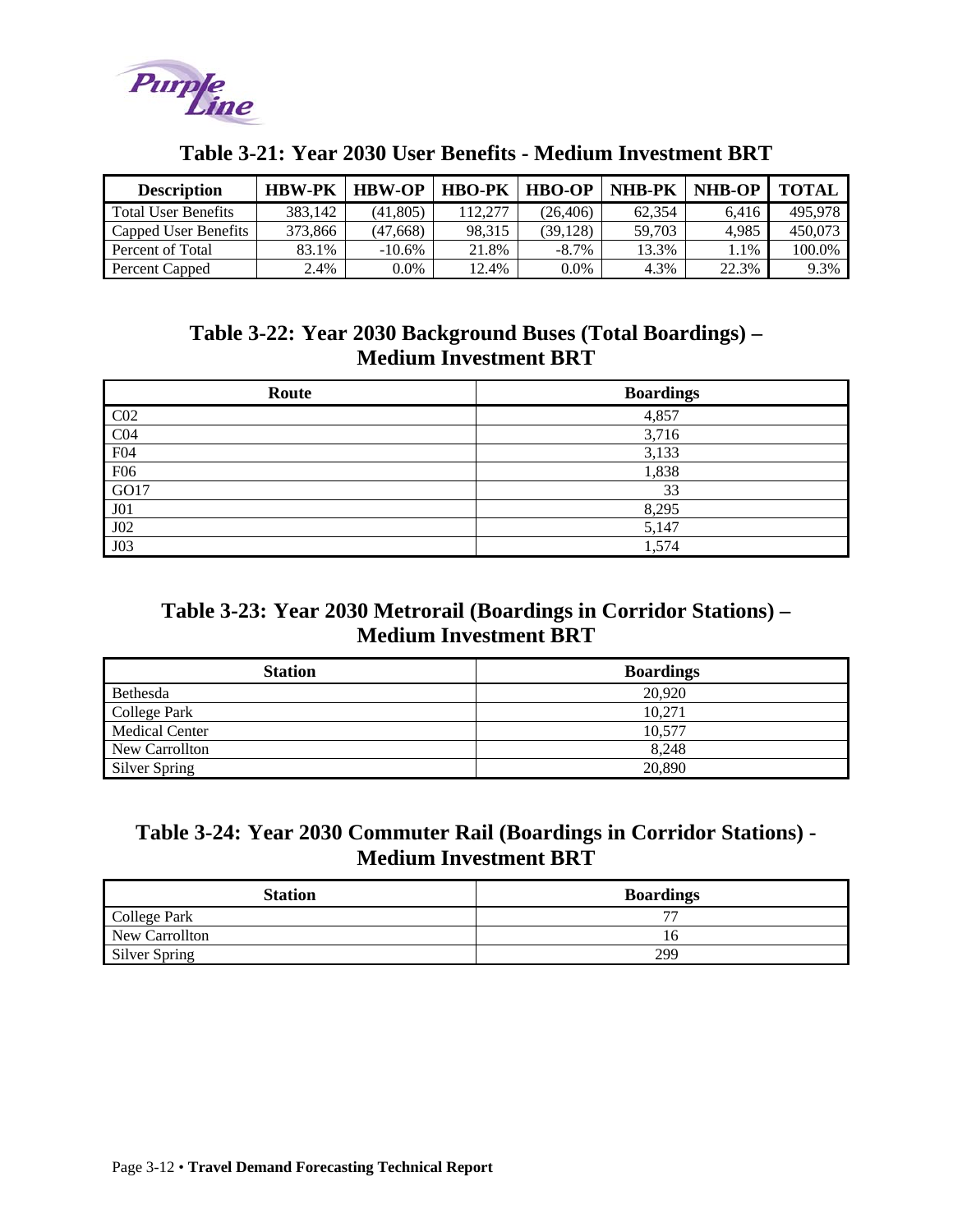

### <span id="page-42-0"></span>**3.5. High Investment BRT**

# **Table 3-25: Coding Assumptions - High Investment BRT**

| Assumptions (min.) -- Headway: $pk=6$ , $op=12$ | Runtime: 57                     |       |              |              |             |              |
|-------------------------------------------------|---------------------------------|-------|--------------|--------------|-------------|--------------|
| <b>Station</b>                                  | <b>Headed to:</b>               | Anode | <b>Bnode</b> | <b>Miles</b> | <b>Time</b> | <b>Speed</b> |
| Bethesda North                                  | Bethesda South                  | 7681  | 7660         | 0.21         | 5.2         | 2.4          |
| Bethesda South                                  | <b>Connecticut Avenue South</b> | 7660  | 7685         | 1.31         | 5.5         | 14.3         |
| <b>Connecticut Avenue South</b>                 | Lyttonsville                    | 7685  | 7662         | 1.37         | 3.1         | 26.5         |
| Lyttonsville                                    | 16th Street                     | 7662  | 7663         | 0.77         | 2.4         | 19.3         |
| 16th Street                                     | <b>SSTC South</b>               | 7663  | 7686         | 0.65         | 2.1         | 18.6         |
| <b>SSTC South</b>                               | Dale Drive                      | 7686  | 7666         | 0.88         | 3.6         | 14.7         |
| Dale Drive                                      | <b>Manchester Place</b>         | 7666  | 7683         | 0.53         | 2.1         | 15.1         |
| Manchester Place                                | <b>Arliss Street</b>            | 7683  | 7667         | 0.43         | 1.4         | 18.4         |
| <b>Arliss Street</b>                            | Gilbert Street                  | 7667  | 7668         | 0.37         | 4.0         | 5.6          |
| <b>Gilbert Street</b>                           | Takoma Langley Transit Ctr      | 7668  | 7670         | 0.77         | 2.2         | 21.0         |
| Takoma Langley Transit Ctr                      | Riggs Road                      | 7670  | 7671         | 0.6          | 1.7         | 21.2         |
| <b>Riggs Road</b>                               | Adelphi Road                    | 7671  | 7672         | 1.38         | 3.1         | 26.7         |
| Adelphi Road                                    | U of MD Campus Center           | 7672  | 7673         | 0.59         | 2.6         | 13.6         |
| U of MD Campus Center                           | <b>East Campus</b>              | 7673  | 7689         | 0.53         | 2.9         | 11.0         |
| <b>East Campus</b>                              | College Park - U of MD [West]   | 7689  | 7690         | 0.76         | 3.0         | 15.2         |
| College Park - U of MD [West]                   | <b>River Road</b>               | 7690  | 7676         | 0.7          | 1.9         | 22.1         |
| River Road                                      | Riverdale Park                  | 7676  | 7677         | 0.58         | 3.2         | 10.9         |
| Riverdale Park                                  | Riverdale Road                  | 7677  | 7678         | 1.12         | 2.9         | 23.2         |
| Riverdale Road                                  | Annapolis Road                  | 7678  | 7679         | 1.14         | 3.5         | 19.5         |
| Annapolis Road                                  | New Carrollton                  | 7679  | 7680         | 0.81         | 3.5         | 13.9         |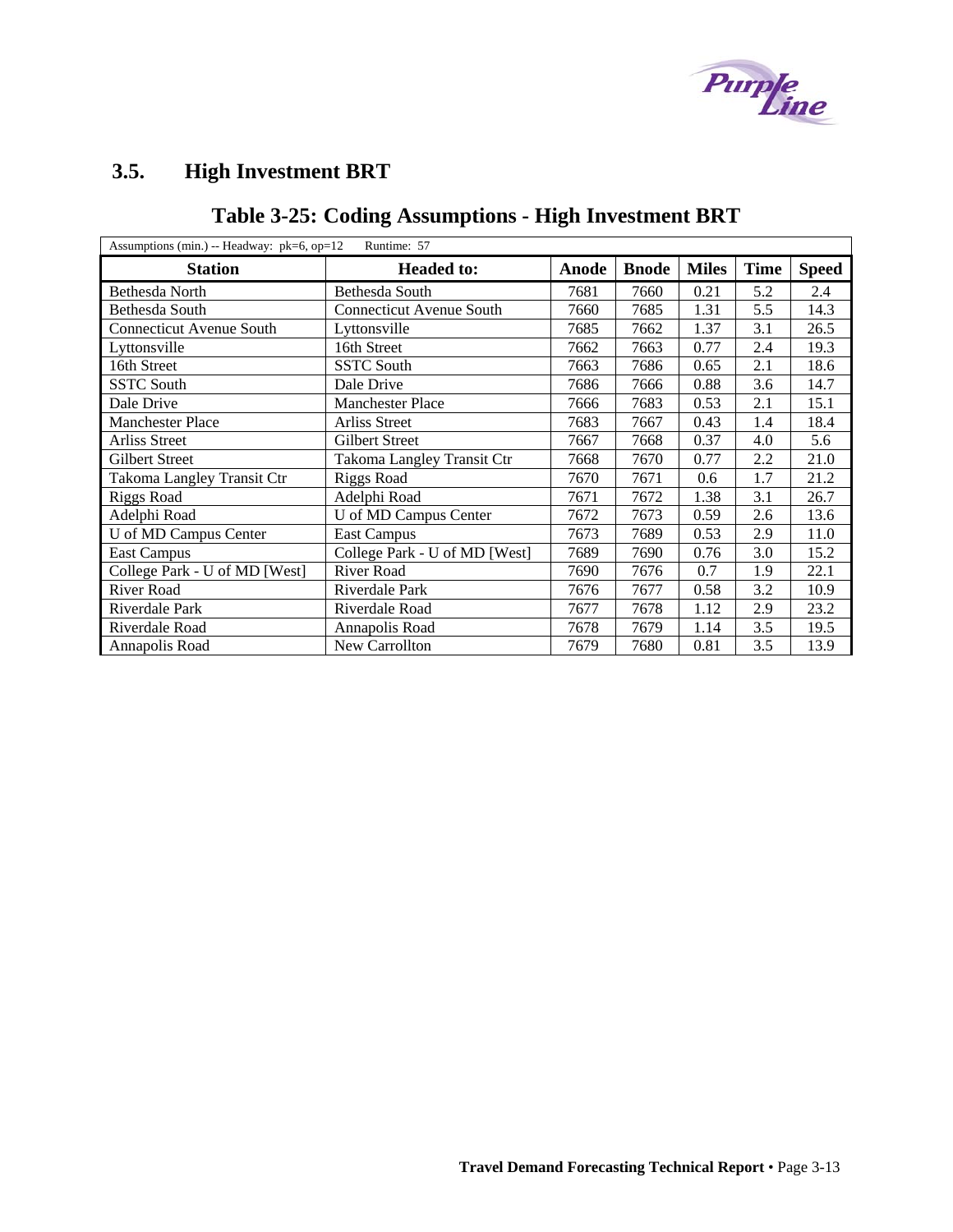<span id="page-43-0"></span>

| <b>Access</b><br><b>Mode</b> | <b>HBW-PK</b> | <b>HBW-OP</b> | <b>HBO-PK</b>  | <b>HBO-OP</b>  | <b>NHB-PK</b>    | <b>NHB-OP</b>    | <b>TOTAL</b> |
|------------------------------|---------------|---------------|----------------|----------------|------------------|------------------|--------------|
| <b>Bus</b>                   |               |               |                |                |                  |                  |              |
| Walk                         | 44,941        | 57,950        | 83,323         | 45,304         | 42,456           | 24,668           | 398,641      |
| Park-n-Ride                  | 14,194        | 764           | 1,763          | 1,383          | 1,940            | 710              | 20,754       |
| Kiss-n-Ride                  | 6,733         | 1,388         | 1,979          | 9711           | 662              | 244              | 11,978       |
| Total                        | 165,868       | 60,102        | 87,065         | 47,658         | 45,058           | 25,622           | 431,373      |
| <b>Metrorail</b>             |               |               |                |                |                  |                  |              |
| Walk                         | 254,448       | 67,399        | 52,979         | 52,985         | 65,394           | 69,595           | 562,800      |
| Park-n-Ride                  | 157,256       | 25,547        | 11,451         | 15,579         | 10,039           | 8,371            | 228,243      |
| Kiss-n-Ride                  | 46,182        | 6,836         | 2,789          | 3,091          | 5,672            | 3,907            | 68,477       |
| Total                        | 457,886       | 99,782        | 67,220         | 71,654         | 81,105           | 81,873           | 859,520      |
| <b>Commuter Rail</b>         |               |               |                |                |                  |                  |              |
| Walk                         | 8,158         | 206           | $\overline{0}$ | $\mathbf{0}$   | $\boldsymbol{0}$ | $\Omega$         | 8,364        |
| Park-n-Ride                  | 36,424        | 685           | $\overline{0}$ | $\overline{0}$ | $\Omega$         | $\boldsymbol{0}$ | 37,109       |
| Kiss-n-Ride                  | 3,410         | 102           | $\overline{0}$ | $\overline{0}$ | $\overline{0}$   | $\Omega$         | 3,512        |
| Total                        | 47,992        | 992           | 0              | $\theta$       | $\theta$         | $\theta$         | 48,984       |
| <b>BRT</b>                   |               |               |                |                |                  |                  |              |
| Walk                         | 10,705        | 5,718         | 4,928          | 2,902          | 1,557            | 1,214            | 27,023       |
| Park-n-Ride                  | 3,154         | 870           | 790            | 550            | 282              | 139              | 5,785        |
| Kiss-n-Ride                  | 254           | 58            | 33             | 6              | 16               | 6                | 374          |
| Total                        | 14,112        | 6.647         | 5,750          | 3,458          | 1,856            | 1,359            | 33,182       |
|                              |               |               |                |                |                  |                  |              |
| <b>TOTAL</b>                 | 685,859       | 167,523       | 160,035        | 122,770        | 128,018          | 108,855          | 1,373,060    |

# **Table 3-26: Year 2030 Trips (Linked) - High Investment BRT**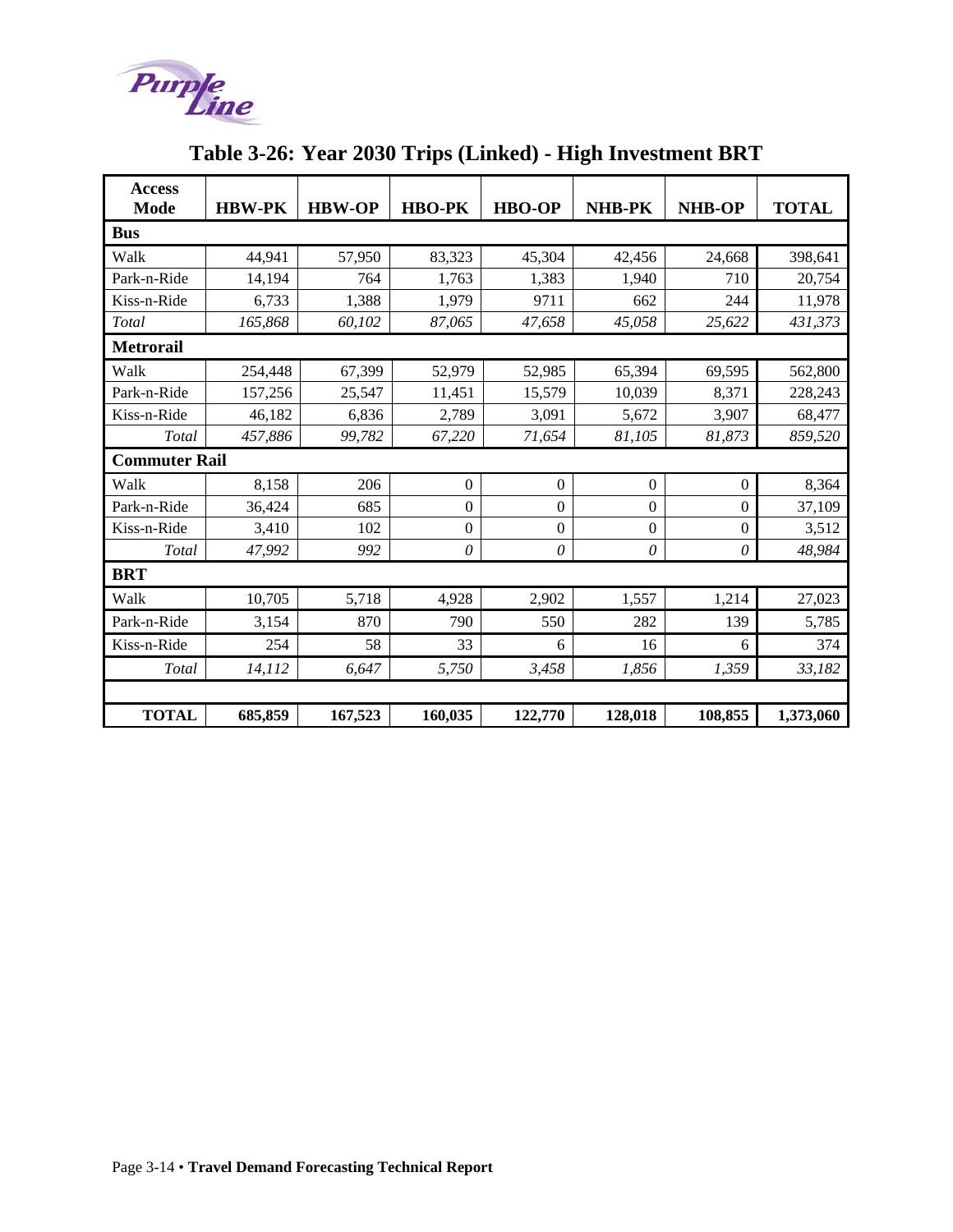

# **Table 3-27: Year 2030 Boardings (Station to Station) - High Investment BRT**

<span id="page-44-0"></span>

|                    |          | ↑              | 3        | 4              | 5              | 6              | 7              | 8        | 9        | 10             | 11       | 12       | 13       | 14       | 15       | 16             | 17             | 18             | 19       | 20             | 21    | <b>Total</b> |
|--------------------|----------|----------------|----------|----------------|----------------|----------------|----------------|----------|----------|----------------|----------|----------|----------|----------|----------|----------------|----------------|----------------|----------|----------------|-------|--------------|
| 1: Bethesda No     | $\Omega$ | 121            | 56       | 72             | 362            | 3.043          | 315            | 251      | 739      | 214            | 389      | 126      | 33       | 37       | 91       | 11             | 20             | 42             | 15       | 24             | 20    | 5,981        |
| 2: Bethesda So     | 121      | $\Omega$       | 102      | 112            | 186            | 1.612          | 57             | 13       | 65       | 10             | 51       | 8        | 10       | 82       | 70       | 3              | 6              |                | $\Omega$ |                | 5     | 2,515        |
| 3: Conn Ave So     | 56       | 102            | $\Omega$ |                | 29             | 282            | 37             | 25       | 51       | 33             | 46       | 13       | 5        | 12       | 26       | 2              | 3              | 8              | 3        | $\overline{4}$ | 4     | 752          |
| 4: Lyttonsville    | 72       | 112            | 11       | $\Omega$       | 9              | 372            | 18             | 12       | 29       | 14             | 18       | 6        | 2        | 5        | 11       | $\overline{2}$ | $\overline{2}$ | 3              |          | $\mathbf{2}$   | 8     | 709          |
| 5: 16th St         | 362      | 186            | 29       | 9              | $\Omega$       | 978            | 65             | 30       | 65       | 37             | 55       | 16       | 8        | 25       | 48       | $\overline{7}$ | 5              | $\mathcal{L}$  | $\Omega$ | $\overline{4}$ | 23    | 1,961        |
| 6: SSTC So         | 3.043    | 1.612          | 282      | 372            | 978            | 510            | 769            | 620      | 542      | 346            | 514      | 120      | 80       | 193      | 240      | $\overline{4}$ | 21             | 26             | 9        | 16             | 90    | 10,387       |
| 8: Dale Drive      | 315      | 57             | 37       | 18             | 65             | 769            | $\Omega$       | $\theta$ | 15       | 16             | 29       | 8        | 6        | 14       | 29       | 12             | 3              | $\overline{4}$ |          | 2              | 17    | 1,417        |
| 9: Manchester Road | 251      | 13             | 25       | 12             | 30             | 620            | $\Omega$       | $\Omega$ | $\Omega$ | 12             | 33       | 9        | 6        | 15       | 32       | 22             | 3              | 3              |          |                | 16    | 1,104        |
| 10: Arliss St      | 739      | 65             | 51       | 29             | 65             | 542            | 15             | $\Omega$ | $\Omega$ | $\theta$       | 40       | 13       | 10       | 25       | 56       | 38             | 6              | 5              |          | 3              | 26    | 1,729        |
| 11: Gilbert St     | 214      | 10             | 33       | 14             | 37             | 346            | 16             | 12       | $\Omega$ | $\overline{0}$ | 41       | 13       | 17       | 75       | 169      | 130            | 23             | 19             | 6        | 12             | 108   | 1,295        |
| 12: Takoma/Langley | 389      | 51             | 46       | 18             | 55             | 514            | 29             | 33       | 40       | 41             | $\Omega$ | 57       | 76       | 165      | 365      | 943            | 50             | 49             | 18       | 31             | 242   | 3,212        |
| 13: Riggs Rd       | 126      | 8              | 13       | 6              | 16             | 120            | 8              | 9        | 13       | 13             | 57       | $\Omega$ | 31       | 60       | 111      | 120            | 18             | 19             | 5        | 12             | 79    | 844          |
| 14: Adelphi Rd     | 33       | 10             | 5        | $\overline{2}$ | 8              | 80             | 6              | 6        | 10       | 17             | 76       | 31       | $\Omega$ | $\Omega$ | 55       | 264            | 9              | 14             | 5        | 9              | 55    | 695          |
| 15: UM             | 37       | 82             | 12       | 5              | 25             | 193            | 14             | 15       | 25       | 75             | 165      | 60       | $\Omega$ | $\Omega$ | 122      | 986            | 27             | 56             | 19       | 35             | 244   | 2,197        |
| 16: East Campus    | 91       | 70             | 26       |                | 48             | 240            | 29             | 32       | 56       | 169            | 365      | 111      | 55       | 122      | $\theta$ | 2,227          | 96             | 121            | 51       | 95             | 639   | 4,654        |
| 17: College Park   | 11       | 3              | 2        | $\overline{2}$ | $\tau$         | $\overline{4}$ | 12             | 22       | 38       | 130            | 943      | 120      | 264      | 986      | 2,227    | 24             | 884            | 825            | 355      | 494            | 1,672 | 9,025        |
| 18: River Rd       | 20       | 6              | 3        | $\overline{c}$ | 5              | 21             | 3              | 3        | 6        | 23             | 50       | 18       | 9        | 27       | 96       | 884            | 12             | 21             | 16       | 30             | 272   | 1,527        |
| 19: Riverdale Park | 42       |                | 8        | 3              | $\overline{7}$ | 26             | $\overline{4}$ | 3        | 5        | 19             | 49       | 19       | 14       | 56       | 121      | 825            | 21             | $\Omega$       | 18       | 24             | 333   | 1,598        |
| 20: Riverdale Rd   | 15       | $\Omega$       | 3        |                | $\overline{2}$ | 9              |                |          |          | 6              | 18       | 5        | 5        | 19       | 51       | 355            | 16             | 18             | $\Omega$ | 6              | 146   | 678          |
| 21: Annapolis Rd   | 24       |                | 4        | $\overline{2}$ | $\overline{4}$ | 16             | 2              |          | 3        | 12             | 31       | 12       | 9        | 35       | 95       | 494            | 30             | 24             | 6        | $\Omega$       | 317   | 1,122        |
| 22: New Carrollton | 20       | $\overline{5}$ | 4        | 8              | 23             | 90             | 17             | 16       | 26       | 108            | 242      | 79       | 55       | 244      | 639      | ,672           | 272            | 333            | 146      | 317            | 136   | 4,452        |
| <b>Total</b>       | 5,981    | 2,515          | 752      | 709            | 1,961          | 10,387         | 1,417          | 1.104    | 1,729    | 1,295          | 3,212    | 844      | 695      | 2,197    | 4,654    | 9,025          | 1,527          | 1,598          | 678      | 1,122          | 4,452 | 57,854       |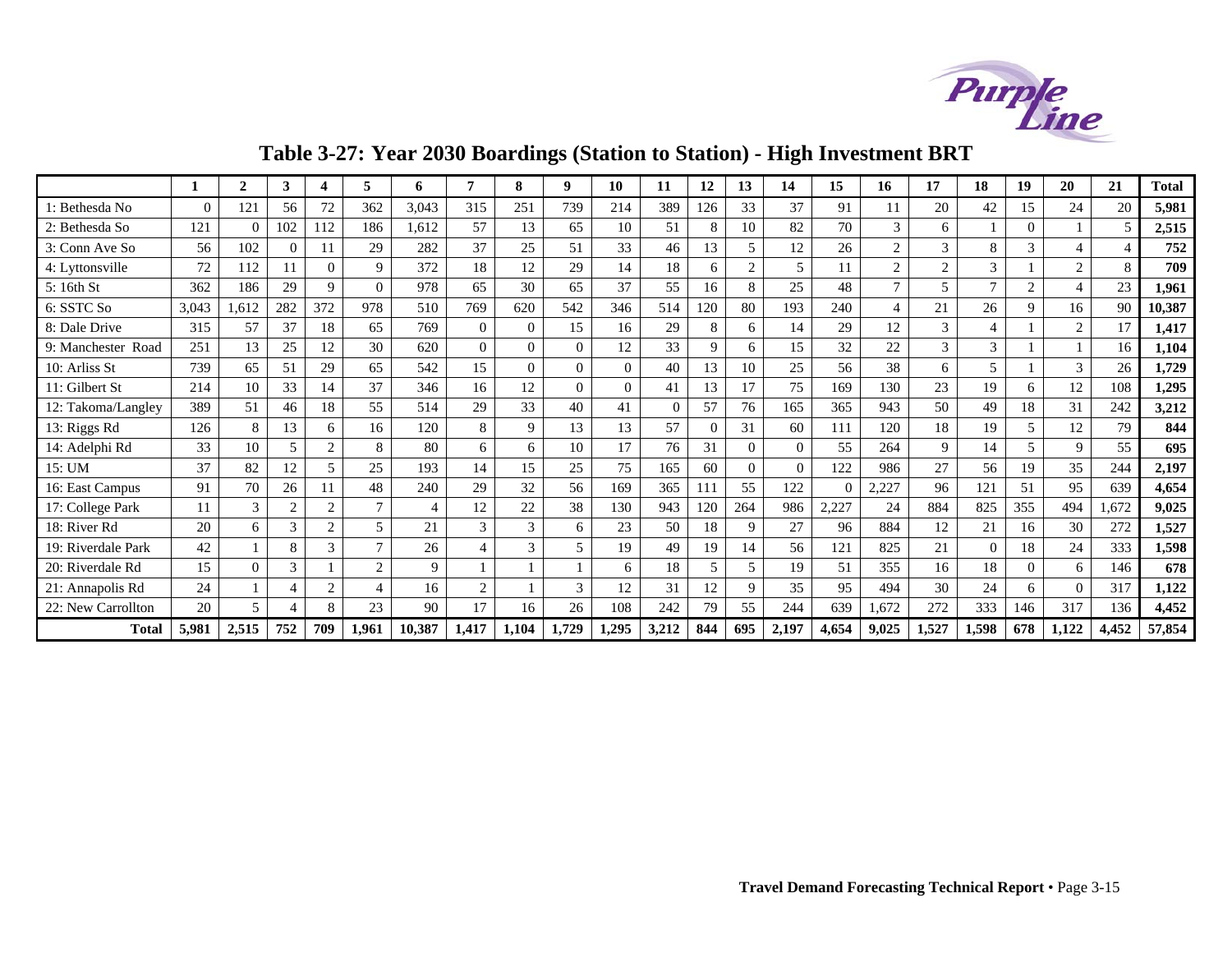<span id="page-45-0"></span>

| <b>Description</b>   | <b>HBW-PK</b> | <b>HBW-OP</b> | <b>HBO-PK</b> | <b>HBO-OP</b> | <b>NHB-PK</b> | <b>NHB-OP</b> | <b>TOTAL</b> |
|----------------------|---------------|---------------|---------------|---------------|---------------|---------------|--------------|
| Total User Benefits  | 452.969       | (9.264)       | 132,337       | (10.503)      | 69.041        | 10.483        | 645.063      |
| Capped User Benefits | 442.243       | (15.948)      | 116.728       | (24.370)      | 65,588        | 8.802         | 593.043      |
| Percent of Total     | 74.6%         | $-2.7\%$      | 19.7%         | $-4.1\%$      | 1.1%          | 1.5%          | 100.0%       |
| Percent Capped       | 2.4%          | 0.0%          | .8%           | $0.0\%$       | 5.0%          | 16.0%         | 8.1%         |

#### **Table 3-28: Year 2030 User Benefits - High Investment BRT**

#### **Table 3-29: Year 2030 Background Buses (Total Boardings) – High Investment BRT**

| Route           | <b>Boardings</b> |
|-----------------|------------------|
| CO <sub>2</sub> | 4,763            |
| CO <sub>4</sub> | 3,589            |
| F04             | 2,908            |
| F <sub>06</sub> | 1,766            |
| GO17            | 32               |
| J <sub>01</sub> | 8,269            |
| J02             | 5,120            |
| J03             | 1,562            |

#### **Table 3-30: Year 2030 Metrorail (Boardings in Corridor Stations) – High Investment BRT**

| <b>Station</b>        | <b>Boardings</b> |
|-----------------------|------------------|
| Bethesda              | 21,288           |
| College Park          | 10,468           |
| <b>Medical Center</b> | 10,583           |
| New Carrollton        | 8,223            |
| Silver Spring         | 21,262           |

#### **Table 3-31: Year 2030 Commuter Rail (Boardings in Corridor Stations) - High Investment BRT**

| <b>Station</b>       | <b>Boardings</b> |
|----------------------|------------------|
| College Park         |                  |
| New Carrollton       |                  |
| <b>Silver Spring</b> | 295              |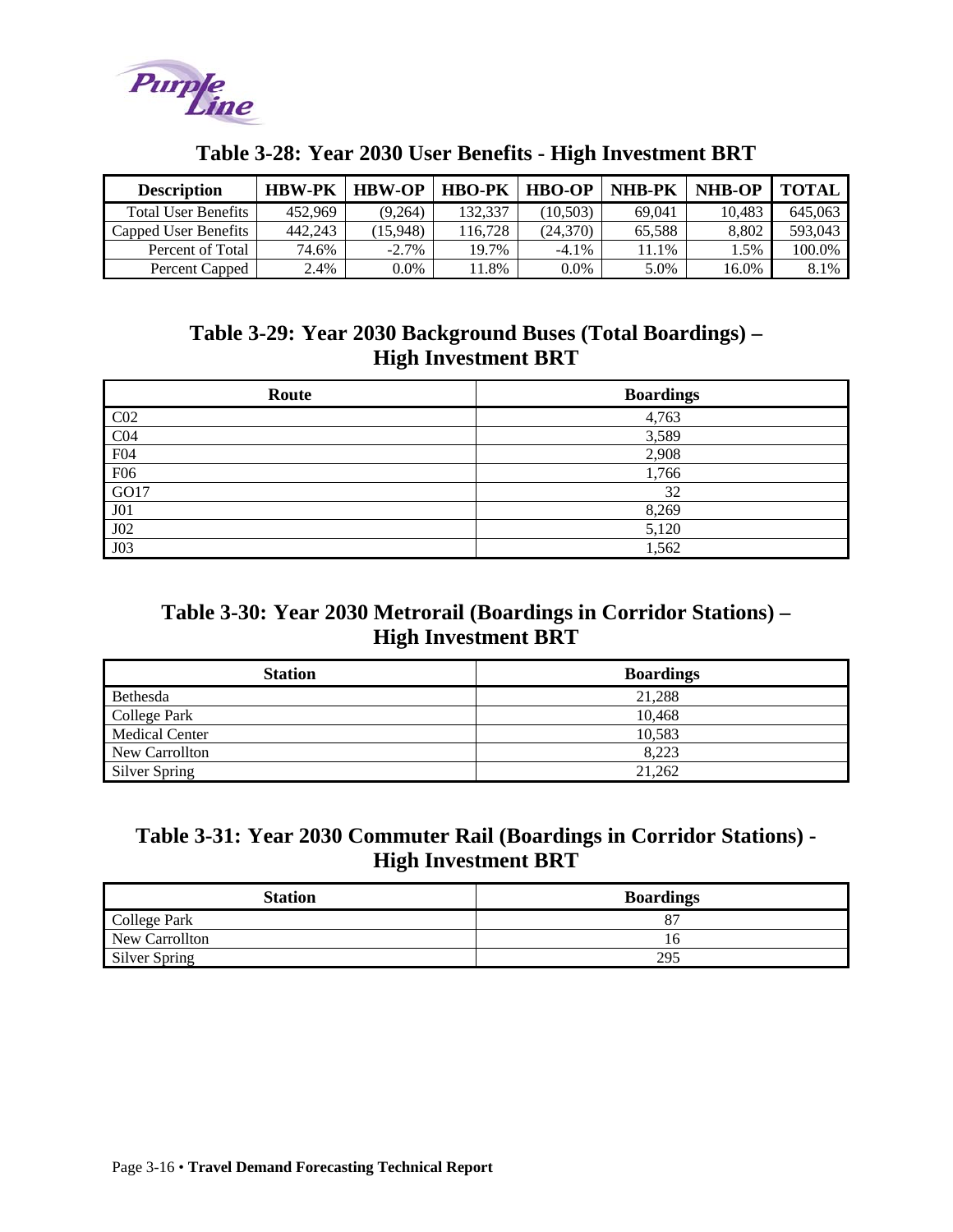

# <span id="page-46-0"></span>**3.6. Low Investment LRT**

# **Table 3-32: Coding Assumptions - Low Investment LRT**

| Assumptions (min.) -- Headway: $pk=6$ , $op=12$<br>Runtime: 59 |                                 |      |              |              |             |              |  |  |  |  |
|----------------------------------------------------------------|---------------------------------|------|--------------|--------------|-------------|--------------|--|--|--|--|
| <b>Station</b><br><b>Headed to:</b>                            |                                 |      | <b>Bnode</b> | <b>Miles</b> | <b>Time</b> | <b>Speed</b> |  |  |  |  |
| Bethesda South                                                 | <b>Connecticut Avenue South</b> | 7660 | 7685         | 1.31         | 4.0         | 19.7         |  |  |  |  |
| <b>Connecticut Avenue South</b>                                | Lyttonsville                    | 7685 | 7662         | 1.37         | 2.3         | 35.7         |  |  |  |  |
| Lyttonsville                                                   | 16th Street                     | 7662 | 7663         | 0.77         | 2.1         | 22.0         |  |  |  |  |
| 16th Street                                                    | <b>SSTC South</b>               | 7663 | 7686         | 0.65         | 2.8         | 13.9         |  |  |  |  |
| <b>SSTC South</b>                                              | <b>Fenton Street South</b>      | 7686 | 7687         | 0.38         | 3.1         | 7.4          |  |  |  |  |
| <b>Fenton Street South</b>                                     | Dale Drive                      | 7687 | 7666         | 0.51         | 3.8         | 8.1          |  |  |  |  |
| Dale Drive                                                     | <b>Manchester Place</b>         | 7666 | 7683         | 0.53         | 3.1         | 10.3         |  |  |  |  |
| <b>Manchester Place</b>                                        | <b>Arliss Street</b>            | 7683 | 7667         | 0.43         | 1.4         | 18.4         |  |  |  |  |
| <b>Arliss Street</b>                                           | <b>Gilbert Street</b>           | 7667 | 7668         | 0.37         | 3.8         | 5.8          |  |  |  |  |
| <b>Gilbert Street</b>                                          | Takoma Langley Transit Ctr      | 7668 | 7670         | 0.77         | 2.2         | 21.0         |  |  |  |  |
| Takoma Langley Transit Ctr                                     | <b>Riggs Road</b>               | 7670 | 7671         | 0.6          | 2.4         | 15.0         |  |  |  |  |
| Riggs Road                                                     | Adelphi Road                    | 7671 | 7672         | 1.38         | 3.3         | 25.1         |  |  |  |  |
| Adelphi Road                                                   | U of MD Campus Center           | 7672 | 7673         | 0.59         | 2.9         | 12.2         |  |  |  |  |
| U of MD Campus Center                                          | <b>East Campus</b>              | 7673 | 7689         | 0.53         | 3.0         | 10.6         |  |  |  |  |
| <b>East Campus</b>                                             | College Park - U of MD [West]   | 7689 | 7690         | 0.76         | 3.0         | 15.2         |  |  |  |  |
| College Park - U of MD [West]                                  | River Road                      | 7690 | 7676         | 0.7          | 1.9         | 22.1         |  |  |  |  |
| <b>River Road</b>                                              | Riverdale Park                  | 7676 | 7677         | 0.58         | 4.6         | 7.6          |  |  |  |  |
| Riverdale Park                                                 | Riverdale Road                  | 7677 | 7678         | 1.12         | 4.8         | 14.0         |  |  |  |  |
| Riverdale Road                                                 | Annapolis Road                  | 7678 | 7679         | 1.14         | 3.5         | 19.5         |  |  |  |  |
| Annapolis Road                                                 | New Carrollton                  | 7679 | 7680         | 0.81         | 3.9         | 12.5         |  |  |  |  |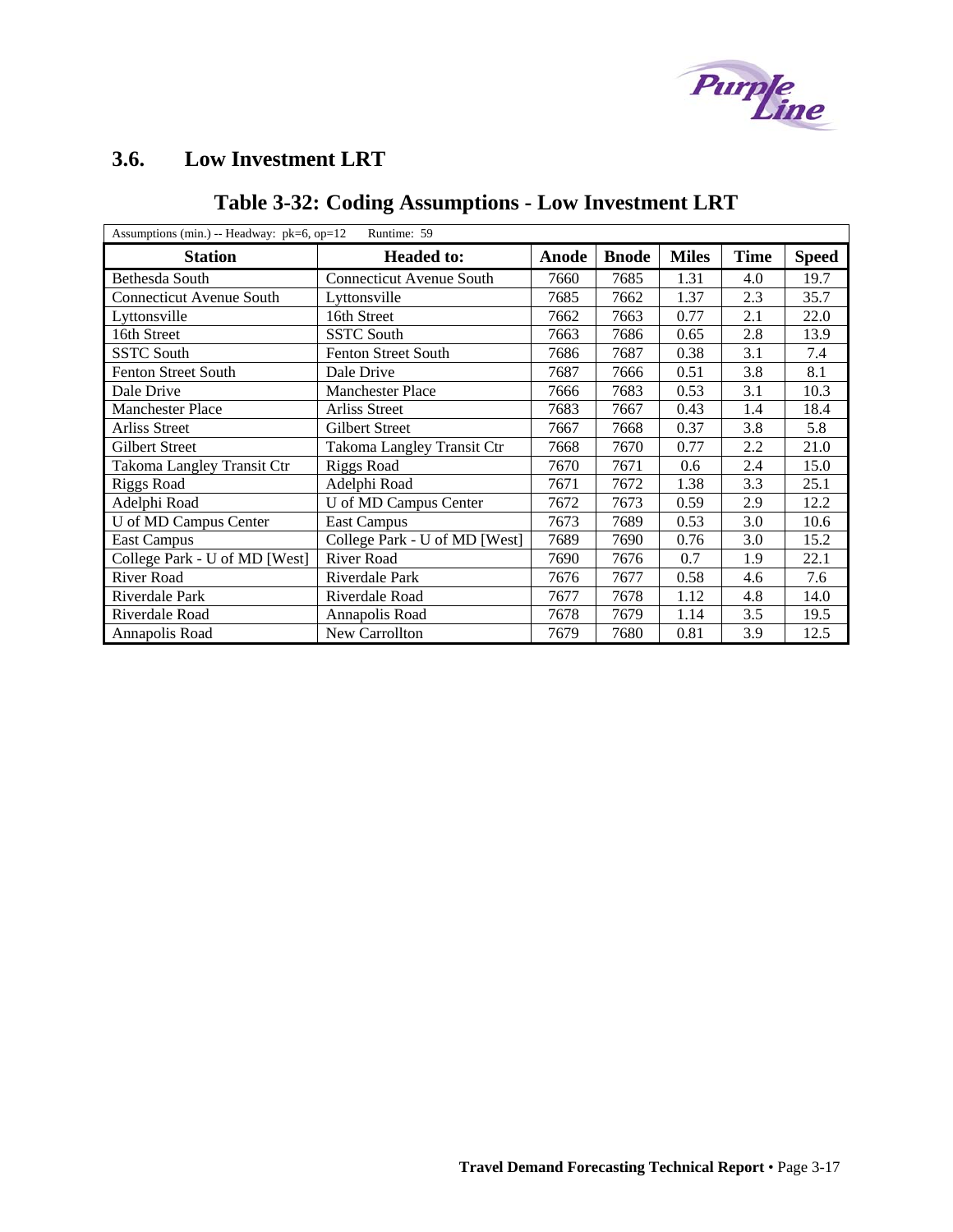<span id="page-47-0"></span>

| <b>Access Mode</b>   | <b>HBW-PK</b> | <b>HBW-OP</b> | <b>HBO-PK</b>    | <b>HBO-OP</b>  | <b>NHB-PK</b>    | <b>NHB-OP</b>  | <b>TOTAL</b> |  |  |  |
|----------------------|---------------|---------------|------------------|----------------|------------------|----------------|--------------|--|--|--|
|                      |               |               |                  |                |                  |                |              |  |  |  |
| <b>Bus</b>           |               |               |                  |                |                  |                |              |  |  |  |
| Walk                 | 144,810       | 57,942        | 83,317           | 45,316         | 42,414           | 24,637         | 398,437      |  |  |  |
| Park-n-Ride          | 14.191        | 765           | 1.765            | 1.384          | 1,942            | 710            | 20,757       |  |  |  |
| Kiss-n-Ride          | 6,731         | 1,389         | 1,981            | 972            | 663              | 244            | 11,980       |  |  |  |
| Total                | 165,733       | 60,096        | 87,063           | 47,672         | 45,018           | 25,591         | 431,174      |  |  |  |
| <b>Metrorail</b>     |               |               |                  |                |                  |                |              |  |  |  |
| Walk                 | 254,929       | 67,387        | 53,028           | 53,014         | 65,525           | 69,769         | 563,653      |  |  |  |
| Park-n-Ride          | 157,506       | 25,576        | 11,487           | 15.586         | 10.064           | 8,398          | 228,617      |  |  |  |
| Kiss-n-Ride          | 46,185        | 6,838         | 2,792            | 3,087          | 5,674            | 3,908          | 68,485       |  |  |  |
| Total                | 458,621       | 99,802        | 67,307           | 71,686         | 81,263           | 82,075         | 860,755      |  |  |  |
| <b>Commuter Rail</b> |               |               |                  |                |                  |                |              |  |  |  |
| Walk                 | 8,123         | 204           | $\overline{0}$   | $\theta$       | $\boldsymbol{0}$ | $\theta$       | 8,327        |  |  |  |
| Park-n-Ride          | 36,413        | 684           | $\theta$         | $\theta$       | $\theta$         | $\theta$       | 37,098       |  |  |  |
| Kiss-n-Ride          | 3,408         | 101           | $\boldsymbol{0}$ | $\overline{0}$ | $\boldsymbol{0}$ | $\overline{0}$ | 3,510        |  |  |  |
| Total                | 47,945        | 989           | 0                | 0              | $\theta$         | 0              | 48,935       |  |  |  |
| <b>LRT</b>           |               |               |                  |                |                  |                |              |  |  |  |
| Walk                 | 10,347        | 5,702         | 4,885            | 2,881          | 1,593            | 1,244          | 26,651       |  |  |  |
| Park-n-Ride          | 3,186         | 869           | 730              | 525            | 263              | 121            | 5,694        |  |  |  |
| Kiss-n-Ride          | 277           | 63            | 35               | 7              | 18               | 6              | 405          |  |  |  |
| Total                | 13,810        | 6,634         | 5,650            | 3,412          | 1,874            | 1,371          | 32,751       |  |  |  |
|                      |               |               |                  |                |                  |                |              |  |  |  |
| <b>TOTAL</b>         | 686,109       | 167,521       | 160,020          | 122,770        | 128,155          | 109,038        | 1,373,614    |  |  |  |

### **Table 3-33: Year 2030 Trips (Linked) by Transit Mode - Low Investment LRT**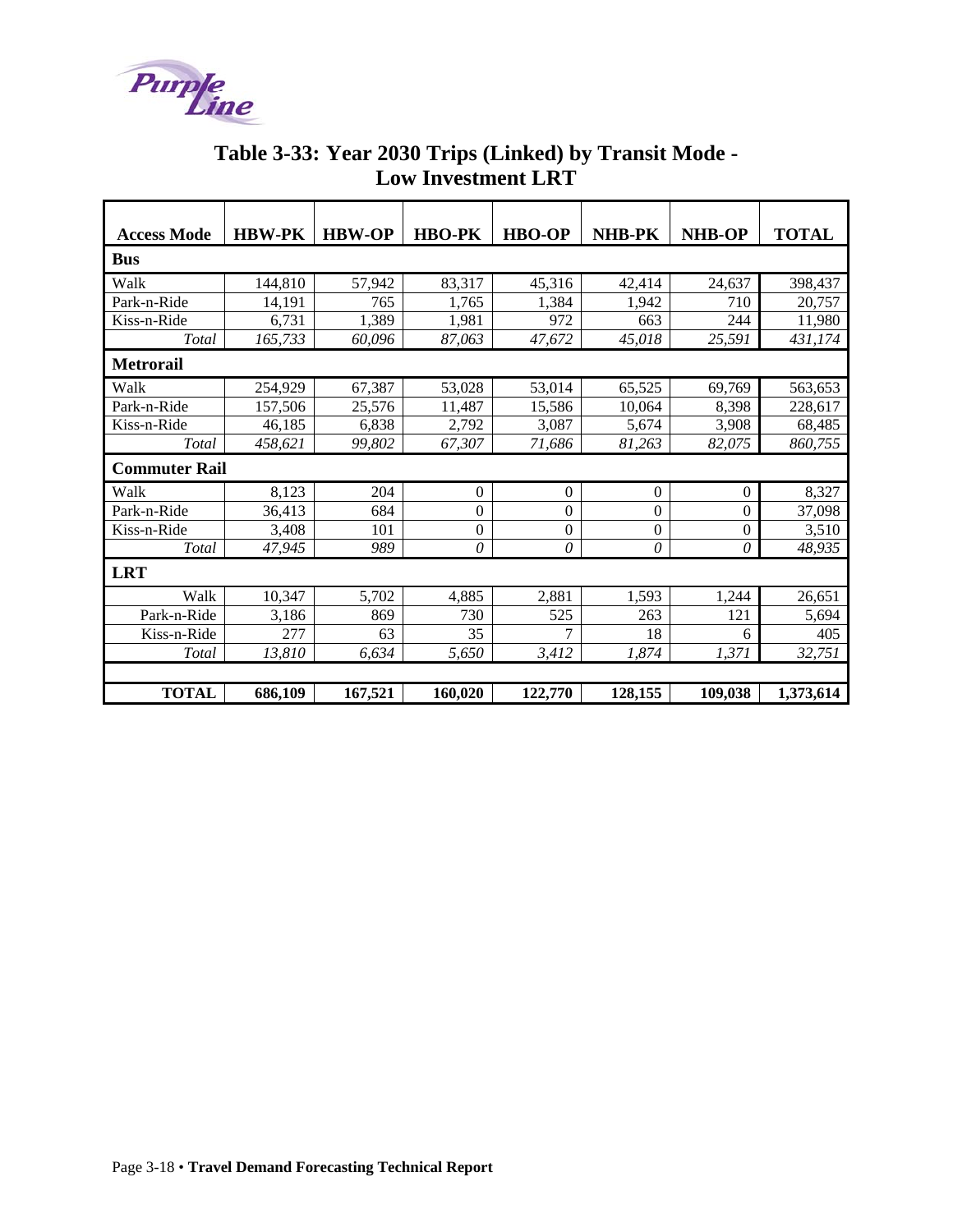

<span id="page-48-0"></span>

|                    |          | $\mathbf{2}$   | 3              |               | 5        | 6        | 7             | 8        | 9.             | 10             | 11       | 12             | 13        | 14       | 15       | 16       | 17             | 18             | 19       | 20             | 21                          | <b>Total</b> |
|--------------------|----------|----------------|----------------|---------------|----------|----------|---------------|----------|----------------|----------------|----------|----------------|-----------|----------|----------|----------|----------------|----------------|----------|----------------|-----------------------------|--------------|
| 2: Bethesda So     | $\Omega$ | 304            | 305            | 953           | 6,937    | 134      | 407           | 283      | 681            | 329            | 474      | 131            | 44        | 80       | 131      |          | 20             | 33             | 10       | 21             | 19                          | 11,303       |
| 3: Conn Ave So     | 304      | $\mathbf{0}$   | 12             | 39            | 284      | 3        | 35            | 23       | 38             | 32             | 46       | 12             |           | 10       | 19       |          | $\overline{2}$ | 6              |          | $\overline{2}$ |                             | 874          |
| 4: Lyttonsville    | 305      | 12             | $\Omega$       | 9             | 353      | 6        | 14            | 11       | 24             | 13             | 17       | $\overline{4}$ | $\bigcap$ |          | 8        |          |                | 3              |          | 2              | 5                           | 794          |
| 5: 16th St         | 953      | 39             | 9              | $\Omega$      | 855      |          | 54            | 27       | 49             | 33             | 50       | 12             | 6         | 20       | 38       | 2        | $\overline{4}$ | 6              |          | $\mathcal{R}$  | 14                          | 2,186        |
| 6: SSTC So         | 6,937    | 284            | 353            | 855           | $\Omega$ | 407      | 679           | 309      | 255            | 270            | 426      | 55             | 42        | 86       | 88       | $\Omega$ | 6              | 6              |          | 3              | 20                          | 11,082       |
| 7: Fenton St So    | 134      | 3              | 6              | 11            | 407      | $\Omega$ | 11            | 22       | 21             | 27             | 40       | 9              | 5         |          | 15       | $\Omega$ | $\overline{2}$ | $\overline{2}$ | 0        |                | $\boldsymbol{\vartriangle}$ | 724          |
| 8: Dale Drive      | 407      | 35             | 14             | 54            | 679      | 11       | $\Omega$      | $\Omega$ | 15             | 13             | 29       | 8              | 6         | 13       | 27       | 10       | 3              | 3              | 0        |                | 13                          | 1,341        |
| 9: Manchester Pl   | 283      | 23             | 11             | 27            | 309      | 22       | $\Omega$      | $\Omega$ | $\overline{0}$ | 12             | 35       | 9              | 6         | 15       | 30       | 21       | 3              | 3              | 0        |                | 14                          | 824          |
| 10: Arliss St      | 681      | 38             | 24             | 49            | 255      | 21       | 15            | $\Omega$ | $\overline{0}$ | $\Omega$       | 49       | 12             | 9         | 23       | 47       | 25       | 5              | 5              |          | $\overline{2}$ | 20                          | 1,281        |
| 11: Gilbert St     | 329      | 32             | 13             | 33            | 270      | 27       | 13            | 12       | $\Omega$       | $\Omega$       | 42       | 8              | 13        | 50       | 145      | 86       | 21             | 15             |          | $\mathbf Q$    | 85                          | 1,207        |
| 12: Tak/Lang       | 474      | 46             | 17             | 50            | 426      | 40       | 29            | 35       | 49             | 42             | $\Omega$ | 35             | 65        | 148      | 323      | 567      | 43             | 42             | 13       | 26             | 181                         | 2,651        |
| 13: Riggs Rd       | 131      | 12             | 4              | 12            | 55       | 9        | 8             | 9        | 12             | 8              | 35       | $\Omega$       | 25        | 62       | 103      | 78       | 16             | 14             |          | $\overline{7}$ | 61                          | 664          |
| 14: Adelphi Rd     | 44       | 4              | $\overline{2}$ | 6             | 42       | 5.       | 6             | 6        | 9              | 13             | 65       | 25             | $\Omega$  | $\Omega$ | 54       | 282      | 9              | 14             |          | 8              | 47                          | 645          |
| 15: UMD            | 80       | 10             | 4              | 20            | 86       |          | 13            | 15       | 23             | 50             | 148      | 62             | $\Omega$  | $\Omega$ | 123      | .102     | 28             | 59             | 14       | 33             | 216                         | 2,090        |
| 16: East Campus    | 131      | 19             | 8              | 38            | 88       | 15       | 27            | 30       | 47             | 145            | 323      | 103            | 54        | 123      | $\Omega$ | 2,429    | 100            | 130            | 40       | 91             | 575                         | 4,516        |
| 17: College Park   |          |                |                | $\mathcal{D}$ | $\Omega$ | 0        | 10            | 21       | 25             | 86             | 567      | 78             | 282       | 1,102    | 2,429    | $\Omega$ | 932            | 848            | 258      | 399            | .455                        | 8,503        |
| 18: River Rd       | 20       | $\overline{2}$ |                | $\Lambda$     | 6        | $\gamma$ | 3             | 3        | 5              | 21             | 43       | 16             | 9         | 28       | 100      | 932      | $\theta$       | 19             | 15       | 28             | 226                         | 1,483        |
| 19: Riverdale Park | 33       | 6              | 3              | 6             | 6        |          | $\mathcal{R}$ | 3        | 5              | 15             | 42       | 14             | 14        | 59       | 130      | 848      | 19             | $\Omega$       |          | 23             | 309                         | 1,557        |
| 20: Riverdale Rd   | 10       |                | $\overline{0}$ |               |          | 0        | $\theta$      | $\Omega$ |                | $\overline{4}$ | 13       | 3              |           | 14       | 40       | 258      | 15             | 17             | $\Omega$ | 6              | 157                         | 545          |
| 21: Annapolis Rd   | 21       | $\overline{2}$ | $\overline{2}$ | 3             | 3        |          |               |          | $\overline{2}$ | $\mathbf Q$    | 26       | $\mathbf{r}$   | 8         | 33       | 91       | 399      | 28             | 23             | 6        | $\Omega$       | 376                         | 1,042        |
| 22: New Carroll    | 19       |                | 5              | 14            | 20       |          | 13            | 14       | 20             | 85             | 181      | 61             | 47        | 216      | 575      | 1,455    | 226            | 309            | 157      | 376            | $\Omega$                    | 3,798        |
| <b>Total</b>       | 11,303   | 874            | 794            | 2,186         | 11,082   | 724      | 1,341         | 824      | 1,281          | 1,207          | 2,651    | 664            | 645       | 2,090    | 4,516    | 8,503    | 1,483          | 1,557          | 545      | 1,042          | 3,798                       | 59,110       |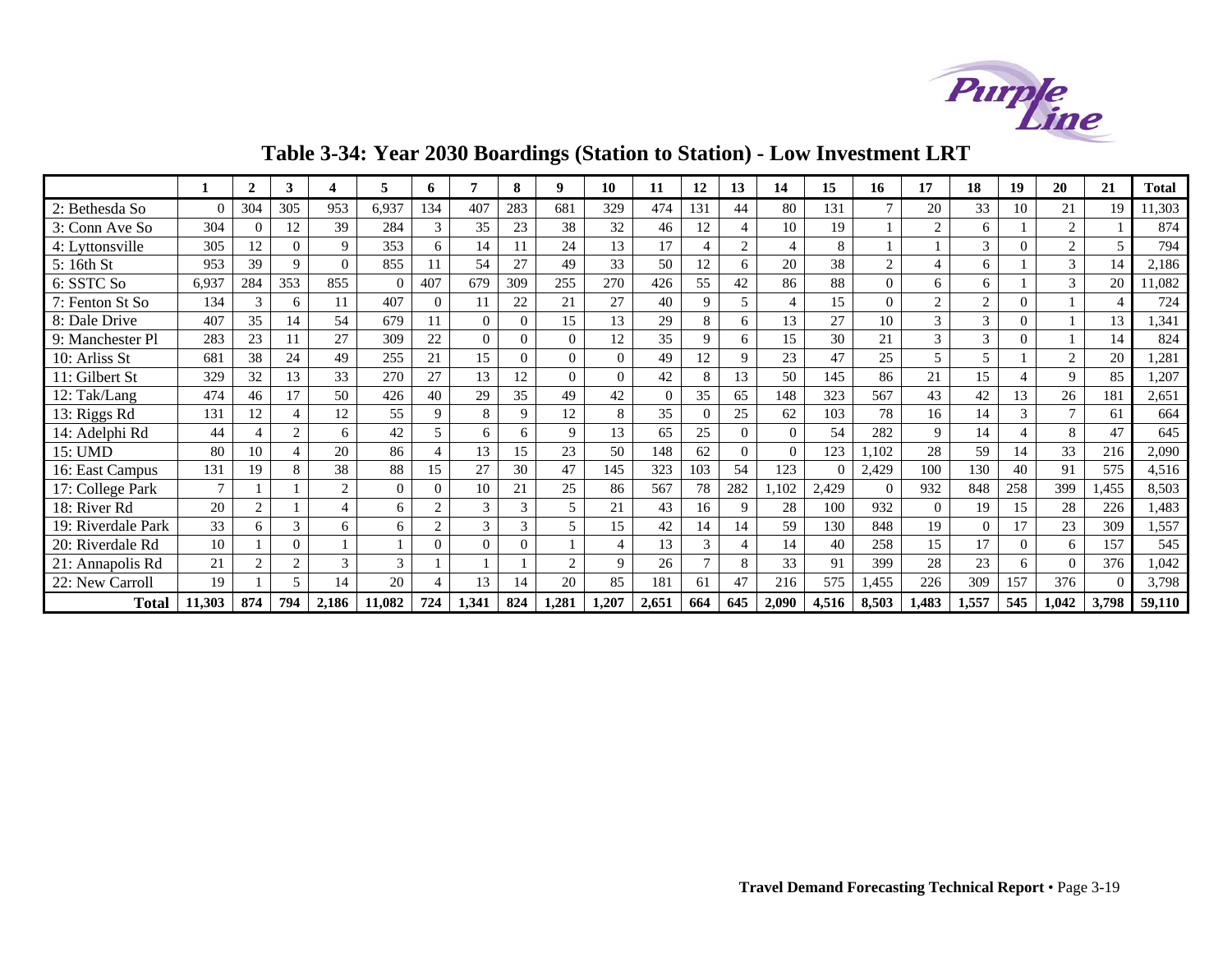<span id="page-49-0"></span>

| <b>Description</b>         | <b>HBW-PK</b> | <b>HBW-OP</b> | <b>HBO-PK</b> | <b>HBO-OP</b> | <b>NHB-PK</b> | <b>NHB-OP</b> | <b>TOTAL</b> |
|----------------------------|---------------|---------------|---------------|---------------|---------------|---------------|--------------|
| <b>Total User Benefits</b> | 478.705       | (8.484)       | 131.866       | (10.328)      | 75,702        | 18.057        | 685,518      |
| Capped User Benefits       | 467.783       | (14.723)      | 116.088       | (24.464)      | 71.753        | 16.114        | 632.551      |
| Percent of Total           | 74.0%         | $-2.3\%$      | 18.4%         | $-3.9\%$      | 11.3%         | 2.5%          | 100.0%       |
| Percent Capped             | 2.3%          | $0.0\%$       | 12.0%         | $0.0\%$       | 5.2%          | 10.8%         | 7.7%         |

#### **Table 3-35: Year 2030 User Benefits - Low Investment LRT**

#### **Table 3-36: Year 2030 Background Buses (Total Boardings) - Low Investment LRT**

| Route           | <b>Boardings</b> |
|-----------------|------------------|
| CO <sub>2</sub> | 4,846            |
| CO <sub>4</sub> | 3,666            |
| F04             | 3,099            |
| F06             | 1,835            |
| GO1             | 32               |
| J <sub>01</sub> | 7,979            |
| J02             | 4,892            |
| J03             | 1,453            |

#### **Table 3-37: Year 2030 Metrorail (Boardings in Corridor Stations) - Low Investment LRT**

| <b>Station</b>        | <b>Boardings</b> |
|-----------------------|------------------|
| Bethesda              | 22,120           |
| College Park          | 10.211           |
| <b>Medical Center</b> | 10,822           |
| New Carrollton        | 8.244            |
| Silver Spring         | 21,807           |

#### **Table 3-38: Year 2030 Commuter Rail (Boardings in Corridor Stations) - Low Investment LRT**

| <b>Station</b> | <b>Boardings</b> |
|----------------|------------------|
| College Park   | 7c               |
| New Carrollton |                  |
| Silver Spring  | 293              |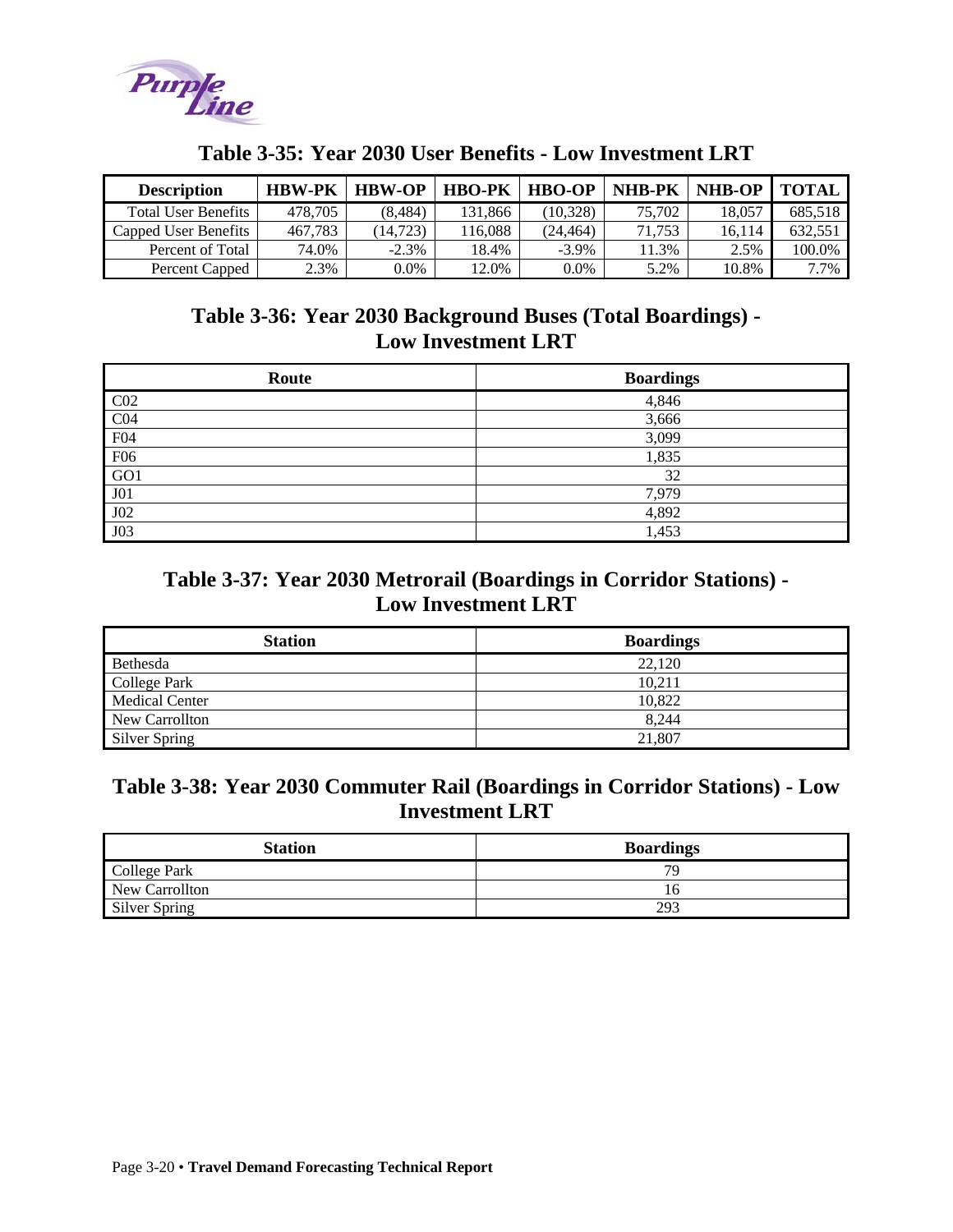

### <span id="page-50-0"></span>**3.7. Medium Investment LRT**

# **Table 3-39: Coding Assumptions - Medium Investment LRT**

| Assumptions (min.) -- Headway: pk=6, op=12<br>Runtime: 52 |                                 |      |      |              |             |              |  |  |  |  |
|-----------------------------------------------------------|---------------------------------|------|------|--------------|-------------|--------------|--|--|--|--|
| <b>Station</b>                                            | <b>Headed to:</b><br>Anode      |      |      | <b>Miles</b> | <b>Time</b> | <b>Speed</b> |  |  |  |  |
| Bethesda South                                            | <b>Connecticut Avenue South</b> | 7660 | 7685 | 1.31         | 2.4         | 32.8         |  |  |  |  |
| <b>Connecticut Avenue South</b>                           | Lyttonsville                    | 7685 | 7662 | 1.37         | 2.3         | 35.7         |  |  |  |  |
| Lyttonsville                                              | 16th Street                     | 7662 | 7663 | 0.77         | 2.1         | 22.0         |  |  |  |  |
| 16th Street                                               | <b>SSTC South</b>               | 7663 | 7686 | 0.65         | 2.0         | 19.5         |  |  |  |  |
| <b>SSTC South</b>                                         | <b>Fenton Street South</b>      | 7686 | 7687 | 0.38         | 3.1         | 7.4          |  |  |  |  |
| <b>Fenton Street South</b>                                | Dale Drive                      | 7687 | 7666 | 0.51         | 3.1         | 9.9          |  |  |  |  |
| Dale Drive                                                | <b>Manchester Place</b>         | 7666 | 7683 | 0.53         | 2.8         | 11.4         |  |  |  |  |
| <b>Manchester Place</b>                                   | Arliss Street                   | 7683 | 7667 | 0.43         | 1.4         | 18.4         |  |  |  |  |
| <b>Arliss Street</b>                                      | <b>Gilbert Street</b>           | 7667 | 7668 | 0.37         | 3.8         | 5.8          |  |  |  |  |
| Gilbert Street                                            | Takoma Langley Transit Ctr      | 7668 | 7670 | 0.77         | 2.2         | 21.0         |  |  |  |  |
| Takoma Langley Transit Ctr                                | <b>Riggs Road</b>               | 7670 | 7671 | 0.6          | 2.4         | 15.0         |  |  |  |  |
| <b>Riggs Road</b>                                         | Adelphi Road                    | 7671 | 7672 | 1.38         | 3.3         | 25.1         |  |  |  |  |
| Adelphi Road                                              | U of MD Campus Center           | 7672 | 7673 | 0.59         | 2.9         | 12.2         |  |  |  |  |
| U of MD Campus Center                                     | <b>East Campus</b>              | 7673 | 7689 | 0.53         | 3.0         | 10.6         |  |  |  |  |
| <b>East Campus</b>                                        | College Park - U of MD [West]   | 7689 | 7690 | 0.76         | 3.0         | 15.2         |  |  |  |  |
| College Park - U of MD [West]                             | River Road                      | 7690 | 7676 | 0.7          | 1.9         | 22.1         |  |  |  |  |
| River Road                                                | Riverdale Park                  | 7676 | 7677 | 0.58         | 4.6         | 7.6          |  |  |  |  |
| Riverdale Park                                            | Riverdale Road                  | 7677 | 7678 | 1.12         | 4.8         | 14.0         |  |  |  |  |
| Riverdale Road                                            | Annapolis Road                  | 7678 | 7679 | 1.14         | 3.5         | 19.5         |  |  |  |  |
| Annapolis Road                                            | <b>New Carrollton</b>           | 7679 | 7680 | 0.81         | 3.9         | 12.5         |  |  |  |  |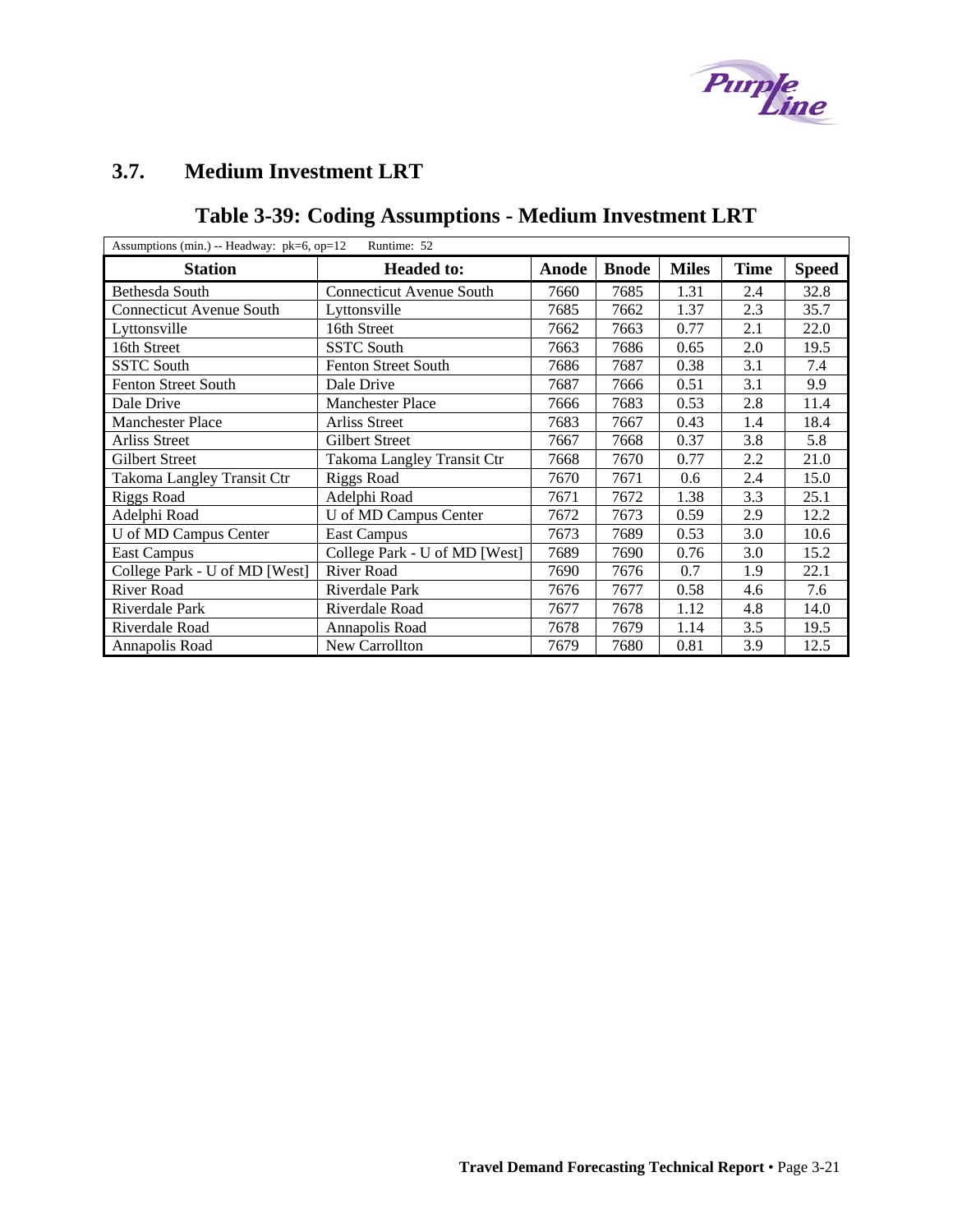<span id="page-51-0"></span>

| <b>Access Mode</b>   | <b>HBW-PK</b> | <b>HBW-OP</b> | <b>HBO-PK</b>    | <b>HBO-OP</b>  | NHB-PK         | <b>NHB-OP</b>    | <b>TOTAL</b> |  |  |  |  |  |  |
|----------------------|---------------|---------------|------------------|----------------|----------------|------------------|--------------|--|--|--|--|--|--|
| <b>Bus</b>           |               |               |                  |                |                |                  |              |  |  |  |  |  |  |
| Walk                 | 144,551       | 57,837        | 83,202           | 45,262         | 42,362         | 24,613           | 397,828      |  |  |  |  |  |  |
| Park-n-Ride          | 14.180        | 764           | 1.765            | 1.384          | 1,941          | 710              | 20,743       |  |  |  |  |  |  |
| Kiss-n-Ride          | 6.727         | 1,388         | 1.981            | 972            | 662            | 244              | 11,974       |  |  |  |  |  |  |
| Total                | 165,458       | 59,990        | 86,947           | 47,618         | 44,966         | 25,567           | 430,546      |  |  |  |  |  |  |
| <b>Metrorail</b>     |               |               |                  |                |                |                  |              |  |  |  |  |  |  |
| Walk                 | 254,998       | 67,403        | 53,036           | 53,085         | 65,607         | 69,853           | 563,982      |  |  |  |  |  |  |
| Park-n-Ride          | 157,413       | 25,556        | 11,464           | 15,556         | 10,062         | 8,393            | 228,444      |  |  |  |  |  |  |
| Kiss-n-Ride          | 46,171        | 6,836         | 2,793            | 3,089          | 5,676          | 3,910            | 68,475       |  |  |  |  |  |  |
| Total                | 458,582       | 99,795        | 67,293           | 71,730         | 81,345         | 82,155           | 860,901      |  |  |  |  |  |  |
| <b>Commuter Rail</b> |               |               |                  |                |                |                  |              |  |  |  |  |  |  |
| Walk                 | 8,111         | 203           | $\Omega$         | $\mathbf{0}$   | $\theta$       | $\theta$         | 8,314        |  |  |  |  |  |  |
| Park-n-Ride          | 36,422        | 684           | $\overline{0}$   | $\overline{0}$ | $\theta$       | $\theta$         | 37,106       |  |  |  |  |  |  |
| Kiss-n-Ride          | 3.408         | 101           | $\boldsymbol{0}$ | $\mathbf{0}$   | $\overline{0}$ | $\boldsymbol{0}$ | 3,510        |  |  |  |  |  |  |
| Total                | 47,942        | 988           | $\theta$         | $\theta$       | $\theta$       | $\theta$         | 48,929       |  |  |  |  |  |  |
| <b>LRT</b>           |               |               |                  |                |                |                  |              |  |  |  |  |  |  |
| Walk                 | 10,889        | 5,931         | 5,120            | 2,982          | 1,678          | 1,302            | 27,901       |  |  |  |  |  |  |
| Park-n-Ride          | 3,306         | 895           | 761              | 543            | 268            | 127              | 5,901        |  |  |  |  |  |  |
| Kiss-n-Ride          | 291           | 65            | 36               | 7              | 19             | 6                | 424          |  |  |  |  |  |  |
| Total                | 14.486        | 6,891         | 5,917            | 3,532          | 1.964          | 1,436            | 34,225       |  |  |  |  |  |  |
|                      |               |               |                  |                |                |                  |              |  |  |  |  |  |  |
| <b>TOTAL</b>         | 686,467       | 167,663       | 160,157          | 122,880        | 128,275        | 109,158          | 1,374,601    |  |  |  |  |  |  |

### **Table 3-40: Year 2030 Trips (Linked) by Transit Mode - Medium Investment LRT**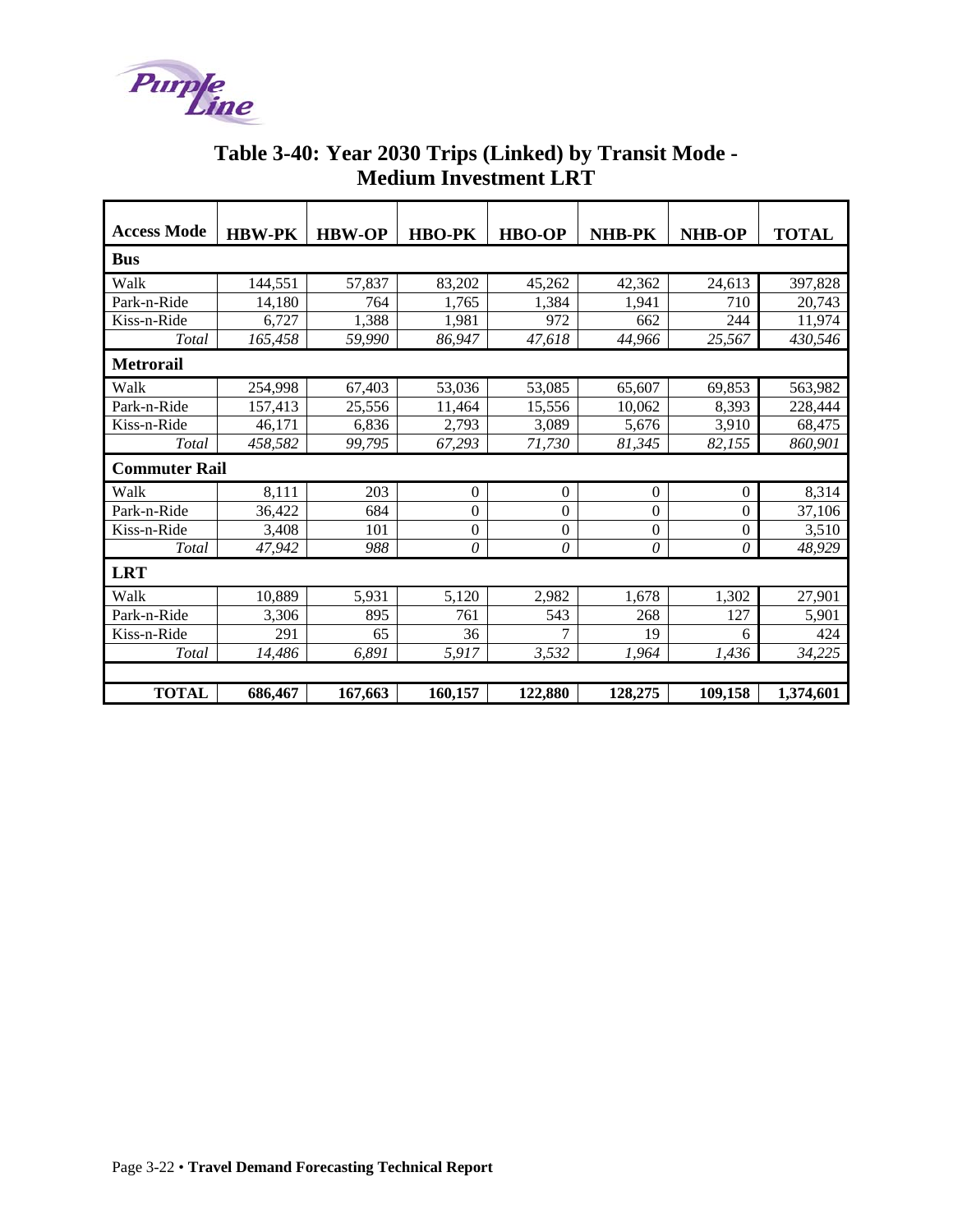

<span id="page-52-0"></span>

|                    | $\overline{2}$ | 3              | 4              | 5              | 6             |          | 8              | 9        | 10       | 11             | 12       | 13       | 14                          | 15             | 16    | 17       | 18             | 19             | 20             | 21             | 22             | <b>Total</b> |
|--------------------|----------------|----------------|----------------|----------------|---------------|----------|----------------|----------|----------|----------------|----------|----------|-----------------------------|----------------|-------|----------|----------------|----------------|----------------|----------------|----------------|--------------|
| 2: Bethesda So     |                | 352            | 328            | 1,029          | 7,843         | 135      | 453            | 304      | 836      | 249            | 505      | 149      | 50                          | 133            | 177   | 13       | 28             | 48             | 13             | 26             | 21             | 12,692       |
| 3: Conn Ave        | 352            | $\Omega$       | 10             | 35             | 283           | 3        | 35             | 24       | 44       | 32             | 46       | 13       | 4                           | 9              | 20    |          | 3              | 6              |                | 3              | $\overline{2}$ | 926          |
| 4: Lyttonsville    | 328            | 10             | $\Omega$       | 9              | 354           | 5        | 17             |          | 25       | 14             | 17       | 5        | $\overline{2}$              | $\overline{4}$ | 10    |          |                | 3              |                | $\gamma$       | 6              | 825          |
| 5: 16th St         | 1,029          | 35             | 9              | $\Omega$       | 909           | 11       | 59             | 28       | 52       | 34             | 51       | l 3      | $\overline{7}$              | 22             | 42    | 4        | $\overline{4}$ | $\overline{7}$ |                | 3              | 16             | 2,336        |
| 6: SSTC            | 7,843          | 283            | 354            | 909            | $\Omega$      | 401      | 660            | 305      | 331      | 194            | 399      | 69       | 58                          | 144            | 128   | $\Omega$ | 8              | $\overline{7}$ | $\overline{2}$ | $\overline{4}$ | 27             | 12,126       |
| 7: Fenton St       | 135            | $\mathcal{R}$  |                | 11             | 401           | $\Omega$ | 11             | 23       | 21       | 27             | 40       | 10       | 5                           | 4              | 22    |          | 3              | 5              |                | 2              | 9              | 739          |
| 8: Dale Dr         | 453            | 35             | 17             | 59             | 660           | 11       | $\Omega$       | 0        | 15       | 13             | 29       | 8        | 6                           | 14             | 28    | 11       | 3              | 3              |                |                | 14             | 1,381        |
| 9: Manchester Pl   | 304            | 24             |                | 28             | 305           | 23       | $\overline{0}$ | 0        | $\theta$ | 12             | 34       | 9        | 6                           | 15             | 31    | 26       | $\mathfrak{Z}$ | 3              | $\Omega$       |                | 15             | 850          |
| 10: Arliss St      | 836            | 44             | 25             | 52             | 331           | 21       | 15             | 0        | $\Omega$ | $\Omega$       | 49       | 13       | 10                          | 25             | 54    | 37       | 5              | 5              |                | 2              | 21             | 1,546        |
| 11: Gilbert St     | 249            | 32             | 14             | 34             | 194           | 27       | 13             | 12       | $\Omega$ | $\Omega$       | 41       | 9        | 17                          | 73             | 158   | 126      | 22             | 17             | 4              | 10             | 90             | 1,142        |
| 12: Tak/Lang       | 505            | 46             | 17             | 51             | 399           | 40       | 29             | 34       | 49       | 41             | $\Omega$ | 44       | 74                          | 160            | 348   | 867      | 48             | 44             | 14             | 27             | 194            | 3,031        |
| 13: Riggs Rd       | 149            | 13             | 5              | 13             | 69            | 10       | 8              | 9        | 13       | 9              | 44       | $\Omega$ | 26                          | 65             | 107   | 97       | 18             | 18             | 4              | 10             | 69             | 756          |
| 14: Adelphi Rd     | 50             | $\overline{4}$ | 2              | 7              | 58            | 5        | 6              | 6        | 10       | 17             | 74       | 26       | $\Omega$                    | $\Omega$       | 55    | 273      | 9              | 14             | $\overline{4}$ | 8              | 46             | 674          |
| 15: UMD            | 133            | 9              |                | 22             | 144           | 4        | 14             | 15       | 25       | 73             | 160      | 65       | $\Omega$                    | $\Omega$       | 122   | 1,023    | 27             | 57             | 13             | 32             | 202            | 2,144        |
| 16: East Campus    | 177            | 20             | 10             | 42             | 128           | 22       | 28             | 31       | 54       | 158            | 348      | 107      | 55                          | 122            |       | 2,344    | 97             | 125            | 38             | 86             | 542            | 4,534        |
| 17: College Park   | 13             |                |                | $\overline{4}$ | $\Omega$      |          | 11             | 26       | 37       | 126            | 867      | 97       | 273                         | ,023           | 2,344 | $\theta$ | 922            | 828            | 244            | 333            | 1,362          | 8,513        |
| 18: River Rd       | 28             | 3              |                | 4              | 8             | 3        | $\mathfrak{Z}$ | 3        | 5        | 22             | 48       | 18       | 9                           | 27             | 97    | 922      | $\Omega$       | 19             | 15             | 28             | 218            | 1,481        |
| 19: Riverdale Park | 48             | 6              | 3              |                | 7             | 5        | 3              | 3        | 5        | 17             | 44       | 18       | 14                          | 57             | 125   | 828      | 19             | $\Omega$       | 16             | 22             | 298            | 1,545        |
| 20: Riverdale Rd   | 13             |                |                |                | $\mathcal{D}$ |          |                | $\theta$ |          | $\overline{4}$ | 14       | 4        | $\boldsymbol{\vartriangle}$ | 13             | 38    | 244      | 15             | 16             | $\Omega$       | 6              | 155            | 534          |
| 21: Annapolis Rd   | 26             | 3              | $\overline{c}$ | $\mathcal{R}$  | 4             | 2        |                |          | 2        | 10             | 27       | 10       | 8                           | 32             | 86    | 333      | 28             | 22             | 6              | $\Omega$       | 400            | 1,006        |
| 22: New Carroll    | 21             | $\overline{2}$ | 6              | 16             | 27            | 9        | 14             | 15       | 21       | 90             | 194      | 69       | 46                          | 202            | 542   | 1,362    | 218            | 298            | 155            | 400            | $\theta$       | 3,707        |
| <b>Total</b>       | 12,692         | 926            | 825            | 2,336          | 12,126        | 739      | 1,381          | 850      | 1,546    | 1,142          | 3,031    | 756      | 674                         | 2,144          | 4,534 | 8,513    | 1,481          | 1,545          | 534            | 1,006          | 3,707          | 62,488       |

# **Table 3-41: Year 2030 Boardings (Station to Station) - Medium Investment LRT**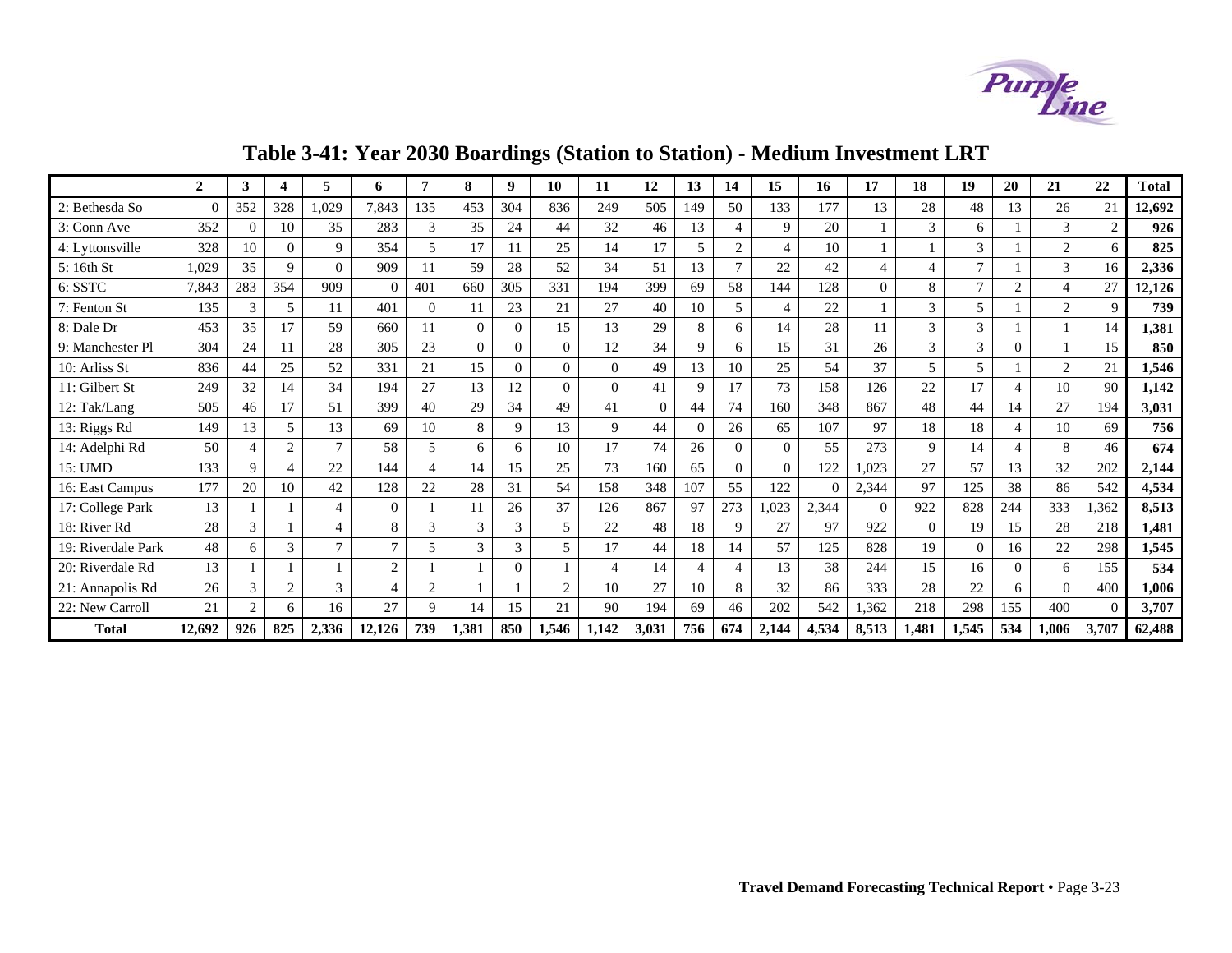<span id="page-53-0"></span>

| <b>Description</b>         | <b>HBW-PK</b> | <b>HBW-OP</b> | <b>HBO-PK</b> | <b>HBO-OP</b> | <b>NHB-PK</b> | <b>NHB-OP</b> | ТОТАІ   |
|----------------------------|---------------|---------------|---------------|---------------|---------------|---------------|---------|
| <b>Total User Benefits</b> | 509.171       | 2.544         | 139.494       | (4.831)       | 81.341        | 22.949        | 750.668 |
| Capped User Benefits       | 498.269       | 3,697         | 123.509       | (19.078)      | 77.133        | 20,857        | 696.993 |
| Percent of Total           | 71.5%         | $-0.5\%$      | 17.7%         | $-2.7\%$      | 11.1%         | 3.0%          | 100.0%  |
| Percent Capped             | 2.1%          | 0.0%          | 1.5%          | $0.0\%$       | 5.2%          | 9.1%          | 7.2%    |

#### **Table 3-42: Year 2030 User Benefits - Medium Investment LRT**

#### **Table 3-43: Year 2030 Background Buses (Total Boardings) - Medium Investment LRT**

| Route           | <b>Boardings</b> |
|-----------------|------------------|
| CO <sub>2</sub> | 4,799            |
| CO <sub>4</sub> | 3,630            |
| F04             | 3,123            |
| F06             | 1,836            |
| GO17            | 32               |
| J <sub>01</sub> | 7,785            |
| J02             | 4,815            |
| J03             | 1,434            |

#### **Table 3-44: Year 2030 Metrorail (Boardings in Corridor Stations) - Medium Investment LRT**

| <b>Station</b>        | <b>Boardings</b> |
|-----------------------|------------------|
| Bethesda              | 22,757           |
| College Park          | 10,180           |
| <b>Medical Center</b> | 10,846           |
| New Carrollton        | 8.246            |
| <b>Silver Spring</b>  | 21,909           |

#### **Table 3-45: Year 2030 Commuter Rail (Boardings in Corridor Stations) - Medium Investment LRT**

| <b>Station</b>       | <b>Boardings</b> |
|----------------------|------------------|
| College Park         | 70               |
| New Carrollton       |                  |
| <b>Silver Spring</b> | 290              |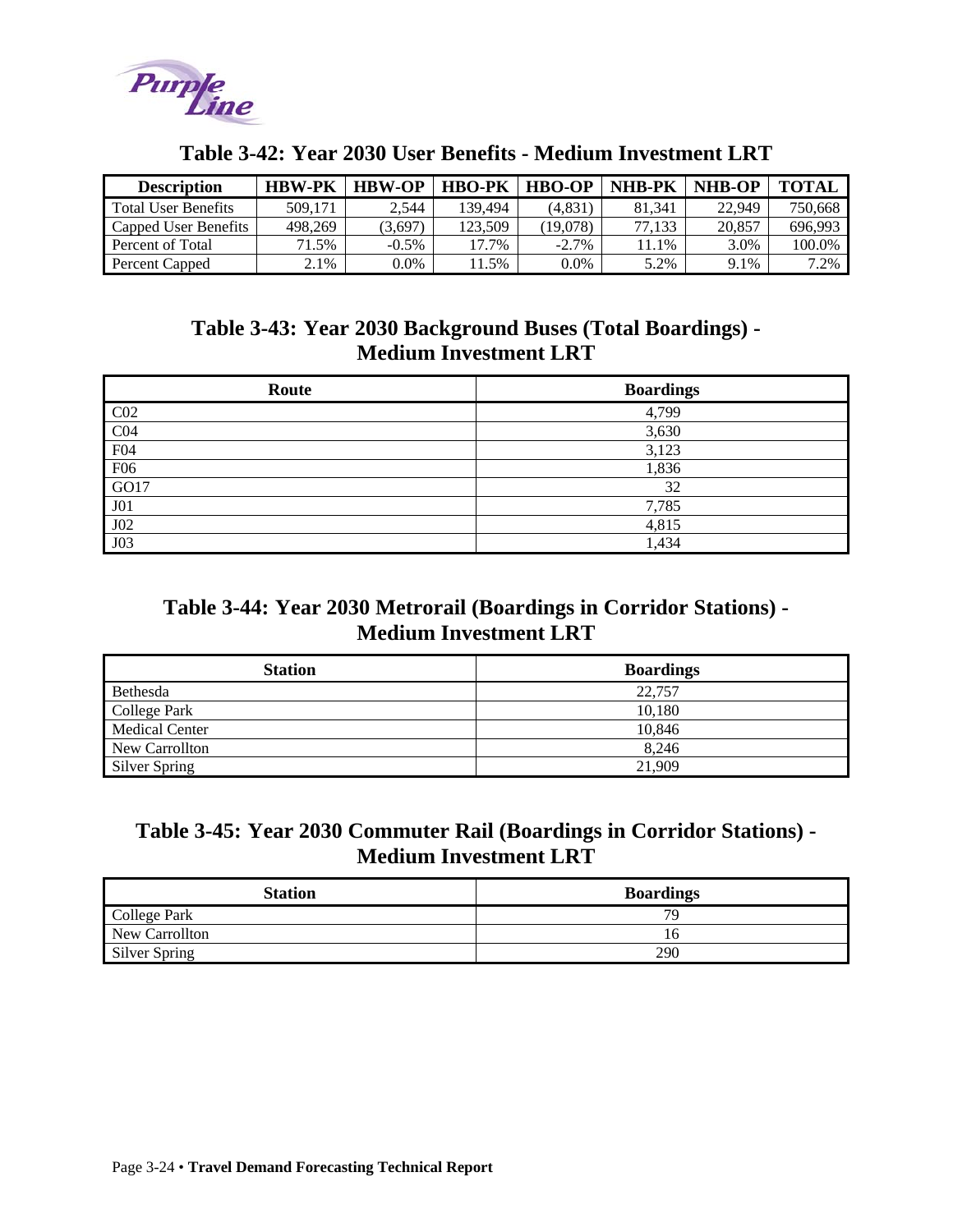

# <span id="page-54-0"></span>**3.8. High Investment LRT**

### **Table 3-46: Coding Assumptions – High Investment LRT**

| <b>Station</b>                  | <b>Headed to:</b>               | Anode | <b>Bnode</b> | <b>Miles</b> | <b>Time</b> | <b>Speed</b> |
|---------------------------------|---------------------------------|-------|--------------|--------------|-------------|--------------|
| Bethesda South                  | <b>Connecticut Avenue South</b> | 7660  | 7685         | 1.31         | 2.4         | 32.8         |
| <b>Connecticut Avenue South</b> | Lyttonsville                    | 7685  | 7662         | 1.37         | 2.3         | 35.7         |
| Lyttonsville                    | 16th Street                     | 7662  | 7663         | 0.77         | 2.1         | 22.0         |
| 16th Street                     | <b>SSTC South</b>               | 7663  | 7686         | 0.65         | 2.0         | 19.5         |
| <b>SSTC South</b>               | Dale Drive                      | 7686  | 7666         | 0.88         | 3.6         | 14.7         |
| Dale Drive                      | <b>Manchester Place</b>         | 7666  | 7683         | 0.53         | 2.5         | 12.7         |
| <b>Manchester Place</b>         | Arliss Street                   | 7683  | 7667         | 0.43         | 1.4         | 18.4         |
| <b>Arliss Street</b>            | <b>Gilbert Street</b>           | 7667  | 7668         | 0.37         | 3.8         | 5.8          |
| <b>Gilbert Street</b>           | Takoma Langley Transit Ctr      | 7668  | 7670         | 0.77         | 2.1         | 22.0         |
| Takoma Langley Transit Ctr      | <b>Riggs Road</b>               | 7670  | 7671         | 0.6          | 1.7         | 21.2         |
| Riggs Road                      | Adelphi Road                    | 7671  | 7672         | 1.38         | 3.1         | 26.7         |
| Adelphi Road                    | U of MD Campus Center           | 7672  | 7673         | 0.59         | 2.6         | 13.6         |
| U of MD Campus Center           | <b>East Campus</b>              | 7673  | 7689         | 0.53         | 2.9         | 11.0         |
| <b>East Campus</b>              | College Park - U of MD [West]   | 7689  | 7690         | 0.76         | 3.0         | 15.2         |
| College Park - U of MD [West]   | <b>River Road</b>               | 7690  | 7676         | 0.7          | 1.9         | 22.1         |
| River Road                      | Riverdale Park                  | 7676  | 7677         | 0.58         | 3.1         | 11.2         |
| Riverdale Park                  | Riverdale Road                  | 7677  | 7678         | 1.12         | 2.9         | 23.2         |
| Riverdale Road                  | Annapolis Road                  | 7678  | 7679         | 1.14         | 3.3         | 20.7         |
| Annapolis Road                  | New Carrollton                  | 7679  | 7680         | 0.81         | 3.6         | 13.5         |

Assumptions (min.) -- Headway: pk=6, op=12 Runtime: 46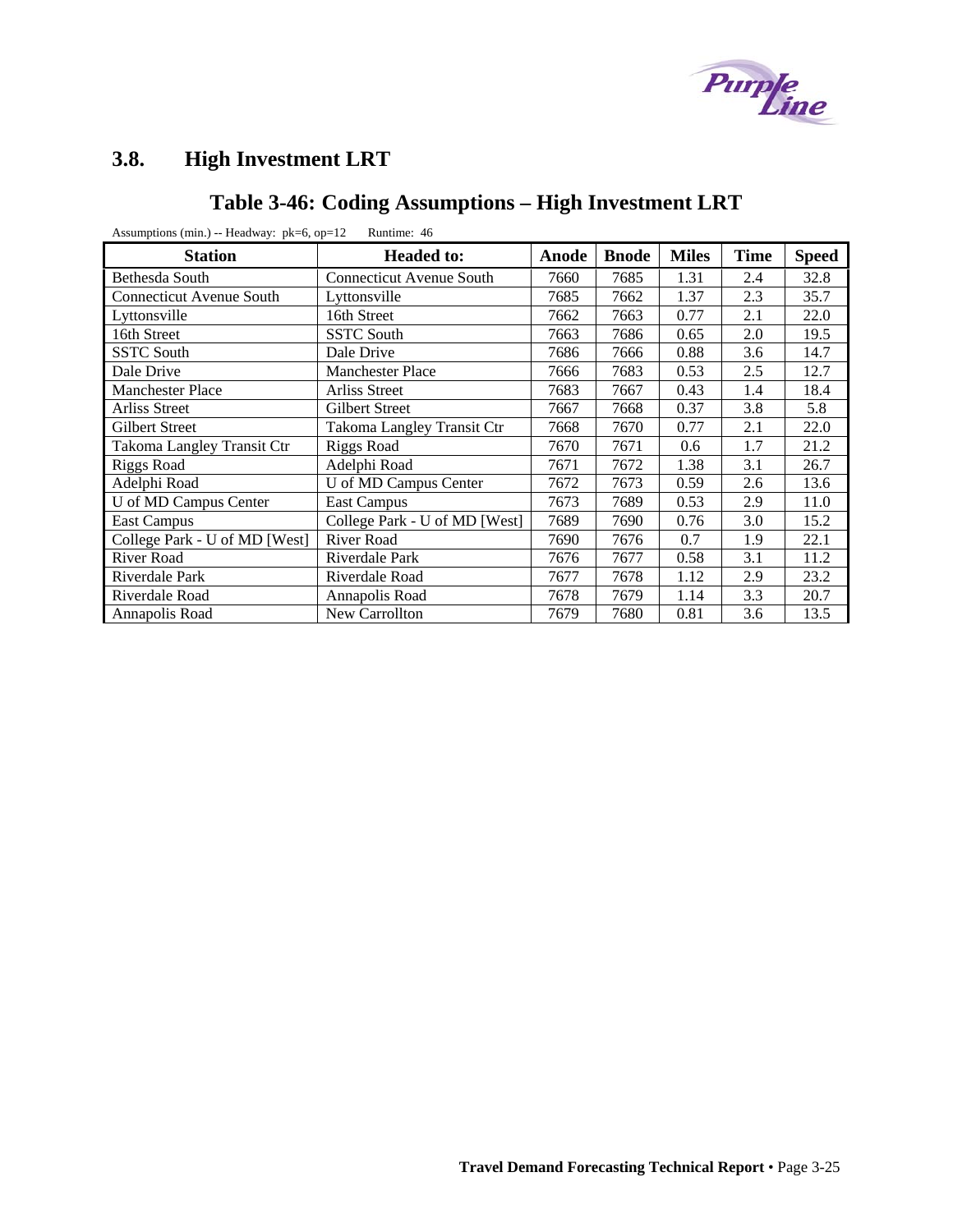<span id="page-55-0"></span>

|                      |               | ິ             |                |                  |                  |                  |              |
|----------------------|---------------|---------------|----------------|------------------|------------------|------------------|--------------|
| <b>Access Mode</b>   | <b>HBW-PK</b> | <b>HBW-OP</b> | <b>HBO-PK</b>  | <b>HBO-OP</b>    | NHB-PK           | <b>NHB-OP</b>    | <b>TOTAL</b> |
| <b>Bus</b>           |               |               |                |                  |                  |                  |              |
| Walk                 | 144,166       | 57,676        | 83,015         | 45,168           | 42,308           | 24,592           | 396,925      |
| Park-n-Ride          | 14,165        | 765           | 1,764          | 1,385            | 1,939            | 710              | 20,728       |
| Kiss-n-Ride          | 6,721         | 1,387         | 1,979          | 971              | 662              | 244              | 11,964       |
| Total                | 165,052       | 59,827        | 86,757         | 47,525           | 44,909           | 25,546           | 429,617      |
| <b>Metrorail</b>     |               |               |                |                  |                  |                  |              |
| Walk                 | 255,110       | 67,494        | 53,089         | 53,237           | 65,666           | 69,902           | 564,498      |
| Park-n-Ride          | 157,301       | 25,526        | 11,500         | 15,624           | 10,076           | 8,398            | 228,425      |
| Kiss-n-Ride          | 46,175        | 6,840         | 2,813          | 3,104            | 5,684            | 3,917            | 68,533       |
| Total                | 458,586       | 99,860        | 67,403         | 71,964           | 81,427           | 82,217           | 861,456      |
| <b>Commuter Rail</b> |               |               |                |                  |                  |                  |              |
| Walk                 | 8,134         | 204           | $\mathbf{0}$   | $\boldsymbol{0}$ | $\overline{0}$   | $\boldsymbol{0}$ | 8,337        |
| Park-n-Ride          | 36,424        | 685           | 0              | $\mathbf{0}$     | $\boldsymbol{0}$ | $\mathbf{0}$     | 37,109       |
| Kiss-n-Ride          | 3,408         | 102           | $\overline{0}$ | $\overline{0}$   | $\overline{0}$   | $\boldsymbol{0}$ | 3,509        |
| Total                | 47,966        | 990           | $\theta$       | 0                | 0                | $\theta$         | 48,956       |
| <b>LRT</b>           |               |               |                |                  |                  |                  |              |
| Walk                 | 11,974        | 6,326         | 5,523          | 3,180            | 1,805            | 1,379            | 30,186       |
| Park-n-Ride          | 3,371         | 905           | 672            | 465              | 279              | 114              | 5,807        |
| Kiss-n-Ride          | 308           | 69            | 38             | 7                | 19               | $\overline{7}$   | 448          |
| Total                | 15,653        | 7,300         | 6,233          | 3,652            | 2,103            | 1,500            | 36,441       |
|                      |               |               |                |                  |                  |                  |              |
| <b>TOTAL</b>         | 687,257       | 167,978       | 160,393        | 123,141          | 128,439          | 109,263          | 1,376,470    |

### **Table 3-47: Year 2030 Trips (Linked) by Transit Mode - High Investment LRT**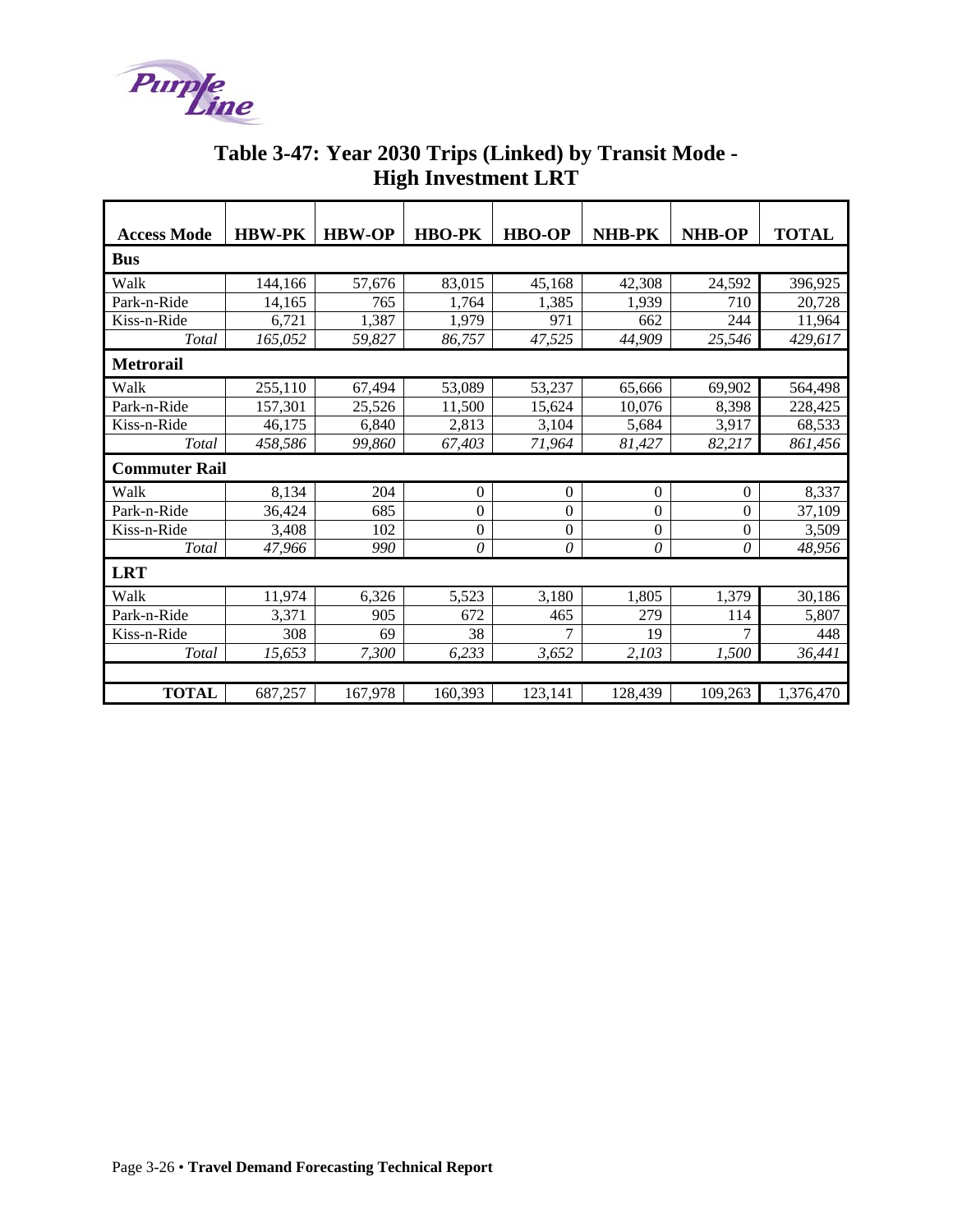<span id="page-56-0"></span>

|                    | $\overline{2}$ | 3              | 4              | 5                        | 6        | 8              | 9        | 10       | 11       | 12             | 13       | 14       | 15       | 16       | 17             | 18             | 19       | 20             | 21             | 22       | <b>Total</b> |
|--------------------|----------------|----------------|----------------|--------------------------|----------|----------------|----------|----------|----------|----------------|----------|----------|----------|----------|----------------|----------------|----------|----------------|----------------|----------|--------------|
| 2: Bethesda So     | $\Omega$       | 352            | 329            | 1,033                    | 7,922    | 479            | 350      | 1,095    | 271      | 589            | 180      | 57       | 161      | 275      | 32             | 37             | 61       | 25             | 43             | 62       | 13,353       |
| 3: Conn Ave        | 352            | $\overline{0}$ | 10             | 35                       | 283      | 39             | 27       | 61       | 36       | 51             | 15       | 5        |          | 26       | $\overline{2}$ | 4              | 8        | $\mathcal{R}$  | 5              | 10       | 983          |
| 4: Lyttonsville    | 329            | 10             | $\overline{0}$ | 9                        | 366      | 19             | 13       | 32       | 15       | 19             | 6        | 2        | 5        | 11       | $\overline{c}$ | $\overline{2}$ | 3        |                | ◠              | 8        | 854          |
| 5: 16th Street     | 1,033          | 35             | $\mathbf Q$    | $\Omega$                 | 913      | 65             | 31       | 69       | 38       | 57             | 16       | 8        | 24       | 49       | 8              | 5              | 8        | $\overline{2}$ |                | 25       | 2,399        |
| 6: SSTC            | 7,922          | 283            | 366            | 913                      | $\Omega$ | 764            | 593      | 679      | 345      | 859            | 125      | 81       | 199      | 247      | 4              | 23             | 31       | $\mathbf Q$    | 18             | 113      | 13,574       |
| 8: Dale Dr         | 479            | 39             | 19             | 65                       | 764      | $\mathbf{0}$   | $\theta$ | 15       | 16       | 30             | 8        | 6        | 14       | 30       | 12             | 3              | 4        |                | $\overline{2}$ | 17       | 1,524        |
| 9: Manchester Pl   | 350            | 27             | 13             | 31                       | 593      | $\Omega$       | 0        | $\Omega$ | 12       | 34             | 9        | 6        | 15       | 32       | 22             | 3              | 3        |                |                | 16       | 1,168        |
| 10: Arliss Street  | 1,095          | 61             | 32             | 69                       | 679      | 15             | $\theta$ | $\Omega$ | $\theta$ | 49             | 13       | 10       | 26       | 57       | 39             | 6              | 5        |                | 3              | 27       | 2,187        |
| 11: Gilbert Street | 271            | 36             | 15             | 38                       | 345      | 16             | 12       | $\theta$ | $\theta$ | 42             | 13       | 17       | 75       | 170      | 131            | 23             | 20       | 6              | 12             | 112      | 1,354        |
| 12: Tak/Langley    | 589            | 51             | 19             | 57                       | 859      | 30             | 34       | 49       | 42       | $\overline{0}$ | 55       | 76       | 165      | 366      | 896            | 50             | 50       | 18             | 32             | 245      | 3,683        |
| 13: Riggs Rd       | 180            | 15             | 6              | 16                       | 125      | 8              | 9        | 13       | 13       | 55             | $\Omega$ | 32       | 60       | 111      | 113            | 18             | 19       | 5              | 12             | 81       | 891          |
| 14: Adelphi Rd     | 57             | 5              | 2              | 8                        | 81       | 6              | 6        | 10       | 17       | 76             | 32       | $\Omega$ | $\Omega$ | 55       | 262            | 9              | 14       | 5              | Q              | 56       | 710          |
| 15: UMD            | 161            | 11             | 5              | 24                       | 199      | 14             | 15       | 26       | 75       | 165            | 60       | $\Omega$ | $\Omega$ | 122      | 966            | 27             | 56       | 19             | 35             | 247      | 2,227        |
| 16: East Campus    | 275            | 26             | 11             | 49                       | 247      | 30             | 32       | 57       | 170      | 366            | 111      | 55       | 122      | $\Omega$ | 2,160          | 96             | 121      | 51             | 96             | 650      | 4,725        |
| 17: College Park   | 32             | 2              | $\overline{2}$ | 8                        | 4        | 12             | 22       | 39       | 131      | 896            | 113      | 262      | 966      | 2,160    | $\mathbf{0}$   | 874            | 819      | 351            | 501            | .703     | 8,897        |
| 18: River Rd       | 37             |                | $\overline{2}$ | 5                        | 23       | 3              | 3        | 6        | 23       | 50             | 18       | 9        | 27       | 96       | 874            | $\Omega$       | 26       | 17             | 31             | 276      | 1,530        |
| 19: Riverdale Park | 61             | 8              | 3              | 8                        | 31       | 4              | 3        | 5        | 20       | 50             | 19       | 14       | 56       | 121      | 819            | 26             | $\Omega$ | 18             | 24             | 338      | 1,628        |
| 20: Riverdale Rd   | 25             | 3              |                | $\overline{2}$           | 9        |                |          |          | 6        | 18             | 5        | 5        | 19       | 51       | 351            | 17             | 18       | $\Omega$       | 6              | 147      | 686          |
| 21: Annapolis Rd   | 43             | 5              | $\overline{2}$ | $\overline{\mathcal{A}}$ | 18       | $\overline{2}$ |          | 3        | 12       | 32             | 12       | 9        | 35       | 96       | 501            | 31             | 24       | 6              | $\Omega$       | 326      | 1,162        |
| 22: New Carroll    | 62             | 10             | 8              | 25                       | 113      | 17             | 16       | 27       | 112      | 245            | 81       | 56       | 247      | 650      | 1,703          | 276            | 338      | 147            | 326            | $\Omega$ | 4,459        |
| <b>Total</b>       | 13,353         | 983            | 854            | 2,399                    | 13,574   | 1,524          | 1.168    | 2,187    | 1,354    | 3,683          | 891      | 710      | 2,227    | 4,725    | 8,897          | 1,530          | 1,628    | 686            | 1,162          | 4,459    | 67,994       |

**Table 3-48: Year 2030Boardings (Station to Station) - High Investment LRT**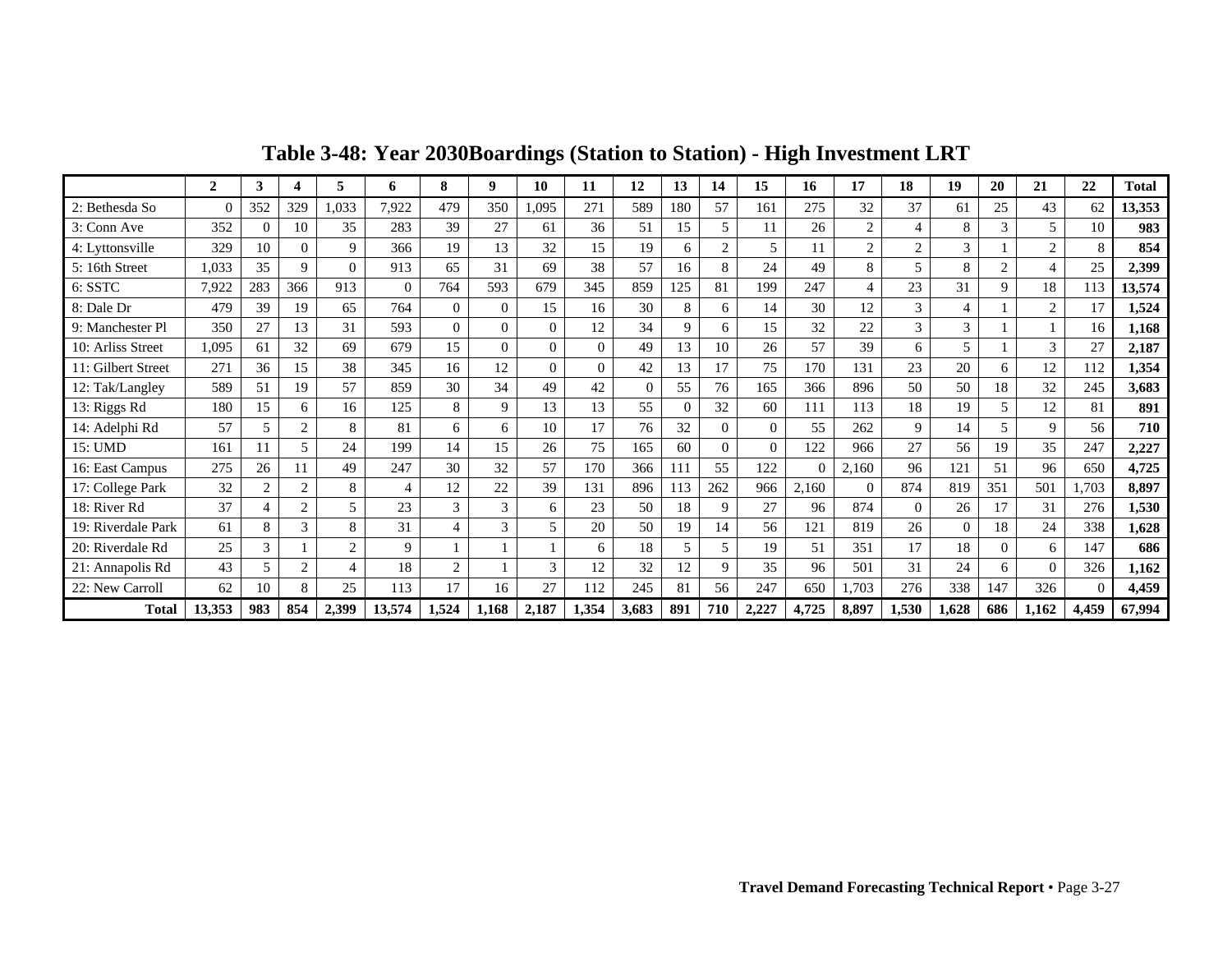<span id="page-57-0"></span>

| <b>Description</b>         | <b>HBW-PK</b> | <b>HBW-OP</b> | <b>HBO-PK</b> | <b>HBO-OP</b> | <b>NHB-PK</b> | <b>NHB-OP</b> | <b>TOTAL</b> |
|----------------------------|---------------|---------------|---------------|---------------|---------------|---------------|--------------|
| <b>Total User Benefits</b> | 569,199       | 25,565        | 152.528       | 7.830         | 87.845        | 26,828        | 869,795      |
| Capped User Benefits       | 556.873       | 18.466        | 135.850       | (7, 593)      | 82.616        | 24,427        | 810,639      |
| Percent of Total           | 68.7%         | 2.3%          | 16.8%         | $-0.9\%$      | 10.2%         | 3.0%          | 100.0%       |
| Percent Capped             | 2.2%          | 27.8%         | 10.9%         | $0.0\%$       | 6.0%          | 8.9%          | 6.8%         |

#### **Table 3-49: Year 2030 User Benefits - High Investment LRT**

### **Table 3-50: Year 2030 Background Buses (Total Boardings) - High Investment LRT**

| Route           | <b>Boardings</b> |
|-----------------|------------------|
| CO <sub>2</sub> | 4,764            |
| CO <sub>4</sub> | 3,566            |
| F04             | 2,922            |
| F <sub>06</sub> | 1,782            |
| GO1             | 30               |
| J01             | 7,786            |
| J02             | 4,805            |
| J03             | 1,431            |

#### **Table 3-51: Year 2030 Metrorail (Boardings in Corridor Stations) - High Investment LRT**

| <b>Station</b>        | <b>Boardings</b> |
|-----------------------|------------------|
| Bethesda              | 23.256           |
| College Park          | 10,325           |
| <b>Medical Center</b> | 10,860           |
| New Carrollton        | 8.238            |
| <b>Silver Spring</b>  | 22,715           |

### **Table 3-52: Year 2030 Commuter Rail (Boardings in Corridor Stations) - High Investment LRT**

| <b>Station</b> | <b>Boardings</b> |
|----------------|------------------|
| College Park   |                  |
| New Carrollton |                  |
| Silver Spring  | 292              |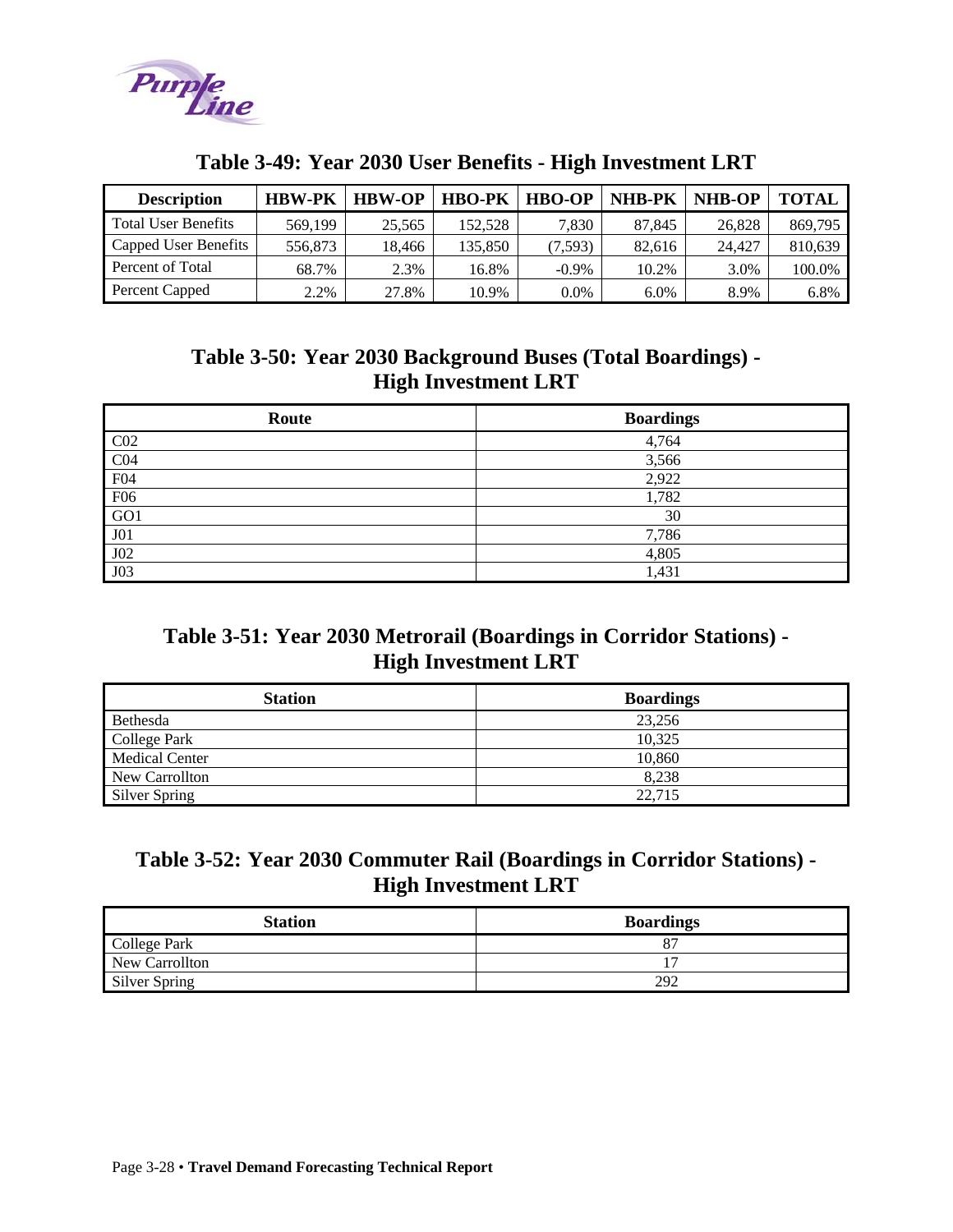

#### <span id="page-58-0"></span>**3.9. Comparative Summary**

Information is provided below on the background bus system as well as additional information formatted to show comparisons across alternatives.

#### **3.10. Background Bus Assumptions**

Bus routes listed in the following table were diverted to connect to the given stations by alternative in order to provide feeder service to the Purple Line For the 2030 networks.

| <b>Stations</b>     | TSM          | <b>Low Inv. BRT</b> | <b>All Others</b> |
|---------------------|--------------|---------------------|-------------------|
| Connecticut Avenue  |              |                     | J1, J2, J3        |
| Lyttonsville Place  |              | RO1, RO4            | RO1, RO4          |
| Grubb Road          | RO2 (AM)     |                     |                   |
| Arliss/Piney Branch | RO 12, RO 13 | RO 12, RO 13        | RO 12, RO 13      |

#### **Table 3-53: Background Bus**

The J4 bus route, present in the 2000 base year has been discontinued and removed from all future year forecast networks. In addition, route RO15 has been removed. For the Low BRT, route J1 has also been removed to eliminate redundant service.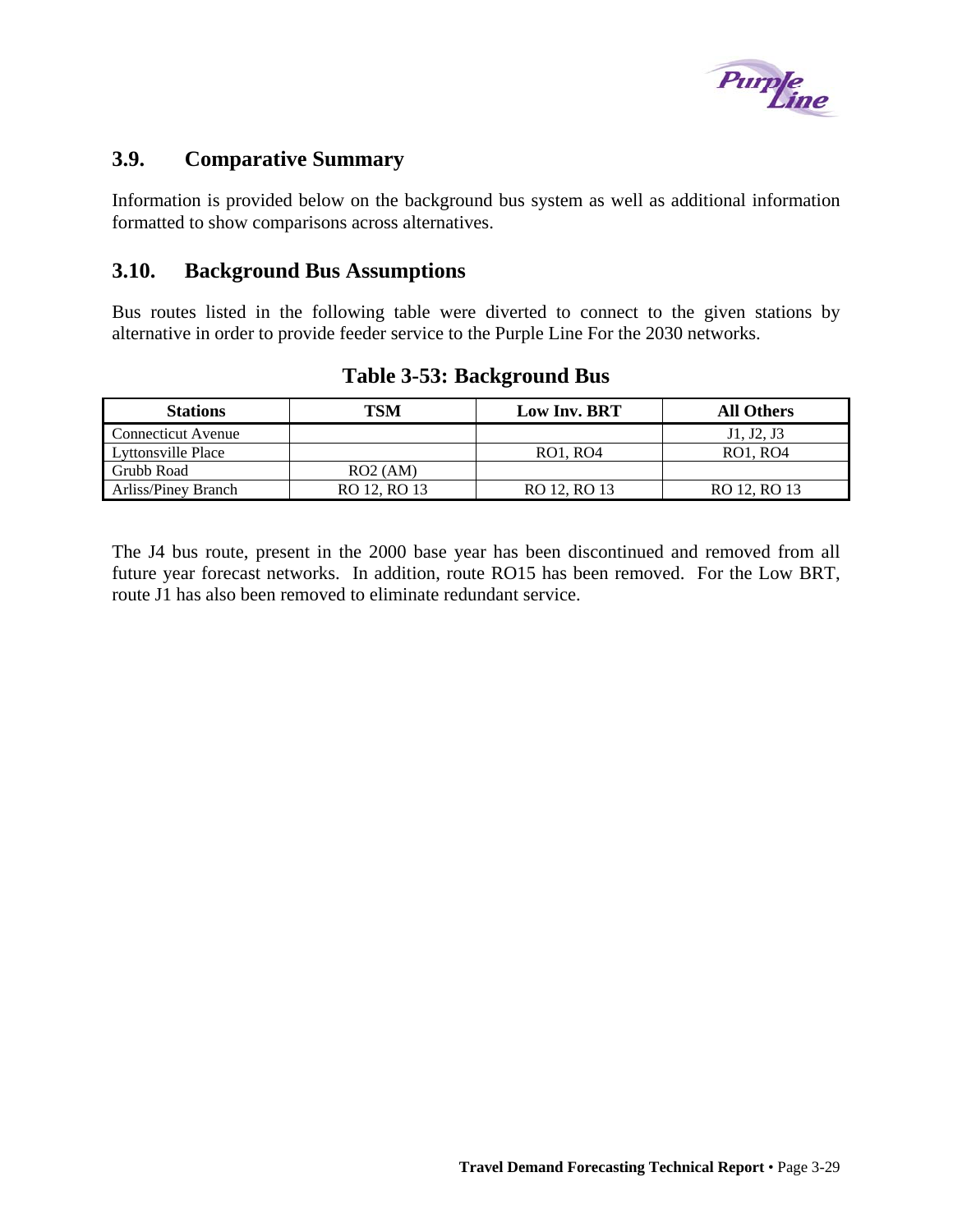

| <b>Version 3</b>                     | <b>TSM</b> | Low Inv.<br><b>BRT</b> | Med. Inv.<br><b>BRT</b> | High Inv.<br><b>BRT</b> | Low Inv.<br><b>LRT</b> | Med. Inv.<br><b>LRT</b> | High Inv.<br><b>LRT</b> |  |  |  |
|--------------------------------------|------------|------------------------|-------------------------|-------------------------|------------------------|-------------------------|-------------------------|--|--|--|
|                                      |            |                        |                         |                         |                        |                         |                         |  |  |  |
| Total User Benefits (daily minutes)  | 414.741    | 255,812                | 495.978                 | 645,063                 | 685.518                | 750.668                 | 869,795                 |  |  |  |
| Capped User Benefits (daily minutes) | 401,166    | 222,486                | 450.073                 | 593,043                 | 632,551                | 696.993                 | 810,639                 |  |  |  |
| Percent Capped                       | 3.3%       | 13.0%                  | 9.3%                    | 8.1%                    | 7.7%                   | 7.2%                    | 6.8%                    |  |  |  |
|                                      |            |                        |                         |                         |                        |                         |                         |  |  |  |
| <b>Baseline Linked Transit Trips</b> | 1.366.361  | 1,363,580              | 1,363,580               | 1,363,580               | 1,363,580              | 1,363,580               | 1,363,580               |  |  |  |
| <b>Build Linked Transit Trips</b>    | 1,363,580  | 1,366,773              | 1.370.703               | 1.373.060               | 1,373,614              | 1,374,601               | 1,376,470               |  |  |  |
| <b>LRT/BRT</b> Linked Trips          |            | 22,397                 | 29,064                  | 33,182                  | 32,751                 | 34,225                  | 36,441                  |  |  |  |
| <b>Boardings</b>                     |            |                        |                         |                         |                        |                         |                         |  |  |  |
| <b>Purple Line Boardings</b>         |            | 22,201                 | 29,329                  | 33,795                  | 32,459                 | 33,922                  | 36,114                  |  |  |  |
| Purple Line Boardings in MR Paths    |            | 16.689                 | 21,075                  | 23,750                  | 25,307                 | 27,165                  | 30.494                  |  |  |  |
| Purple Line Boardings in CR Paths    |            | 1,085                  | 1,350                   | 1,292                   | 1,495                  | 1,536                   | 1,465                   |  |  |  |

# **Table 3-54: Year 2030 Trips, Boardings and User Benefits**

**Table 3-55: Year 2030 Background Bus Boardings (Total Daily)** 

<span id="page-59-0"></span>

| Route           | <b>NB</b> | <b>TSM</b> | Low Inv.<br><b>BRT</b> | Med. Inv.<br><b>BRT</b> | High Inv.<br><b>BRT</b> | Low Inv.<br><b>LRT</b> | Med. Inv.<br><b>LRT</b> | High Inv.<br><b>LRT</b> |
|-----------------|-----------|------------|------------------------|-------------------------|-------------------------|------------------------|-------------------------|-------------------------|
| CO <sub>2</sub> | 5,960     | 4,952      | 5,058                  | 4,857                   | 4,763                   | 4,846                  | 4,799                   | 4,764                   |
| CO <sub>4</sub> | 3,952     | 3,860      | 3,805                  | 3,716                   | 3,589                   | 3,666                  | 3,630                   | 3,566                   |
| F04             | 5,877     | 4,506      | 3,375                  | 3,133                   | 2,908                   | 3,099                  | 3,123                   | 2,922                   |
| <b>F06</b>      | 3,701     | 2,837      | 1,871                  | 1,838                   | 1,766                   | 1,835                  | 1,836                   | 1,782                   |
| GO17            | 85        | 64         | 33                     | 33                      | 32                      | 32                     | 32                      | 30                      |
| J <sub>01</sub> | 9,514     | 9,313      | 8,820                  | 8,295                   | 8,269                   | 7,979                  | 7,785                   | 7,786                   |
| J02             | 6,996     | 5,765      | 6,062                  | 5,147                   | 5,120                   | 4,892                  | 4,815                   | 4,805                   |
| J03             | 1,924     | 1,821      | 1,773                  | 1,574                   | 1,562                   | 1,453                  | 1,434                   | 1,431                   |
| <b>RO15</b>     | 3,244     |            |                        |                         |                         |                        |                         |                         |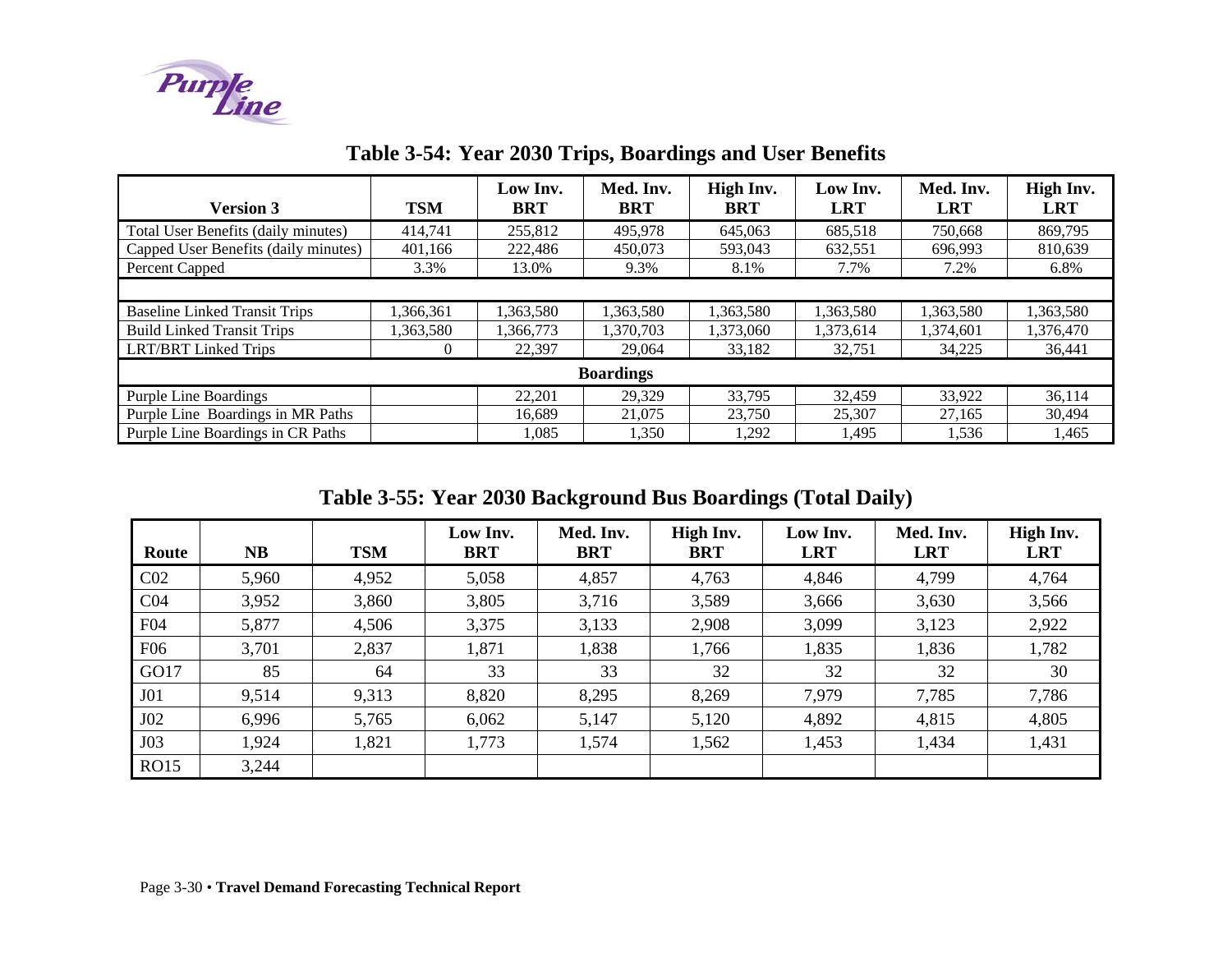

| <b>Station</b>        | NB     | <b>TSM</b> | Low Inv.<br><b>BRT</b> | Med. Inv.<br><b>BRT</b> | High Inv.<br><b>BRT</b> | Low Inv.<br><b>LRT</b> | Med. Inv.<br><b>LRT</b> | High Inv.<br><b>LRT</b> |
|-----------------------|--------|------------|------------------------|-------------------------|-------------------------|------------------------|-------------------------|-------------------------|
| Bethesda              | 18.108 | 18,373     | 17.313                 | 20.920                  | 21,288                  | 22,120                 | 22,757                  | 23,256                  |
| College Park          | 5,610  | 5.266      | 9.938                  | 10.271                  | 10.468                  | 10.211                 | 10,180                  | 10,325                  |
| <b>Medical Center</b> | 10.169 | 10.200     | 12.431                 | 10,577                  | 10,583                  | 10.822                 | 10.846                  | 10,860                  |
| New Carrollton        | 8,105  | 7.969      | 8.359                  | 8.248                   | 8.223                   | 8.244                  | 8.246                   | 8,238                   |
| <b>Silver Spring</b>  | 21,384 | 20,869     | 20,779                 | 20,890                  | 21,262                  | 21,807                 | 21,909                  | 22,715                  |

**Table 3-56: Year 2030 Metrorail Station Boardings (Total Daily)** 

**Table 3-57: Year 2030 Commuter Rail Station Boardings (Total Daily)** 

<span id="page-60-0"></span>

| <b>Station</b> | $\overline{\text{NB}}$ | <b>TSM</b>              | Low Inv.<br><b>BRT</b> | Med. Inv.<br><b>BRT</b>  | High Inv.<br><b>BRT</b> | Low Inv.<br>LRT | Med. Inv.<br><b>LRT</b> | High Inv.<br><b>LRT</b> |
|----------------|------------------------|-------------------------|------------------------|--------------------------|-------------------------|-----------------|-------------------------|-------------------------|
| College Park   | 225                    | $^{\sim}$ 1<br>$\sim$ 1 | ნა                     | $\overline{\phantom{a}}$ | 87                      | 79              | 79                      | 87                      |
| New Carrollton |                        |                         |                        | 10                       | Iб                      | 10              | 16                      |                         |
| Silver Spring  | 335                    | 331                     | 315                    | 299                      | 295                     | 293             | 290                     | 292                     |